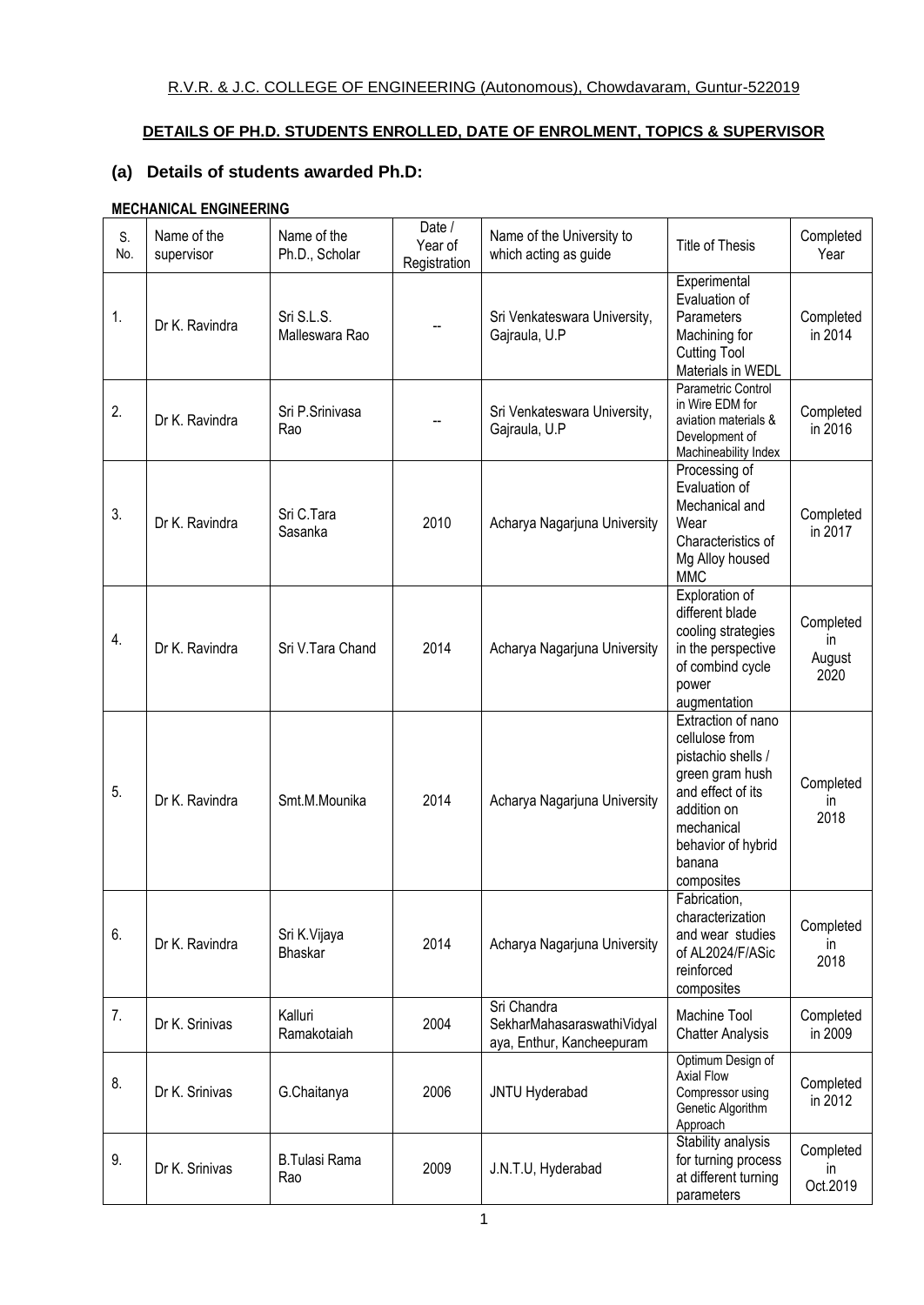| 10. | Dr K. Srinivas            | T.V.S.R.K. Prasad        | 2011 | Acharya Nagarjuna University | Two production<br>distribution<br>planning models<br>for a multi product<br>multi period<br>supply chain                                                                                 | November,<br>2020               |
|-----|---------------------------|--------------------------|------|------------------------------|------------------------------------------------------------------------------------------------------------------------------------------------------------------------------------------|---------------------------------|
| 11. | Dr K. Srinivas            | Mahesh<br>Malampati      | 2013 | Aligarh Muslim university    | Integrating Design<br>and Engineering<br>Process to<br>Reduce<br>Production Cycle<br>time in Product<br>Development                                                                      | 2016                            |
| 12. | Dr V. Chittaranjan<br>Das | Sriram Ravi<br>Sekhar    | 2014 | Acharya Nagarjuna University | Characterization<br>of Friction Surface<br>Deposits<br>(Stainless steel<br>and Tool Steel M2<br>over low Carbon<br>Steel)                                                                | Comleted<br>in June<br>2019     |
| 13. | Dr V. Chittaranjan<br>Das | Naga Swapna Sri          | 2014 | Acharya Nagarjuna University | Fabrication,<br>Characterization<br>and Deformation<br>Studies on A356/<br>Cu particulate<br>reinforced Metallic<br>Composites                                                           | Completed<br>in August,<br>2019 |
| 14. | Dr V. Chittaranjan<br>Das | K. Bhasker<br>Mutyalu    | 2014 | Acharya Nagarjuna University | Performance<br>Evaluation,<br>Combustion and<br>Emission<br>Characteristics of<br>Diesel Engine<br>Fuelled with<br>SHEA OLEIN bio<br><b>Diesel</b>                                       | Completed<br>in<br>Nov.2019     |
| 15. | Dr V. Chittaranjan<br>Das | Hari Prasada Rao<br>Pydi | 2015 | Acharya Nagarjuna University | Influence of Nano<br>clay Inclusion on<br>Thermal aging<br>Behavior,<br>Mechanical<br>Properties,<br><b>Fatigue Properties</b><br>of ABS/HDPE/<br>Thermoplastic<br>Polymer<br>Composites | Completed<br>in July,<br>2019   |
| 16. | Dr G.S Rao                | S.B.Venkata Siva         | 2011 | Acharya Nagarjuna University | Characterisation<br>of Al MMC's with<br>Normal Insitu<br>Ceramic<br>Composite<br>Particulates<br>development                                                                             | Completed<br>in 2017            |
| 17. | Dr G.S Rao                | Sri N.Nageswara<br>Reddy | 2011 | Acharya Nagarjuna University | Modelling<br>&Analysis of CI<br>Engines<br>Performance &<br>Emissions of Bio-<br>Diesel                                                                                                  | Completed<br>in Feb.<br>2018    |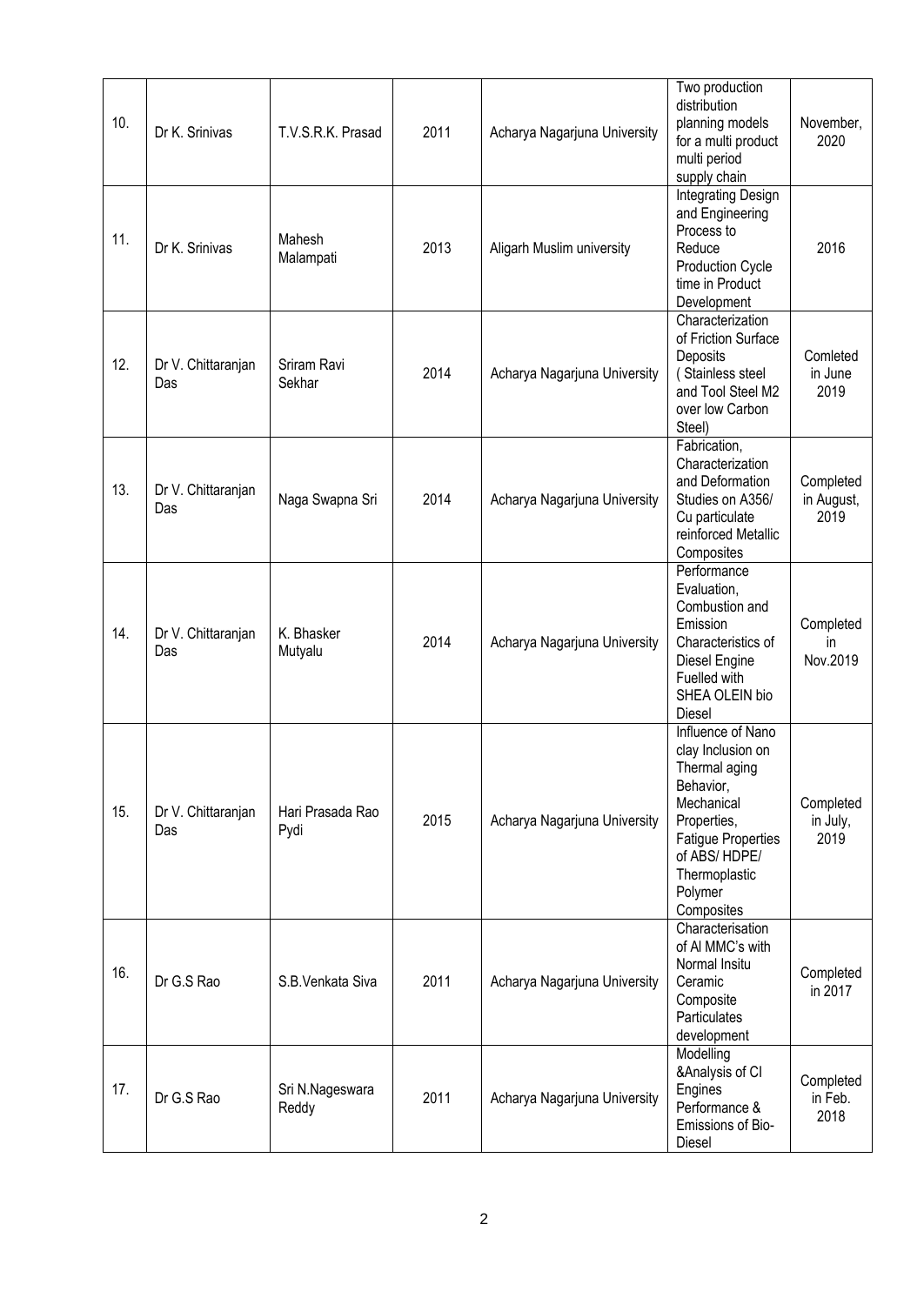| 18. | Dr G.S Rao              | Sri Siva<br>SankarRaju.R  | 2013-14 | Acharya Nagarjuna University | Characterisationa<br>nd Tribological<br>Performance of Al<br>/ coconut shell<br>ash particulate<br>composites                                                                       | Completed<br>in July,<br>2019  |
|-----|-------------------------|---------------------------|---------|------------------------------|-------------------------------------------------------------------------------------------------------------------------------------------------------------------------------------|--------------------------------|
| 19. | Dr G. Chaitanya         | Sri K.<br>S.Koteswara Rao | 2014    | Acharya Nagarjuna University | Optimization of<br>process<br>parameters in<br>machining<br>TI6ALV4 Alloys                                                                                                          | Completed<br>in Aug.<br>2019   |
| 20. | Dr N. Govind            | Sri S.Kiran Kumar         | 2015    | Acharya Nagarjuna University | Experimental<br>Investigation of<br>Performance and<br>Emission<br>Characteristics of<br>DI- Diesel Engine<br>fueled With BIO<br>diesel                                             | Completed<br>ın<br>Feb.2019    |
| 21. | Dr.N.V.V.S.<br>Sudheer  | AnushaPeyyala             | 2014    | Acharya Nagarjuna University | Experimental<br>investigation of<br>optimum<br>insulation in VCR<br>system with<br>chlorodiflourometh<br>ane and mixture of<br>diflouromethane<br>and<br>pentaflourometha<br>ne     | Completed<br>in<br>Feb.2021    |
| 22. | Dr.B.Ram Gopal<br>Reddy | Raffi<br>Mohammed         | 2014    | Acharya Nagarjuna University | Fabrication,<br>Mechanical<br>characterization<br>and erosion<br>wear response<br>of E-Glass fibre<br>reinforced and<br>particulate filled<br>polymer based<br>hybrid<br>composites | Completed<br>in<br>Feb.2021    |
| 23. | Dr.N.V.V.S.<br>Sudheer  | Suresh Babu<br>Koppula    |         | Acharya Nagarjuna University | Effect of an<br>ancient biological<br>noble material as<br>nano additive in IC<br>engine lubricating<br>oil                                                                         | Completed<br>in.<br>Mar.2021   |
| 24. | Dr. Kolla<br>Srinivas   | M.Vijaya                  |         | Acharya Nagarjuna University | Processing and<br>evaluation of<br>mechanical and<br>wear<br>characteristics of<br>AI6531/SiC &<br>AI65351/SiC/Gra<br>phite aluminium<br>hybrid metal<br>matrix<br>composites       | Completed<br>in April,<br>2021 |
| 25. | Dr.B.Ram Gopal<br>Reddy | Sailaja Aryavalli         |         | Acharya Nagarjuna University | Optimization of<br>friction stir<br>processing of<br>ZR41/SiC<br>magnesium rare<br>earth<br>composites                                                                              | Completed<br>in April,<br>2021 |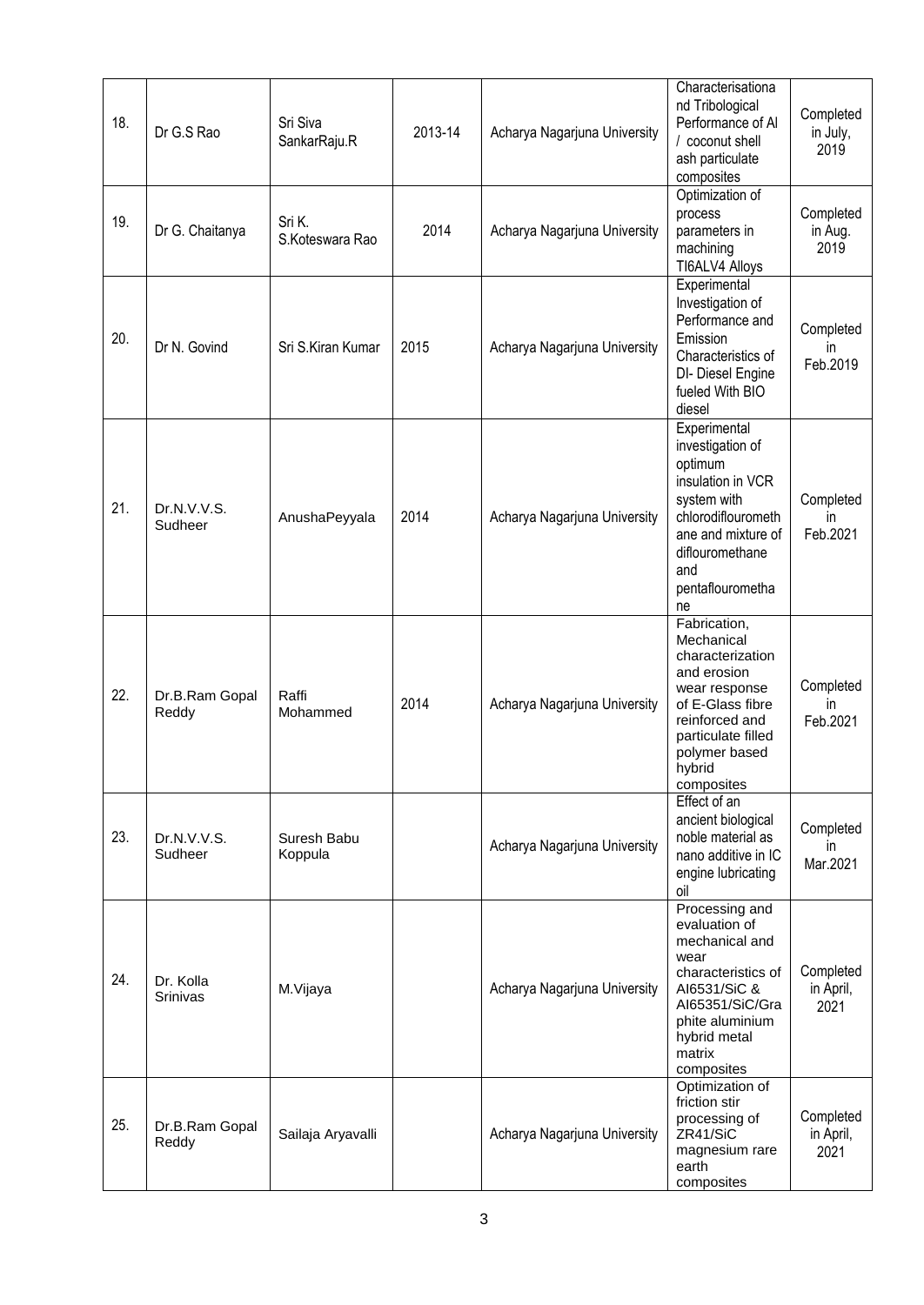| 26. | Dr.N.V.V.S.<br>Sudheer       | N.Santhi Sree                |      | Acharya Nagarjuna University | Experimental<br>analysis of the<br>closed loop<br>pulsating heat<br>pipe with<br>different working<br>fluids at different<br>fill ratios and<br>orientations                                                       | Completed<br>in May,<br>2021                    |
|-----|------------------------------|------------------------------|------|------------------------------|--------------------------------------------------------------------------------------------------------------------------------------------------------------------------------------------------------------------|-------------------------------------------------|
| 27  | Dr K. Srinivas               | Mohammad<br>Hasheer Shaik    | 2014 | Acharya Nagarjuna University | Investigation of a<br>low GWP<br>refrigerants and<br>mixtures in the<br>perspective of<br>searching<br>alternative<br>refrigerants to<br>replace R134a in<br>a domestic<br>refrigerator                            | Completed<br>in.<br>September<br>2021           |
| 28  | Dr.<br>V.Chittaranjan<br>Das | R.Vijay Prakash              | 2014 | Acharya Nagarjuna University | Characterization<br>of Hybrid Metal<br>Matrix<br>Composite<br>(AL7075/B4C/Zr<br>o2) and<br>Optimization of<br><b>EDM Machining</b><br>parameters<br>using RSM<br>Method                                            | Completed<br>in January,<br>2022                |
| 29  | Dr K. Ravindra               | Tirumala Rao<br>Chinka       | 2014 | Acharya Nagarjuna University | Fabrication,<br>Characterization,<br>Wear and<br><b>Corrosion Studies</b><br>on AZ91D-<br><b>COCKLE Shell</b><br>Ash Powder<br><b>Reinforced Metal</b><br><b>Matrix Composites</b><br>using Stir-Casting           | Completed<br>in.<br>February,<br>2022           |
| 30  | Dr.<br>V.Chittaranjan<br>Das | Mrss.Nannepag<br>a Sulakshna | 2014 | Acharya Nagarjuna University | Experimental<br>Investigation and<br>Optimization of<br>Process<br>parameters<br>using Cryogenic<br>cooled Micro<br>Electrical<br>Discharge<br>Machining of<br>INCONEL-825<br>by utilizing<br><b>Topsis Method</b> | Completed<br>$\mathsf{I}$<br>February,,<br>2022 |
| 31  | Dr. G.Chaitanya              | M.L.Laksmi<br>Aparna         | 2014 | Acharya Nagarjuna University | Investigations on<br>fatigue damage<br>and repair of 430<br>GSM Sika E-<br>glass FRP<br>composites<br>using Digital<br>Image<br>correlation<br>Techniques                                                          | Completed<br>in.<br>February,<br>2022           |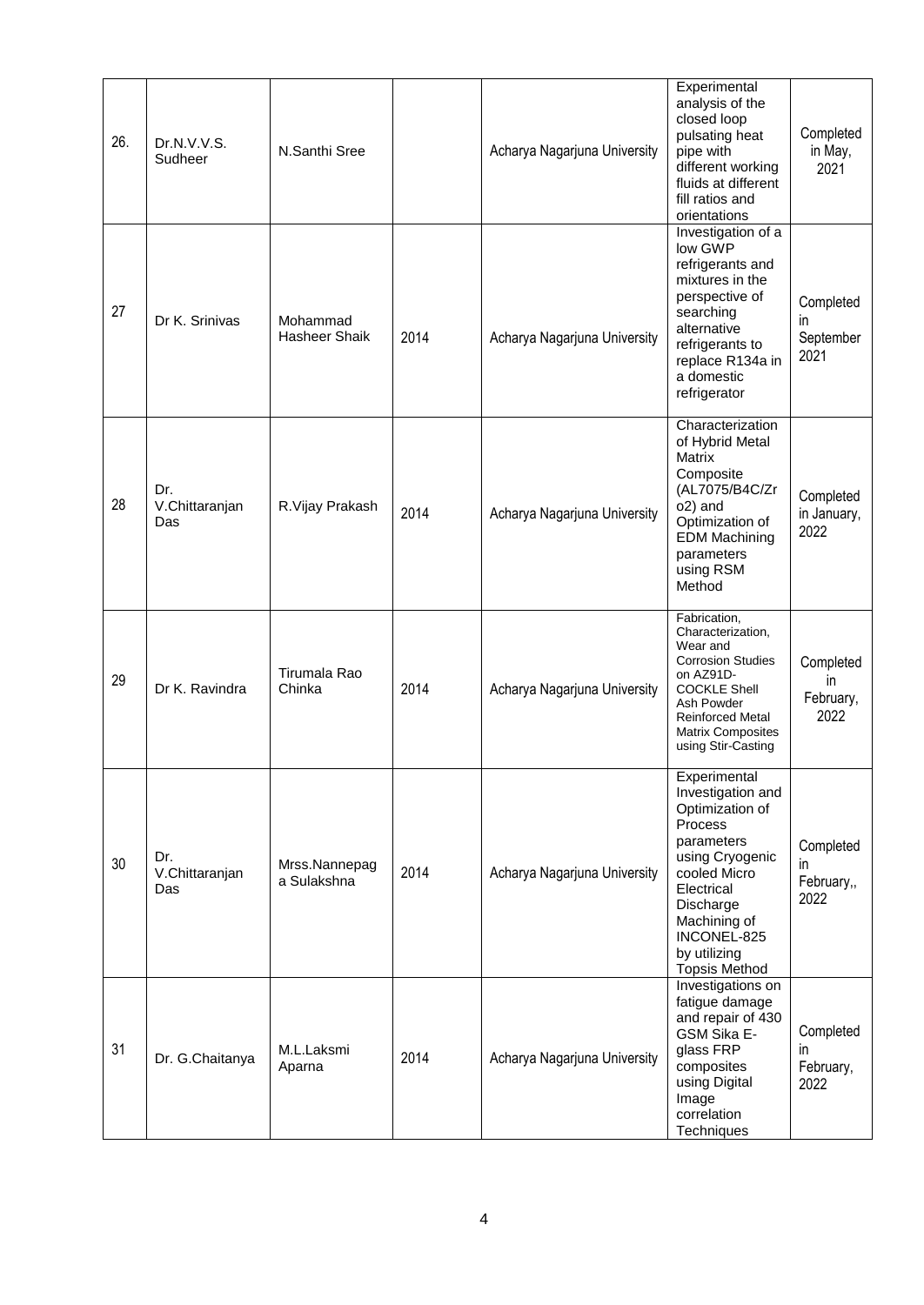### **CIVIL ENGINEERING**

| S.<br>No. | Name of the<br>supervisor | Name of the<br>Ph.D.,<br>Scholar | Date /<br>Year of<br>Registration | Name of the University to<br>which acting as guide | Title of Thesis                                                                               | Completed<br>Year |
|-----------|---------------------------|----------------------------------|-----------------------------------|----------------------------------------------------|-----------------------------------------------------------------------------------------------|-------------------|
|           | DrK.S.Sairam              | N.V.Sairam<br>Kumar              | 2014                              | Acharya Nagarjuna<br>University                    | Sustainable use<br>of crushed rock<br>dust as filler<br>material in<br>concrete               | 2019              |
| 2         | Dr. M.Rama Rao            | P.Samatha<br>Chowdary            | 2011                              | Acharya Nagarjuna<br>University                    | Low Cost<br>solutions to<br>problematic<br>subgrades using<br>waste materials<br>as additives | 2020              |

### **ELECTRONICS & COMMUNICATION ENGINEERING**

| S.<br>No.      | Name of the<br>supervisor | Name of the<br>Ph.D.,<br>Scholar | Date / Year<br>οf<br>Registration | Name of the University to<br>which acting as guide | Title of Thesis                                                                                                                                | Completed<br>Year |
|----------------|---------------------------|----------------------------------|-----------------------------------|----------------------------------------------------|------------------------------------------------------------------------------------------------------------------------------------------------|-------------------|
| 1              | Dr. A.Sudhakar            | Chalasani<br>Subbarao            | 2008                              | <b>JNTUH</b>                                       | Design of array<br>antennas for<br>generation of<br>shaped beams                                                                               | 2014              |
| $\overline{2}$ | Dr. A.Sudhakar            | <b>B.</b> Saidiah                | 2009                              | ANU                                                | Design Fabrication<br>and performance<br>Analysis of Ultra<br>Wide Band<br>Antenna                                                             | 2017              |
| 3              | Dr. A.Sudhakar            | T.Venkates-<br>wara Rao          | 2010                              | <b>JNTUK</b>                                       | Analysis of<br>Compact Notch<br><b>Band Antennas</b><br>with Defected<br><b>Ground Structure</b><br>for UWB<br>Applications                    | 2017              |
| 4              | Dr. A.Sudhakar            | J. Ravindra<br>Nadh              | 2009                              | JNTU, Kakinada                                     | Design of array<br>antennas for<br>generation of<br>shaped beams                                                                               | 2018              |
| 5              | Dr. A.Sudhakar            | Siddu H V<br>Prasada Rao         | 2011                              | <b>ANU</b>                                         | Design and<br>development of<br>an Antenna for<br><b>Ultra Band Width</b><br>Applications.                                                     | 2018              |
| 6              | Dr. A.Sudhakar            | K.<br>Anjaneyulu                 | 2011                              | ANU                                                | Design and<br>development of<br>Microstrip Patch<br>Antenna for Ultra<br><b>Band Width</b><br>Applications.                                    | 2019              |
| $\overline{7}$ | Dr A. Sudhakar            | D Jagadeesh                      | 2016                              | <b>ANU</b>                                         | Dual band<br>antenna using<br>SIW                                                                                                              | 2021              |
| 8              | Dr. T.RangaBabu           | Srinivasa<br>Raja                | 2014                              | <b>ANU</b>                                         | An optimized<br>Feature selection<br>based Ensemble<br>Classification<br>learning Models for<br>prediction on High<br>Dimensional COPD<br>data | 2019              |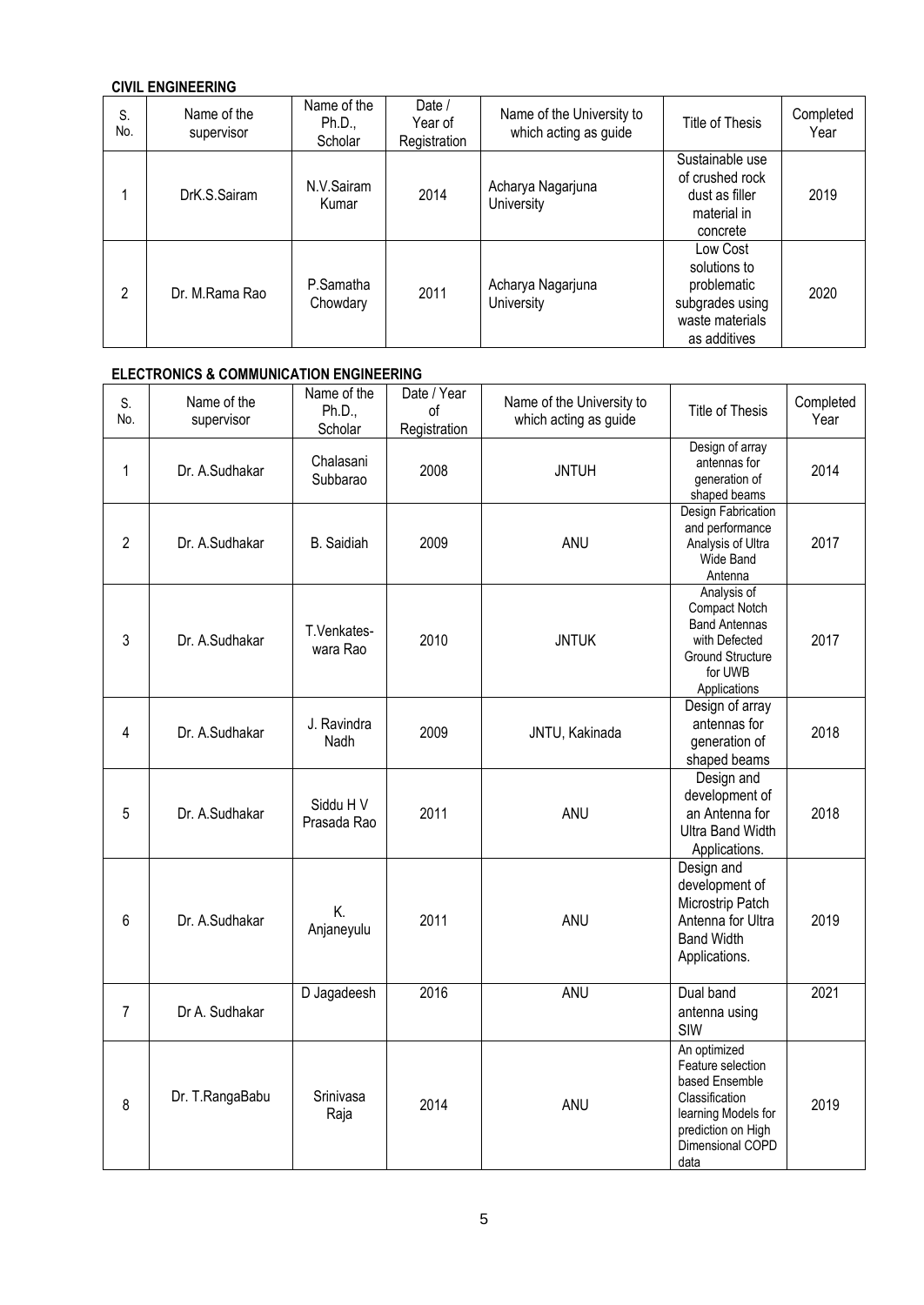| 9  | Dr. T.RangaBabu     | Ramudu<br>Kama               | 2014 | ANU | Optimized<br>Segmentation of<br><b>Bio Medical</b><br>Images using<br>Level Set<br>Methods                                                              | 2020 |
|----|---------------------|------------------------------|------|-----|---------------------------------------------------------------------------------------------------------------------------------------------------------|------|
| 10 | Dr. M.V.S.Prasad    | <b>B.Premalath</b><br>а      | 2014 | ANU | Performance<br>Evaluation of<br>Several Band<br>Notched UWB<br>patch Monopoles                                                                          | 2019 |
| 11 | DrM.SatyaSaiRam     | Ch. Sudha<br>Mani            | 2014 | ANU | Performance of<br>Cooperative<br>Spectrum Sensing<br>in Cognitive Radio<br>Networks                                                                     | 2020 |
| 12 | DrM.SatyaSaiRam     | T. Raja<br>sekhar            | 2014 | ANU | Performance<br>Analysis of<br>Memory based<br>Real Fast Fourier<br>Transform<br>Architectures.                                                          | 2020 |
| 13 | Dr.A.Sudhakar       | K.V.Lalitha<br>Bhavani       | 2014 | ANU | Design & analysis<br>of defect ground<br>structure based<br>circular path ultra<br>wide bench<br>antenna with multi<br>bond mnotched<br>characteristics | 2021 |
| 14 | Dr.T.Ranga Babu     | K.S.Rajasek<br>har           | 2014 | ANU | Performance<br>evaluation of multi<br>resolution<br>transformed &<br>CNN form the<br>analysis of<br>demoscopic<br>images.                               | 2021 |
| 15 | Dr. MVS Prasad      | K.Madhusud<br>hana rao       | 2014 | ANU | Novel techniques<br>for planner antenna<br>design & syntheisis<br>for commercial<br>wireless<br>application.                                            | 2021 |
| 16 | Dr. MVS Prasad      | <b>B.Siva Hari</b><br>Prasad | 2014 | ANU | Design & analysis<br>compact multi bed<br>antenna for<br>application                                                                                    | 2021 |
| 17 | Dr. M. Satya Sairam | N.Renuka                     | 2014 | ANU | Analysis of PAPR<br>redudction in<br>DPNC-OFDM-<br>PQAM systems.                                                                                        | 2021 |

### **ELECTRICAL & ELECTRONICS ENGINEERING**

| S.<br>No. | Name of the<br>supervisor | Name of the<br>Ph.D.,<br>Scholar | Date / Year<br>οf<br>Registration | Name of the University to<br>which acting as guide | Title of Thesis                                                                                                              | Completed<br>Year |
|-----------|---------------------------|----------------------------------|-----------------------------------|----------------------------------------------------|------------------------------------------------------------------------------------------------------------------------------|-------------------|
|           | Dr.K.ChandraSekhar        | N.V.<br>Malleswari               | 2012                              | ANU                                                | Optimal volt-<br>VAR in radial<br>distribution<br>system<br>Considering load<br>growth and DG<br>penetrating<br>Uncertainity | 2019              |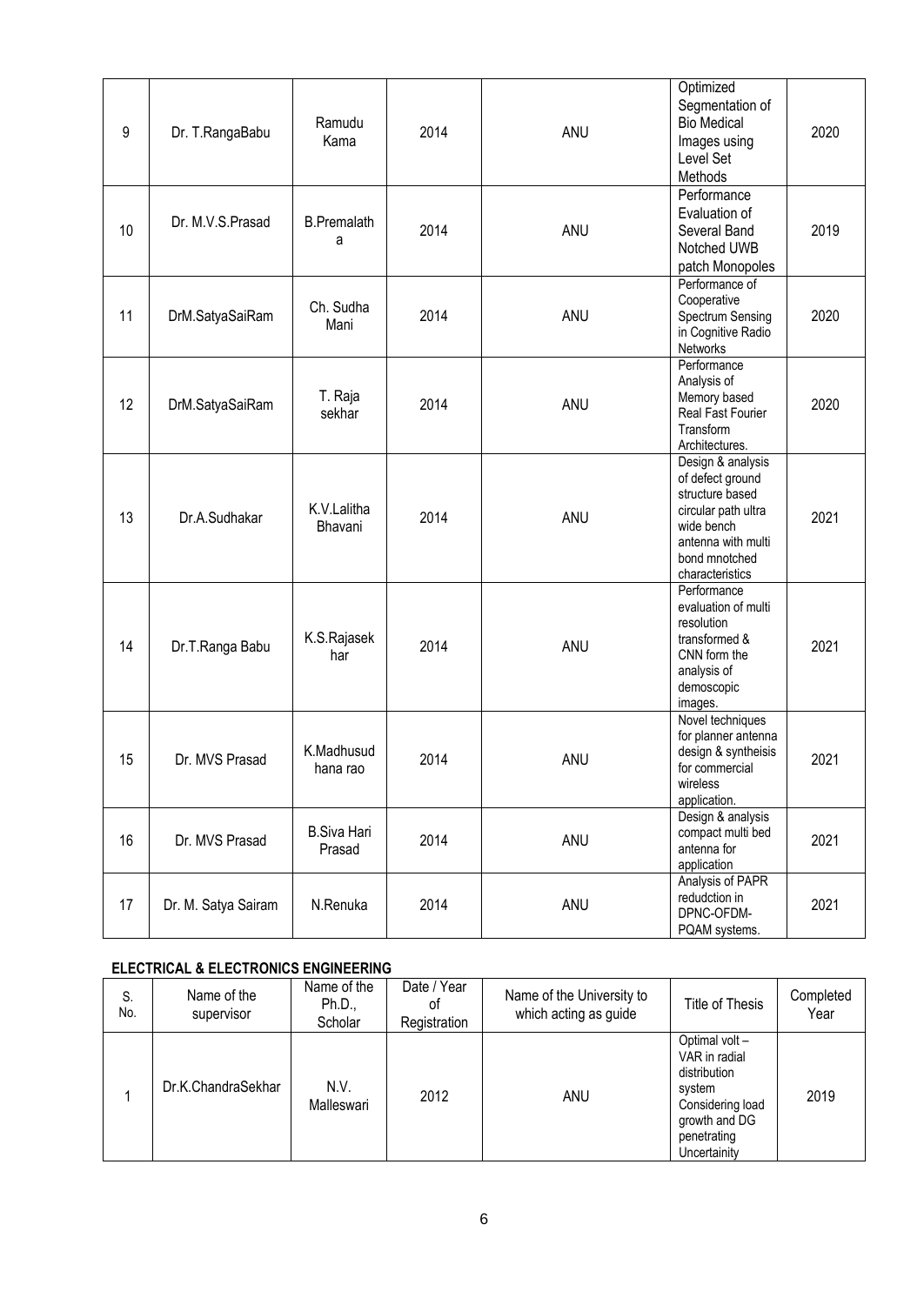| $\overline{2}$ | Dr.K.ChandraSekhar | G.Viveka-<br>nanda              | 2015 | ANU                                      | Distributed<br><b>Static</b><br>Compensators<br>of Power<br>Quality<br>Improvement                                                            | 2019 |
|----------------|--------------------|---------------------------------|------|------------------------------------------|-----------------------------------------------------------------------------------------------------------------------------------------------|------|
| 3              | Dr.K.ChandraSekhar | N Chaitanya                     | 2011 | J.N.T.U, Anathapuram.                    | Power<br>Management<br>Strategies for<br>Interfacing<br>Distributed<br>Generation<br>Units to Micro<br>Grid                                   | 2019 |
| 4              | Dr.K.ChandraSekhar | J. SrinuNaick,                  | 2012 | ANU                                      | AGC of<br>Interconnected<br>Power System<br>with Distributed<br>Generation<br>Various Control<br>Approaches                                   | 2019 |
| 5              | Dr.K.ChandraSekhar | N.ChinaKotai<br>ah              | 2011 | Acharya Nagarjuna University,<br>Guntur. | Performance<br>Evaluation of<br>Converter<br>based<br>Compensations<br>for<br>Enhancement<br>of Power<br>Quality                              | 2018 |
| 6              | Dr.K.ChandraSekhar | G.Nageswara<br>Rao              | 2009 | J.N.T.U, Kakinada                        | Control<br>Strategies for<br>Multilevel<br><b>Inverter Base</b><br>active power<br>filtering using<br>artificial<br>Intelligent<br>Techniques | 2017 |
| $\overline{7}$ | Dr.K.ChandraSekhar | Ch.Nagaraja<br>Kumari           | 2012 | Acharya Nagarjuna University,<br>Guntur. | Transmission<br>System<br>Security<br>Enhancement<br>using FACTS<br>Devices in<br>Modern Power<br>System                                      | 2018 |
| 8              | Dr.K.ChandraSekhar | K.Hari<br>Krishna               | 2012 | Acharya Nagarjuna University,            | Optimal Load<br>Frequency<br>Control for<br>Deregulated<br>Power System                                                                       | 2017 |
| 9              | Dr.K.ChandraSekhar | K Rama-<br>lingeswara<br>Prasad | 2011 | Acharya Nagarjuna University,            | Analysis of<br>Wind Energy<br>Conversion<br>System for Grid<br>Interconnection                                                                | 2017 |
| 10             | Dr.K.ChandraSekhar | J Vara<br>Prasad                | 2012 | Acharya Nagarjuna University,            | Optimization of<br>Financial and<br><b>Physical Flows</b><br>using Unified<br>Power Flow<br>Controller in                                     | 2017 |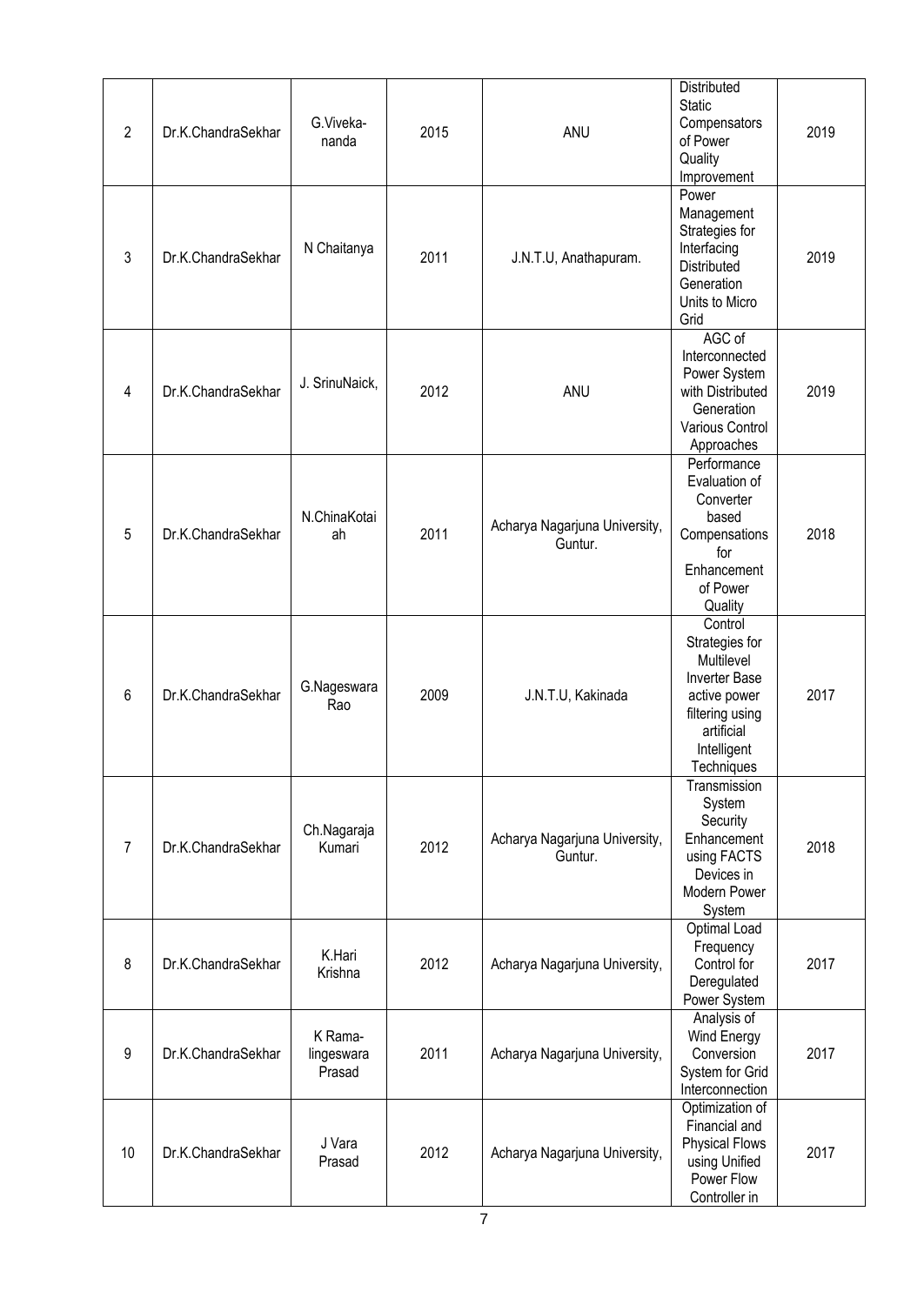|    |                     |              |      |                    | Deregulated                                     |      |
|----|---------------------|--------------|------|--------------------|-------------------------------------------------|------|
|    |                     |              |      |                    | Power Systems                                   |      |
|    |                     |              |      |                    | Modulation and                                  |      |
|    |                     |              |      |                    | Control of                                      |      |
|    |                     | G.Sambasiva  |      |                    | Multi-level                                     |      |
| 11 | Dr.K.ChandraSekhar  |              | 2009 | J.N.T.U, Hyderabad | Inverters for an                                | 2014 |
|    |                     | Rao          |      |                    | Open end                                        |      |
|    |                     |              |      |                    | Winding                                         |      |
|    |                     |              |      |                    | <b>Induction Motor</b>                          |      |
|    |                     |              |      |                    | Modulation and                                  |      |
|    |                     |              |      |                    | control of Multi-                               |      |
|    |                     |              |      |                    | level Inverters                                 |      |
| 12 | Dr.K.ChandraSekhar  | O.Chandra    | 2009 |                    | For Direct                                      | 2013 |
|    |                     | Sekhar       |      | J.N.T.U, Hyderabad |                                                 |      |
|    |                     |              |      |                    | <b>Torque Control</b><br><b>Induction Motor</b> |      |
|    |                     |              |      |                    |                                                 |      |
|    |                     |              |      |                    | <b>Drive</b>                                    |      |
|    |                     |              |      |                    | Optimum                                         |      |
|    |                     |              |      |                    | location of                                     |      |
|    |                     |              |      |                    | renewable                                       |      |
|    |                     |              |      |                    | energy                                          |      |
|    |                     |              |      |                    | resources in                                    |      |
|    |                     | P.V.Kishore  |      | Acharya Nagarjuna  | primary and                                     |      |
| 13 | Dr.K. Swarna Sri    | Babu         | 2017 | University         | secondary                                       | 2020 |
|    |                     |              |      |                    | electrical                                      |      |
|    |                     |              |      |                    | distribution                                    |      |
|    |                     |              |      |                    | networks in                                     |      |
|    |                     |              |      |                    | realistic                                       |      |
|    |                     |              |      |                    | operating                                       |      |
|    |                     |              |      |                    | conditions                                      |      |
|    |                     |              |      |                    | Finite control                                  |      |
|    |                     |              |      |                    | Sat Model                                       |      |
|    |                     |              |      |                    | Predictive                                      |      |
|    |                     |              |      |                    | control                                         |      |
| 14 | Dr.K.Chandra Sekhar | Aswini Kumar | 2012 | JNTU, Kakinada     | strategies for                                  | 2021 |
|    |                     | Edara        |      |                    | power                                           |      |
|    |                     |              |      |                    | converter                                       |      |
|    |                     |              |      |                    | control of wind                                 |      |
|    |                     |              |      |                    |                                                 |      |
|    |                     |              |      |                    | energy systems<br>Novel operation               |      |
|    |                     |              |      |                    |                                                 |      |
|    |                     | Venkata      |      |                    | and control<br>techniques for                   |      |
| 15 | Dr.K.Chandra Sekhar |              | 2015 | Acharya Nagarjuna  |                                                 | 2021 |
|    |                     | Dega Rajaji  |      | University         | grid connected                                  |      |
|    |                     |              |      |                    | renewable                                       |      |
|    |                     |              |      |                    | energy systems                                  |      |
|    |                     |              |      |                    | Power                                           |      |
|    |                     |              |      |                    | management of                                   |      |
|    |                     |              |      |                    | solar / wind                                    |      |
|    |                     |              |      |                    | hybrid system                                   |      |
| 16 | Dr.K.Chandra Sekhar | Nagaiah      | 2016 | Acharya Nagarjuna  | with                                            | 2021 |
|    |                     | Mandava      |      | University         | bidirectional                                   |      |
|    |                     |              |      |                    | converter                                       |      |
|    |                     |              |      |                    | controlled by                                   |      |
|    |                     |              |      |                    | soft computing                                  |      |
|    |                     |              |      |                    | techniques                                      |      |
|    |                     |              |      |                    | Optimal load                                    |      |
|    |                     |              |      |                    | frequency                                       |      |
|    |                     |              |      |                    | controller for                                  |      |
|    | Dr. G.Sambasiva     | Ch.Naga Sai  |      | Acharya Nagarjuna  | multi area multi                                |      |
| 17 | Rao                 | Kalyan       | 2017 | University         | fuel system                                     | 2021 |
|    |                     |              |      |                    | using soft                                      |      |
|    |                     |              |      |                    | computing                                       |      |
|    |                     |              |      |                    | techniques                                      |      |
|    |                     |              |      |                    |                                                 |      |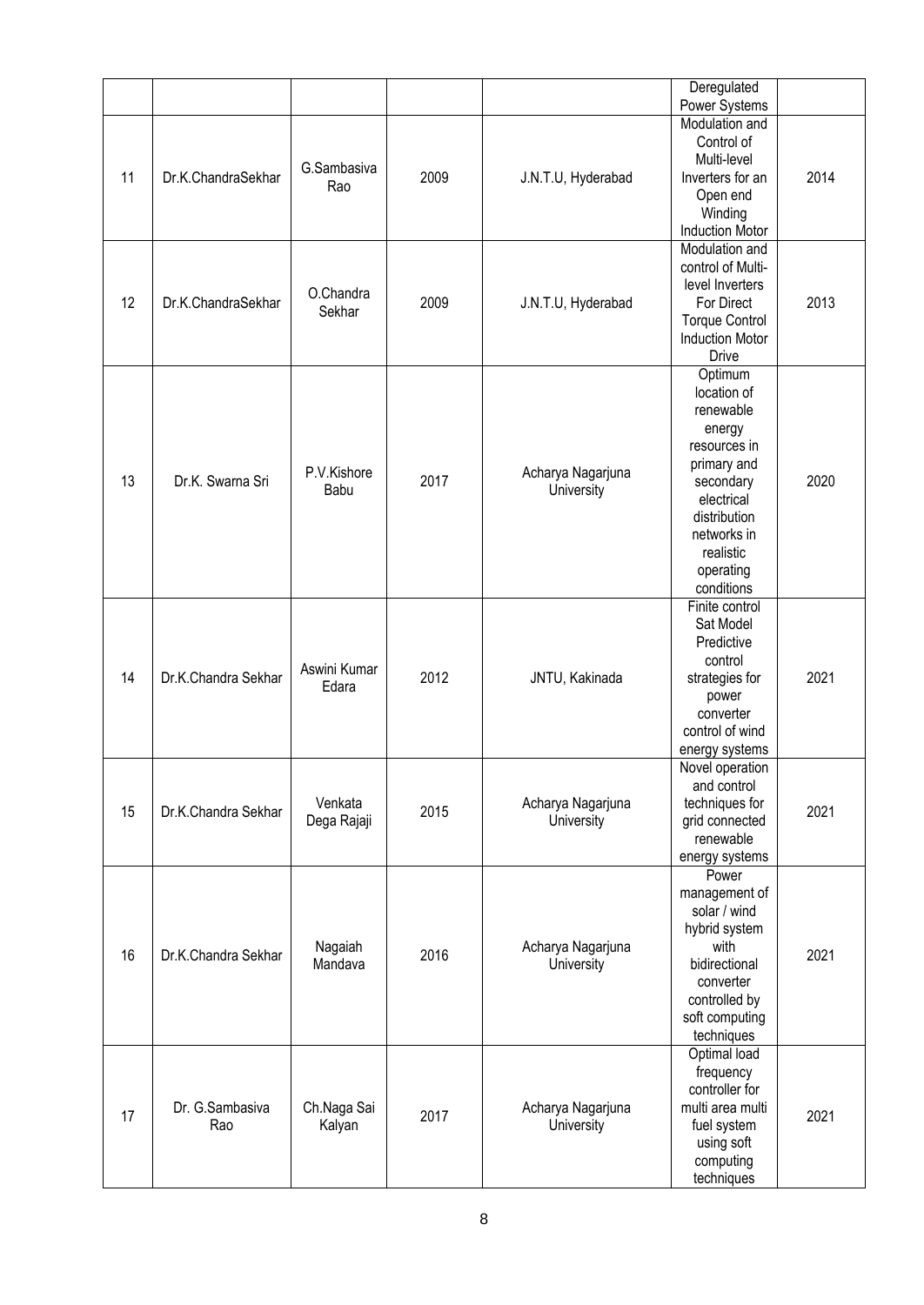| 18 | Dr.G.Sambasiya Rao | Krishna<br>Chaitanya<br>Marri | 2017 | Acharya Nagarjuna University | An advanced<br>control of<br>strategy<br>implementation<br>for an efficient<br>solar inverter to<br>grid connected<br>applications                          | 2021 |
|----|--------------------|-------------------------------|------|------------------------------|-------------------------------------------------------------------------------------------------------------------------------------------------------------|------|
| 19 | Dr.G.Sambasiya Rao | V.V.Nagaraju<br>Goriparthi    | 2016 | Acharya Nagarjuna University | Analysis and<br>Performance<br>evaluation of<br>multilevel<br>inverter fed<br>induction motor                                                               | 2022 |
| 20 | Dr.G.Sambasiya Rao | Gaddala<br>Jaya Raju          | 2016 | Acharya Nagarjuna University | <b>Power Quality</b><br>improvement of<br>grid connected<br>inverter for<br>hybrid<br>distribution<br>generation<br>using power<br>electronic<br>converters | 2022 |

## **COMPUTER SCIENCE & ENGINEERING :**

| S.<br>No.        | Name of the supervisor        | Name of the Ph.D.,<br>Scholar | Date / Year of<br>Registration | Name of the<br>University to<br>which acting as<br>guide | Title of Thesis                                                                                                                            | Completed<br>Year |
|------------------|-------------------------------|-------------------------------|--------------------------------|----------------------------------------------------------|--------------------------------------------------------------------------------------------------------------------------------------------|-------------------|
| 1                | Dr. M.SreeLatha               | G.Veeraju                     | 2014                           | <b>ANU</b>                                               | <b>Efficient Multi</b><br>Keyword Search<br>Over Encrypted<br>Cloud Data                                                                   | 2019              |
| $\overline{2}$   | Dr. M.SreeLatha               | AnuPriya K                    | 2014                           | ANU                                                      | A Decisive Multi<br><b>Cloud Service</b><br>broker in Multi<br><b>Cloud Environment</b>                                                    | 2019              |
| 3                | Dr G. Satyanarayana<br>Prasad | Devena Raju B                 | 2010                           | ANU                                                      | An Efficient<br>Image<br>reconstruction<br>with AID of soft<br>Computing and<br>Filtering<br>Techniques                                    | 2017              |
| $\overline{4}$ . | Dr G. Satyanarayana<br>Prasad | Suresh Babu Y                 |                                | <b>ANU</b>                                               | Multi Layered<br>Approach for<br>tracking Generic<br>Multiple objects<br>and extraction of<br>Video objects for<br>performance<br>analysis | 2013              |
| 5.               | Dr A. SriNagesh               | Karthik<br>Kambampati         | 2016                           | ANU                                                      | <b>User Authentication</b><br>froresourse<br>Allocation in Cloud<br><b>Environment Using</b><br>Machine Learning<br>Approach               | 2020              |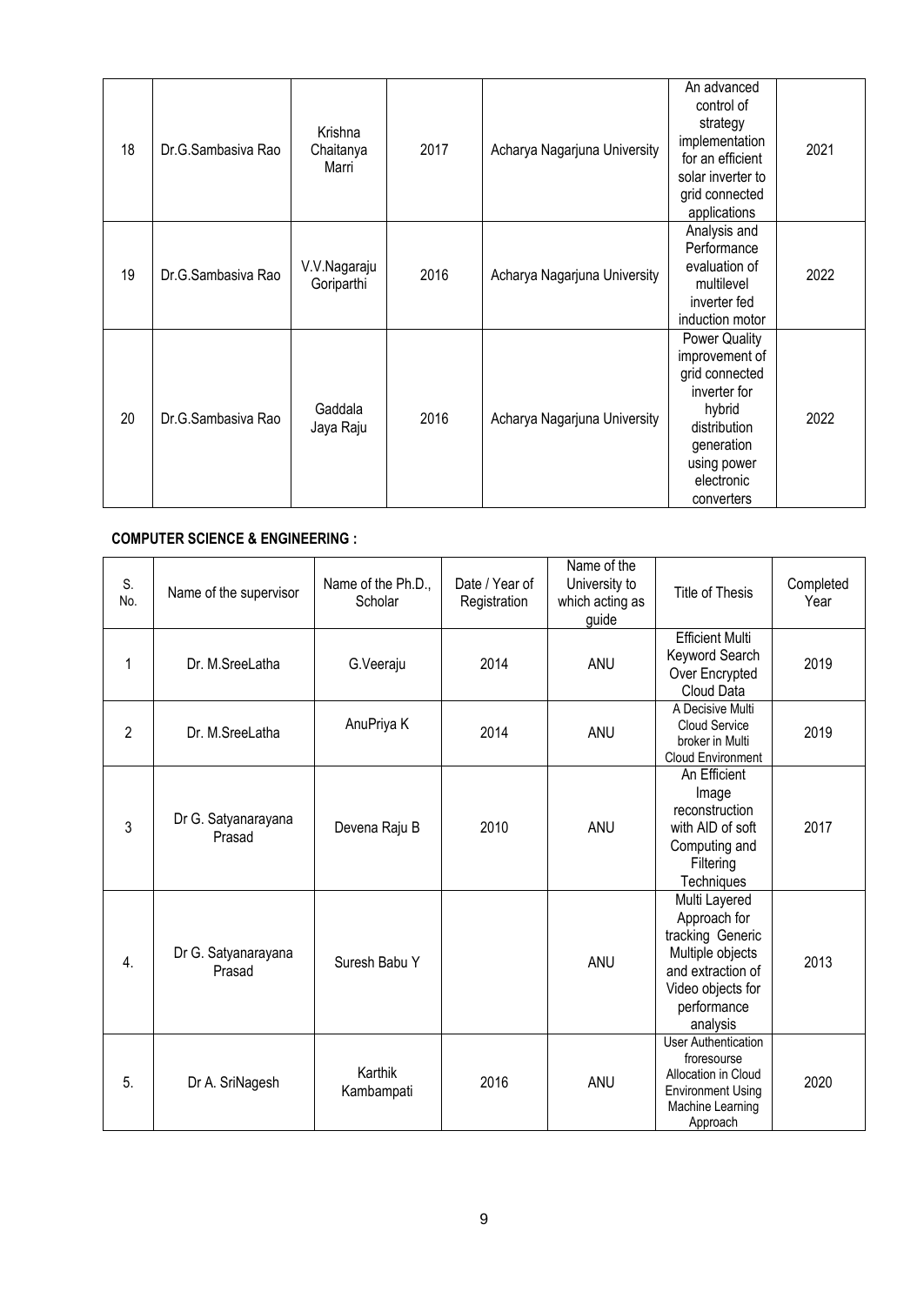| 6.             | Dr. G. Rama Mohan    | Ms. K. N. Madhavi | 2016      | ANU, Guntur, | <b>Computational Virtual</b> | <b>AUG 2021</b> |
|----------------|----------------------|-------------------|-----------|--------------|------------------------------|-----------------|
|                | Babu                 | Latha             |           | A.P.         | Screening Analysis of        |                 |
|                |                      |                   |           |              | Various Drugs to             |                 |
|                |                      |                   |           |              | Identify Novel GSK-3?        |                 |
|                |                      |                   |           |              | inhibitors for Type2         |                 |
|                |                      |                   |           |              | Diabetes using               |                 |
|                |                      |                   |           |              | Molecular Docking            |                 |
|                |                      |                   |           |              | and Fuzzy Clustering         |                 |
| $\overline{7}$ | Dr.N.Naga Malleswara | Ms.Prasanthi B    | 8/12/2014 | ANU, Guntur  | Analysis and                 | 2019            |
|                | Rao                  |                   |           |              | Comparative Study of         |                 |
|                |                      |                   |           |              | Machine Learning             |                 |
|                |                      |                   |           |              | Techniques to Handle         |                 |
|                |                      |                   |           |              | Brain Image                  |                 |
|                |                      |                   |           |              | Segmentation on              |                 |
|                |                      |                   |           |              | Medical Images               |                 |
| 8              | Dr.N.Naga Malleswara | Ms.Lalitha        | 3/26/2014 | ANU, Guntur  | Analysis And                 | 2/1/2020        |
|                | Rao                  | Kumari G          |           |              | Comparative Study Of         |                 |
|                |                      |                   |           |              | <b>Hybrid Soft</b>           |                 |
|                |                      |                   |           |              | <b>Computing Systems</b>     |                 |
|                |                      |                   |           |              | For Medical                  |                 |
|                |                      |                   |           |              | Applications                 |                 |
| 9              | Dr.N.Naga Malleswara | Mr.Purna Chandra  | 2014      | ANU, Guntur  | Studies On Hadoop            | 9/23/2020       |
|                | Rao                  | Rao B             |           |              | Distributed File             |                 |
|                |                      |                   |           |              | System Performance           |                 |
|                |                      |                   |           |              | Optimization                 |                 |
|                |                      |                   |           |              | <b>Techniques</b>            |                 |

## **COMPUTER SCIENCE & BUSINESS SYSTEMS**

| S.<br>No.      | Name of the supervisor          | Name of the Ph.D.,<br>Scholar | Date / Year of<br>Registration | Name of the<br>University to<br>which acting as<br>guide | Title of Thesis                                                                                                         | Completed<br>Year |
|----------------|---------------------------------|-------------------------------|--------------------------------|----------------------------------------------------------|-------------------------------------------------------------------------------------------------------------------------|-------------------|
| 1              | Dr.M.V.P.Chandra<br>Sekhara Rao | Kalyani G                     | 2014                           | ANU                                                      | A Unified<br>Framework for<br>privacy<br>preserving data<br>mining using<br>computational<br>intelligence<br>techniques | 2018              |
| $\overline{2}$ | Dr.M.V.P.ChandraSekha<br>ra Rao | Ch.SudhaSree                  | 2011                           | <b>ANU</b>                                               | An Efficient<br>Noise Insensitive<br>Invariant<br>Methods for<br>Texture<br>Classification                              | 2018              |
| 3              | Dr.M.V.P.ChandraSekha<br>ra Rao | Tirapathi Reddy B             | 2014                           | ANU                                                      | Filter based data<br>Deduplication in<br>cloud storage using<br>Dynamic Perfect<br>Hash function                        | 2019              |
| 4              | Dr.M.V.P.ChandraSekha<br>ra Rao | Jyothi M                      | 2014                           | <b>ANU</b>                                               | A frame work to<br>preserve the<br>privacy of data<br>using Optimization<br>Techniques                                  | 2019              |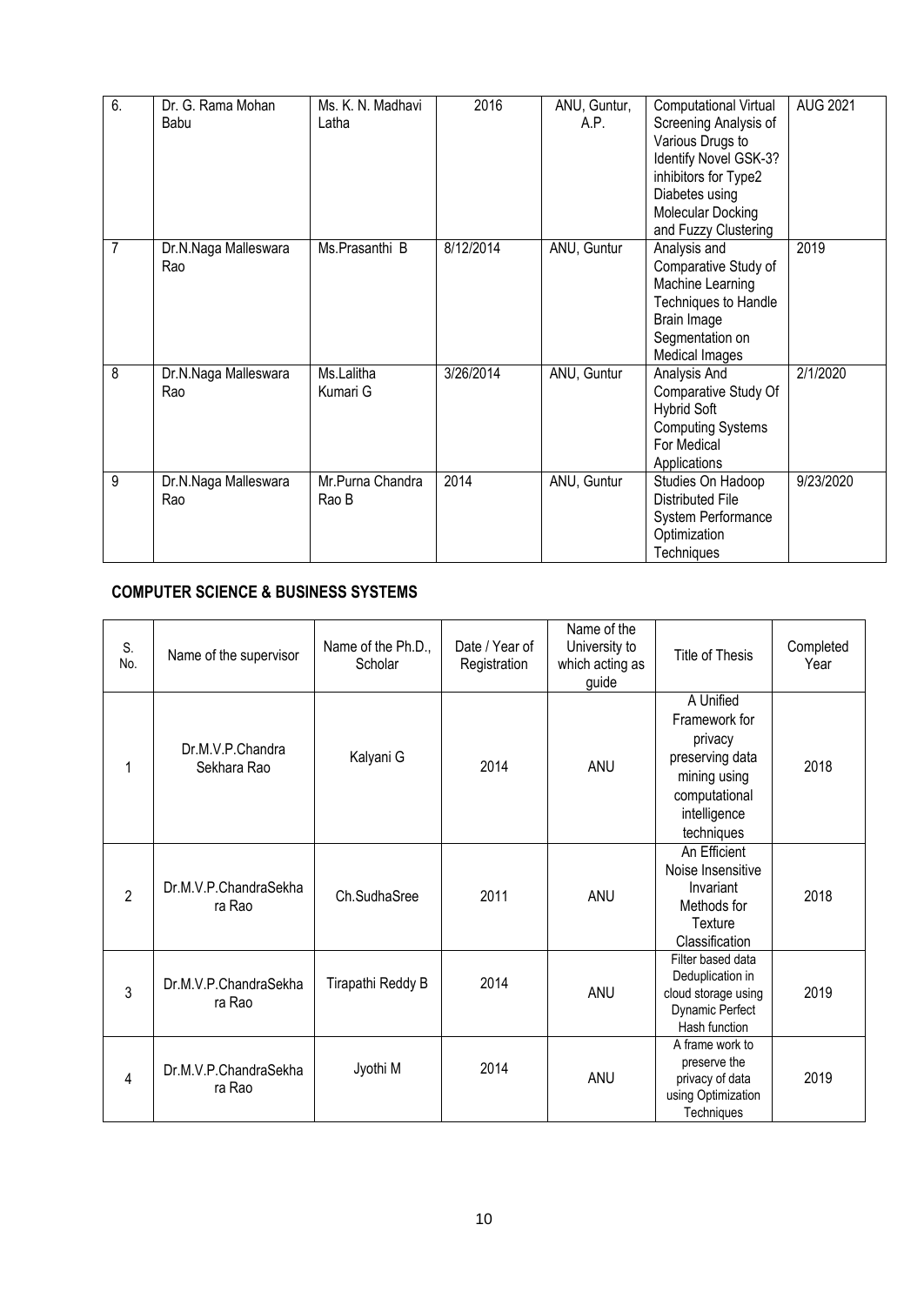| 5              | Dr.M.V.P.ChandraSekha<br>ra Rao | Naga Prasanthi K | 2014 | ANU | A frame work to<br>preserve the<br>privacy of data<br>using Hybrid<br>privacy preserving<br>technique                     | 2020 |
|----------------|---------------------------------|------------------|------|-----|---------------------------------------------------------------------------------------------------------------------------|------|
| 6              | Dr.M.V.P.ChandraSekha<br>ra Rao | Sunitha M        | 2014 | ANU | An Integrated<br>approach for<br>Deriving High<br>Utility Itemsets<br>and Lossless<br>Condenced<br>Profitable<br>Itemsets | 2021 |
| $\overline{7}$ | Dr.M.V.P.ChandraSekha<br>ra Rao | Prasad Rao K     | 2014 | ANU | Multimodel<br>Feature<br><b>Extraction and</b><br>Fusion for<br>Emotion<br>Recognition                                    | 2021 |
| 8              | Dr.M.V.P.Chandra<br>Sekhara Rao | K.RuthRamya      | 2014 | ANU | An Integrated<br>Multi-Biometric<br>Based Approach<br>to Enhance Data<br>Security in Cloud                                | 2021 |

### **INFORMATION TECHNOLOGY**

| S.No | Name of the<br>supervisor | Name of the<br>Ph.D., Scholar | Date / Year<br>of<br>Registration | Name of the<br>University to which<br>acting as guide | <b>Title of Thesis</b>                                                                                                              | Completed<br>Year |
|------|---------------------------|-------------------------------|-----------------------------------|-------------------------------------------------------|-------------------------------------------------------------------------------------------------------------------------------------|-------------------|
| 1    | Dr.A.Srikrishna           | M.Pompapathi                  | 2011                              | JNTU, Ananthapur                                      | A Nonlinear<br><b>Edge Detectors</b><br>for detection and<br>Localization of<br>Edges in Noisy<br>Images                            | 2016              |
| 2    | Dr.A.Srikrishna           | Mr.V.Sesha<br>Srinivas        | 2011                              | JNTU, Ananthapur                                      | Automatic<br>Clustering and<br>Simultaneous<br><b>Feature Subset</b><br>selection for<br>Segmentation of<br>Gray scale<br>Images    | 2018              |
| 3    | Dr.A.Srikrishna           | Ms.A.V.Kavitha                | 2012                              | JNTUK, Kakinada                                       | Detection of<br>Land use and<br>Land cover from<br>remote sensing<br>data using<br>mathematical<br>morphology                       | 2020              |
| 4    | Dr.A.Srikrishna           | Ms.Y.Madhulika,               | 2013                              | JNTUK, Kakinada                                       | <b>Hybrid</b><br>Optimization<br>Techniques for<br>Document<br>Retrieval with<br><b>Cluster Based</b><br>Indexing                   | 2021              |
| 5    | Dr. M. Ramesh             | E.Venkateswara<br>Reddy       | 2010                              | ANU, Guntur                                           | Color Image<br>Segmentation<br>Using Dynamic<br>Histogram<br><b>Based Rough-</b><br><b>Fuzzy C-Means</b><br>Clustering<br>Technique | 2015              |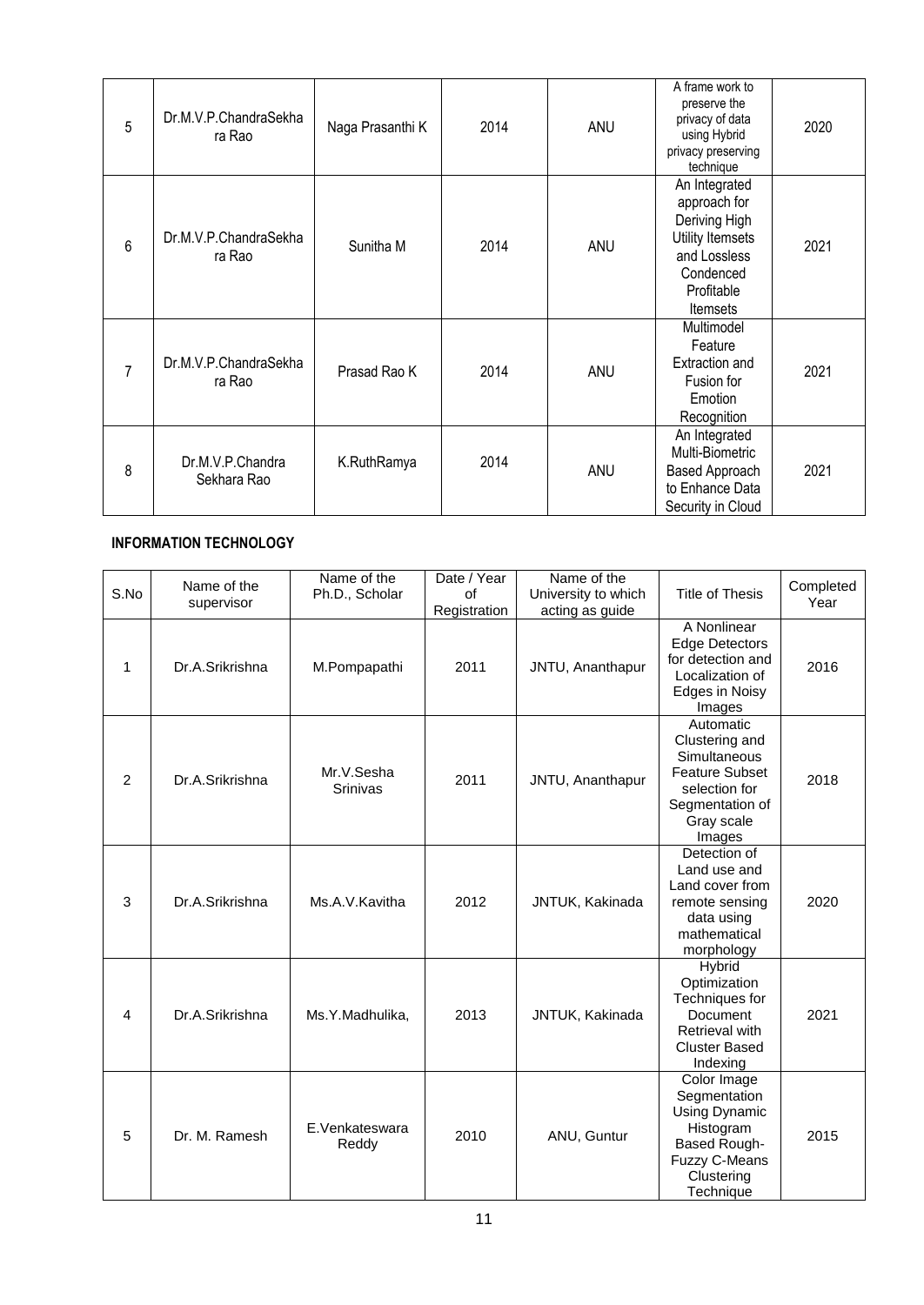| 6 | Dr. M. Ramesh | Ch. Kiran Kumar          | 2014 | ANU, Guntur | An Automated<br>Learning Code<br>Summarization<br>Using Anatomy<br>and Auto<br>Folding<br><b>Frameworks</b> | 2019 |
|---|---------------|--------------------------|------|-------------|-------------------------------------------------------------------------------------------------------------|------|
| 7 | Dr. M. Ramesh | M.Gowtham                | 2016 | ANU, Guntur | An Efficient<br>Authentication<br>Technique for<br>Data Security in<br>Cloud<br>Environment                 | 2020 |
| 8 | Dr. M. Ramesh | N.VenkataRamana<br>Gupta | 2016 | ANU, Guntur | A Novel Method<br>for user centric<br>Integration in<br>MANETS using<br>Nature Inspired<br>Algorithms       | 2021 |
| 9 | Dr. M. Ramesh | Ms.C.Anuradha            | 2016 | ANU, Guntur | Detection of<br>Outliers in High<br>Dimensional<br>Data with Lasso<br>Regression                            | 2021 |

### **CHEMICAL ENGINEERING**

| S.<br>No. | Name of the supervisor | Name of the Ph.D.,<br>Scholar | Date / Year of<br>Registration | Name of the<br>University to<br>which acting as<br>guide | Title of Thesis                                                                                                                                                                     | Completed<br>Year |
|-----------|------------------------|-------------------------------|--------------------------------|----------------------------------------------------------|-------------------------------------------------------------------------------------------------------------------------------------------------------------------------------------|-------------------|
|           | Dr. KOTA SOBHA         | Ratna Kumari<br>Anantha       | 2010                           | ANU                                                      | Kinetic, Isotherm<br>and<br>Themodynamic<br>Studies on<br>Sorption of Lead<br>and Copper by<br>Egg Shells and<br>Feathers of EMU<br>and CHICK, and<br>their Chitosan<br>Composites. | 2016              |

## **MANAGEMENT SCIENCES**

| S.<br>No.      | Name of the supervisor  | Name of the Ph.D.,<br>Scholar | Date / Year of<br>Registration | Name of the<br>University to<br>which acting as<br>guide | Title of Thesis                                                                                                                                         | Completed<br>Year |
|----------------|-------------------------|-------------------------------|--------------------------------|----------------------------------------------------------|---------------------------------------------------------------------------------------------------------------------------------------------------------|-------------------|
|                | Dr. TALLURI SREEKRISHNA | K.BABU RAO                    | 2010                           | <b>ACHARYA</b><br>NAGARJUNA<br><b>UNIVERSITY</b>         | STUDY IN THE<br>PERFORMANCE OF<br><b>EQUITY ANALYSIS</b><br>OF SELECT IT<br><b>STOCKS IN INDIA</b>                                                      | 2020              |
| $\mathfrak{p}$ | Dr. TALLURI SREEKRISHNA | KARLA RAMESH BABU             | 2007                           | <b>ACHARYA</b><br>NAGARJUNA<br><b>UNIVERSITY</b>         | A COMPARITIVE<br><b>STUDY ON RETAIL</b><br><b>BANKING PRODUCTS</b><br>OF BANKING<br>INDUSTRY(A CASE<br>STUDY ON<br>SELECTED BANKS IN<br>KRISHNA DT, AP) | 2019              |
| 3              | Dr. TALLURI SREEKRISHNA | A. HARI PRASAD                | 2009                           | <b>ACHARYA</b><br>NAGARJUNA<br><b>UNIVERSITY</b>         | THE IMPACT OF<br><b>GLOBALIZATION</b><br><b>MICRO SMALL</b><br>AND MEDIUM<br><b>ENTREPRISES (A</b><br>CASE STUDY OF<br><b>KHAMMAM</b><br>DISTRICT)      | 2018              |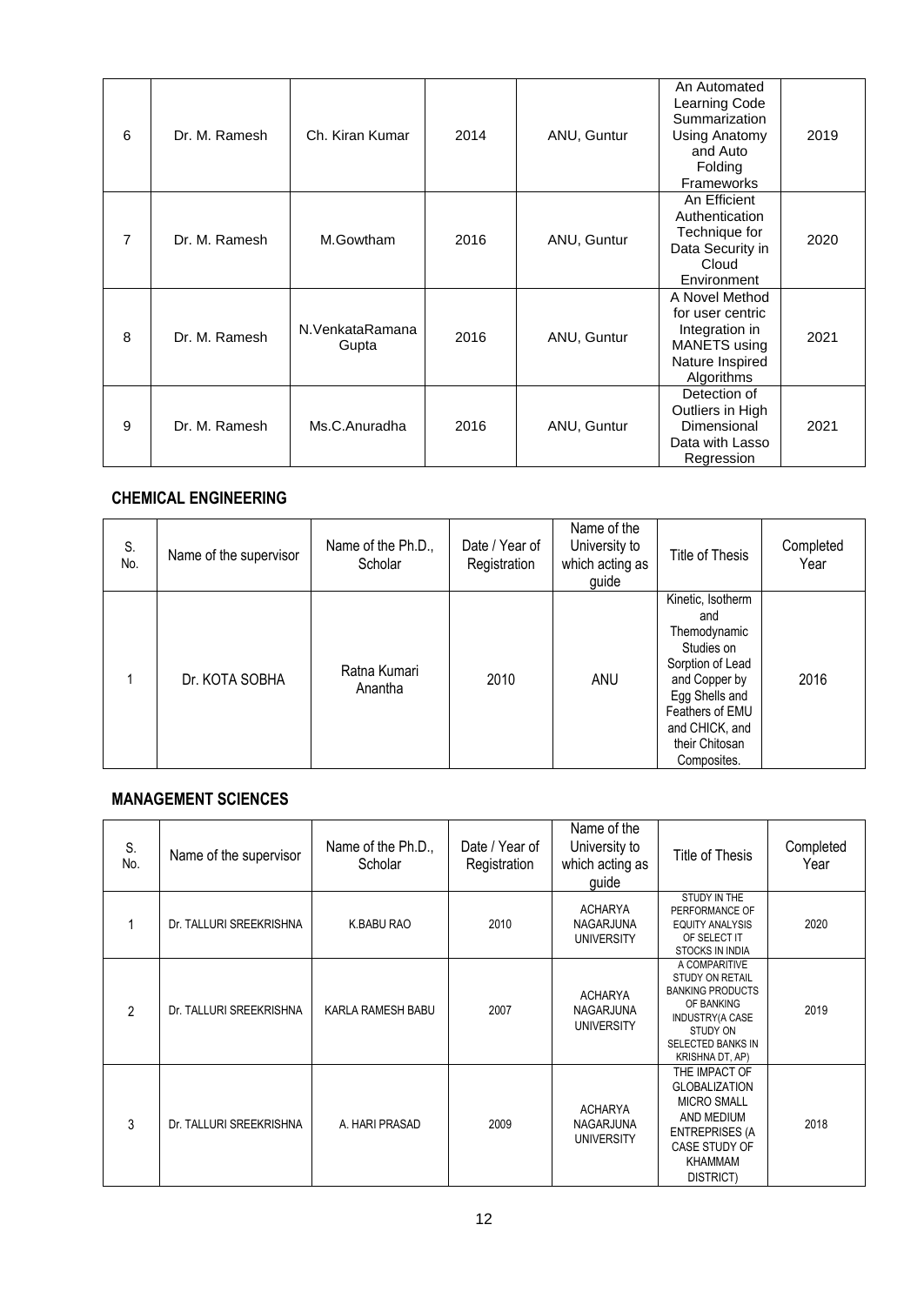| 4              | Dr. TALLURI SREEKRISHNA | M.BALAKRISHNA RAO              | 2009 | <b>ACHARYA</b><br>NAGARJUNA<br><b>UNIVERSITY</b>        | A STUDY ON<br>PERFORMANCE AND<br>SICKNESS IN MICRO,<br>SMALL AND MEDIUM<br>ENTREPRISES IN AP<br>WITH SPECIAL<br>REFERENCE TO<br><b>GUNTUR DISTRICT</b>                             | 2017               |
|----------------|-------------------------|--------------------------------|------|---------------------------------------------------------|------------------------------------------------------------------------------------------------------------------------------------------------------------------------------------|--------------------|
| 5              | Dr. TALLURI SREEKRISHNA | N. YESU RAJU                   | 2008 | <b>ACHARYA</b><br>NAGARJUNA<br><b>UNIVERSITY</b>        | <b>WOMEN</b><br><b>EMPOWERMENT</b><br>AND ITS IMPACT<br>ON SMALL SCALE<br><b>ENTREPRENEURE</b><br>S IN AP                                                                          | 2017               |
| 6              | Dr. TALLURI SREEKRISHNA | T. ELIA                        | 2010 | <b>ACHARYA</b><br><b>NAGARJUNA</b><br><b>UNIVERSITY</b> | <b>PROBLEMS AND</b><br>PROSPECTS OF<br><b>WOMEN</b><br><b>ENTREPRENEURI</b><br>ES (AN EMPIRICAL<br><b>STUDY ON</b><br><b>RAYALASEEMA</b><br>REGION, AP,<br>INDIA)                  | 2017               |
| $\overline{7}$ | Dr. TALLURI SREEKRISHNA | G. NAGESWARARAO                | 2007 | <b>ACHARYA</b><br>NAGARJUNA<br><b>UNIVERSITY</b>        | A STUDY ON<br>PROBLEMS AND<br>PROSPECTS OF<br><b>THE</b><br><b>AGRICULTURAL</b><br><b>CREDIT</b><br>SOCIETIES IN AP<br>WITH SPECIAL<br><b>REFERENCE TO</b><br><b>GUNTUR (DIST)</b> | 2015               |
| 8              | Dr. TALLURI SREEKRISHNA | Ch.Narasimharaju               | 2010 | <b>ACHARYA</b><br>NAGARJUNA<br><b>UNIVERSITY</b>        | Customer<br>satisfaction and<br>Managerial<br>effectiveness in<br>Banks (A Case<br>Study of Guntur<br>$Dt.$ )                                                                      | 2021               |
| 9              | Dr. TALLURI SREEKRISHNA | V.S.Rama Krishna<br>Gogulamudi | 2010 | <b>ACHARYA</b><br>NAGARJUNA<br><b>UNIVERSITY</b>        | Role of Primary<br>Agriculture Credit<br>Society in A.P. with<br>Special reference to<br>Krishna Dt.,                                                                              | 2021               |
| 10             | Dr. TALLURI SREEKRISHNA | Ch.Koteswara Rao               | 2010 | <b>ACHARYA</b><br><b>NAGARJUNA</b><br><b>UNIVERSITY</b> | Customer<br>satisfaction on<br>online shopping &<br><b>Traditional shopping</b><br>- A Compare study<br>with selected Areas<br>of Krishna District                                 | 2021<br>19-10-2021 |

# **COMPUTER APPLICATIONS**

| S.<br>No. | Name of the supervisor        | Name of the<br>Ph.D., Scholar | Date / Year of<br>Registration | Name of the<br>University to<br>which acting as<br>guide | Title of Thesis                                                                                                  | <b>Completed Year</b> |
|-----------|-------------------------------|-------------------------------|--------------------------------|----------------------------------------------------------|------------------------------------------------------------------------------------------------------------------|-----------------------|
| 1.        | Dr. Kanadam Karteeka<br>Pavan | Kurada<br>Ramachandra Rao     | 2008                           | Acharya<br>Nagarjuna<br>University                       | A Trilogy of Evolutionary<br>Automatic Clustering<br>Algorithms using<br>Teaching-Learning-Based<br>Optimization | 2019                  |
| 2.        | Dr. Kanadam Karteeka<br>Pavan | Lakshmi<br>Nagajayaprada G    | 2014                           | Acharya<br>Nagarjuna<br>University                       | A Metaheuristic<br>progressive alignment<br>algorithm for multiple<br>sequence aligment                          | 2020                  |
| 3.        | Dr.Ch. Suneetha               | Miriyala<br>Aruna Safali      | 2014                           | Acharya<br>Nagarjuna<br>University                       | Ensemble classifier for<br>sentiment analysis<br>using convolutional<br>neural networks                          | 2020                  |
| 4.        | Dr.Ch. Suneetha               | Nagamani<br>Chippada          | 2014                           | Acharya<br>Nagarjuna                                     | An efficient network<br>intrusion detection based<br>on utlier analysis for                                      | 2019                  |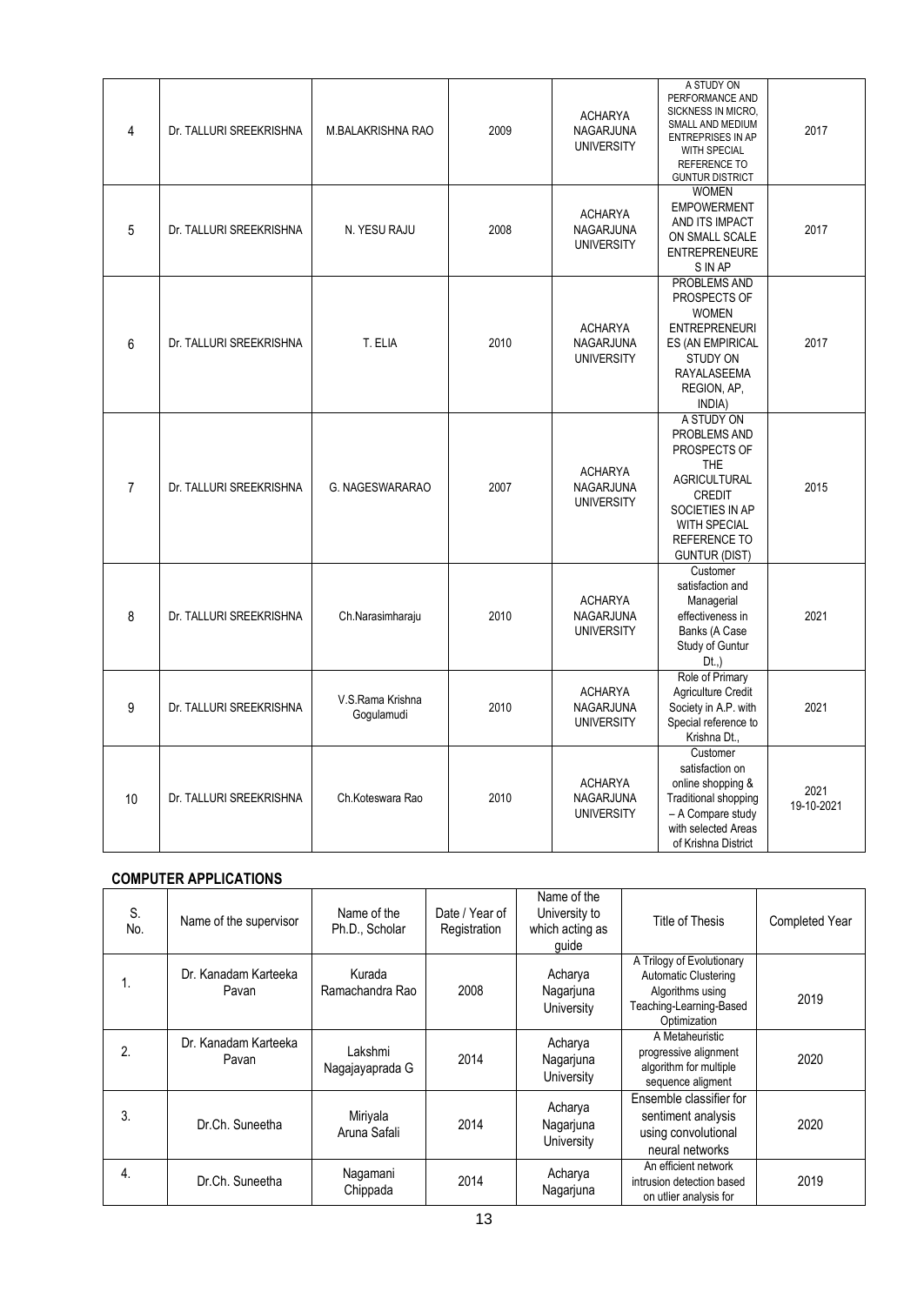|    |               |                           |      | University                         | secure data<br>communication                                                                                    |      |
|----|---------------|---------------------------|------|------------------------------------|-----------------------------------------------------------------------------------------------------------------|------|
| 5. | Dr. M.Sridhar | Sridevi<br>Kotari         | 2014 | Acharya<br>Nagarjuna<br>University | Secure and QOS<br>routing enhancement<br>through node thrust<br>computation measures<br>in manets               | 2019 |
| 6. | Dr. M.Sridhar | Ranga Swamy S             | 2014 | Acharya<br>Nagarjuna<br>University | A greedy stochastic<br>diffusion search based<br>fuzzy with energy and<br>security aware<br>scheduling in cloud | 2019 |
| 7. | Dr. M.Sridhar | Devi Kotari               | 2014 | Acharya<br>Nagarjuna<br>University | Secure and QOS<br>routing enhancement<br>through node trust<br>computation measures<br>in manets                | 2019 |
| 8. | Dr. M.Sridhar | C Priya Rajani<br>akunuri | 2014 | Acharya<br>Nagarjuna<br>University | A Distributed web<br>usage mining based<br>recommender system<br>in big data analytics                          | 2021 |
| 9. | Dr. M.Sridhar | Srinivasa Rao<br>Kanusu   | 2014 | Acharya<br>Nagarjuna<br>University | A Hybrid meta hduristic<br>approach for optimized<br>visual cryptography                                        | 2021 |

### **MATHEMATICS & HUMANITIES:**

| <b>Heat and Mass</b><br>Transfer effects on<br>hydro magnetic free<br>J. Lakshmi<br>2014<br>2019<br>Dr. K.S. Balamurugan<br>ANU<br>convection flow<br>1<br>Rama Prasad |  |
|------------------------------------------------------------------------------------------------------------------------------------------------------------------------|--|
|                                                                                                                                                                        |  |
|                                                                                                                                                                        |  |
|                                                                                                                                                                        |  |
| through porous                                                                                                                                                         |  |
| medium past an                                                                                                                                                         |  |
| inclined surface                                                                                                                                                       |  |
| Chemical reaction                                                                                                                                                      |  |
| effects on MHD free                                                                                                                                                    |  |
| 2019<br>$\overline{2}$<br>2014<br>ANU<br>.A. Mythreye<br>convection boundary<br>Dr. K.S. Balamurugan                                                                   |  |
| layer flows through a                                                                                                                                                  |  |
| porous medium                                                                                                                                                          |  |
| Heat Transfer and                                                                                                                                                      |  |
| <b>Entropy Generation</b><br>2014<br>2019<br>M. Sudhakar<br>ANU<br>3<br>Characterstics of                                                                              |  |
| Dr. K.S. Balamurugan<br>Newtonian fluid flows in                                                                                                                       |  |
| channels                                                                                                                                                               |  |
| Hydro magnetic                                                                                                                                                         |  |
| convective hear and                                                                                                                                                    |  |
| mass transfer flow with<br>2014<br>2019<br>Ch.Neeraja<br>ANU<br>Dr.Ch.H.K. Gopal<br>4                                                                                  |  |
| heat source, chemical<br>reaction and thermal                                                                                                                          |  |
| radiation                                                                                                                                                              |  |
| Some MHD convective                                                                                                                                                    |  |
| 2014<br>B.V.Padmavathi<br>ANU<br>Dr.Ch.H.K. Gopal<br>flows through porous<br>5                                                                                         |  |
| 2019<br>medium                                                                                                                                                         |  |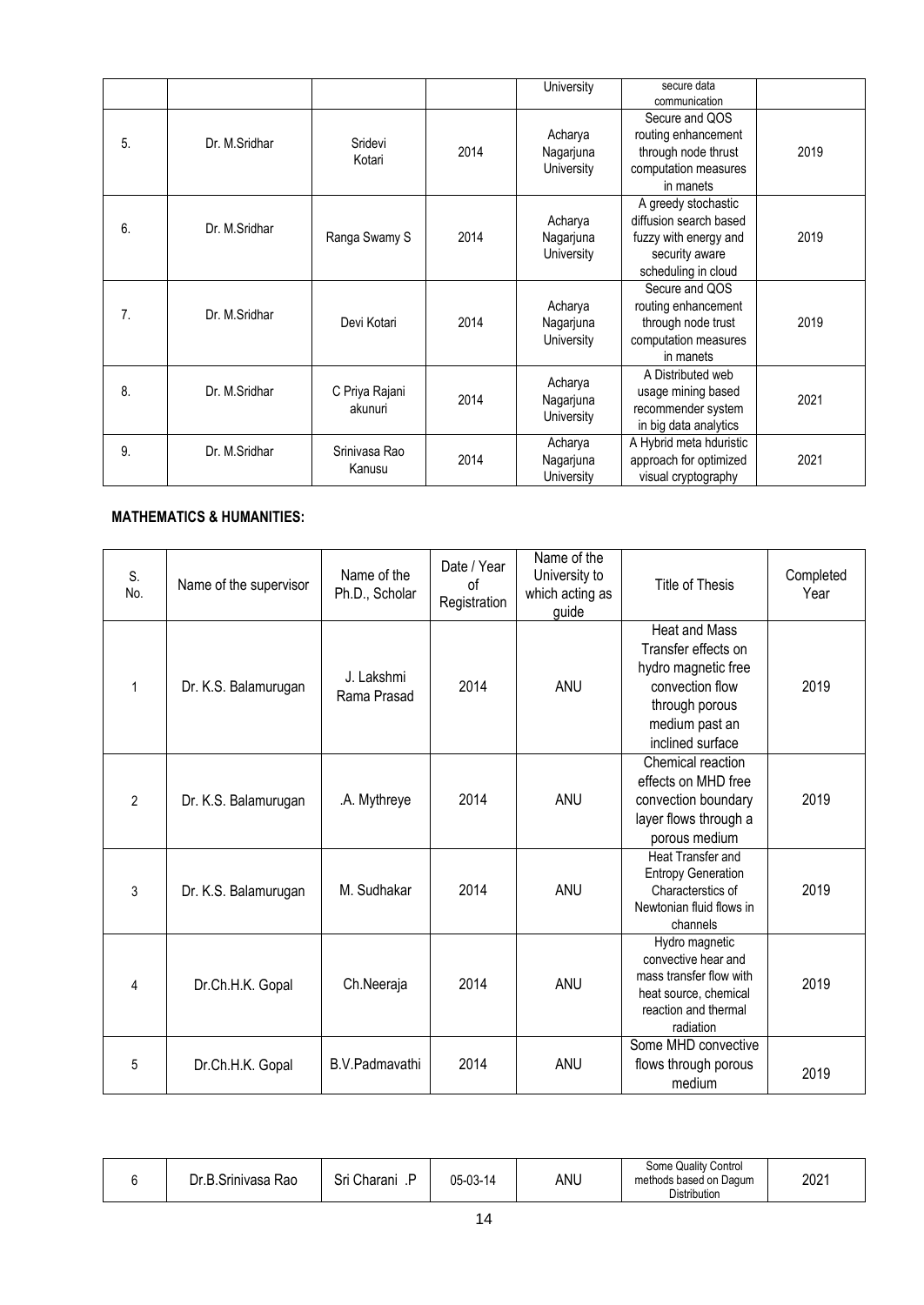|  | Dr.K.Rajasekhar | N.Swamv | 06-04-16 | anu | Heat and Mass Transfer<br>effects on MHD free<br>connective flow part fixed<br>and moving boundaries |  |
|--|-----------------|---------|----------|-----|------------------------------------------------------------------------------------------------------|--|
|--|-----------------|---------|----------|-----|------------------------------------------------------------------------------------------------------|--|

### **CHEMISTRY**

| S.<br>No.      | Name of the supervisor | Name of the<br>Ph.D., Scholar | Date / Year of<br>Registration | Name of the<br>University to<br>which acting as<br>guide | <b>Title of Thesis</b>                                                                                                                  | Awarded<br>Year  |
|----------------|------------------------|-------------------------------|--------------------------------|----------------------------------------------------------|-----------------------------------------------------------------------------------------------------------------------------------------|------------------|
|                | Dr. K.Rambabu          | M.Srinivasarao                | 2015                           | Acharya<br>Nagarjuna<br>university                       | Consecutive<br>determination of<br>few selected drugs<br>in comnination<br>drug products by<br>RP-HPLC method                           | February<br>2021 |
| $\overline{2}$ | Dr.K.Rambabu           | P.Sivannarayana               | 2014                           | Acharya<br>Nagarjuna<br>university                       | Simultaneous<br>Estimations of<br>some selected<br>drugs in combined<br>dosage generic<br>formulations using<br><b>HPLC</b>             | March<br>2021    |
| 3.             | Dr.K.Rambabu           | B.Sowjanya                    | 2014                           | Acharya<br>Nagarjuna<br>university                       | <b>Exploitation of New</b><br><b>HPLC Analytical</b><br>Methods for the<br>simultaneous<br>Assy. of combined<br>dosage<br>formulations. | November<br>2021 |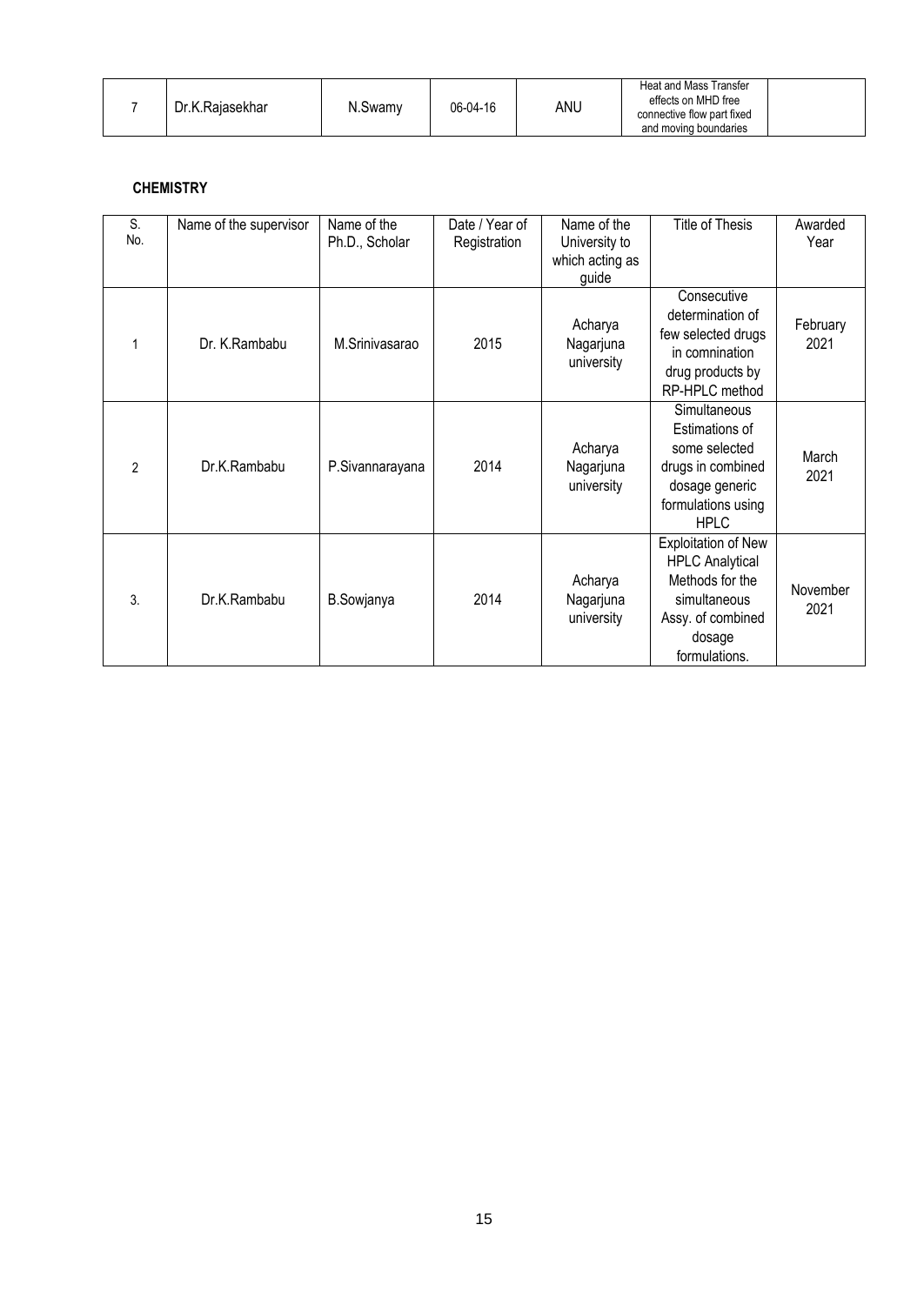## **ABSTRACT**

| SI.No. | <b>Department</b>                                            | No. of Faculty as<br><b>Ph.D Supervisors</b> | <b>No. of Scholars</b><br>Awarded. |
|--------|--------------------------------------------------------------|----------------------------------------------|------------------------------------|
| 1.     | <b>MECHANICAL ENGINEERING</b>                                | 08                                           | 31                                 |
| 2.     | <b>CIVIL ENGINEERING</b>                                     | 02                                           | 02                                 |
| 3.     | <b>ELECTRONICS &amp;</b><br><b>COMMUNICATION ENGINEERING</b> | 05                                           | 17                                 |
| 4.     | <b>ELECTRICAL &amp; ELECTRONICS</b><br><b>ENGINEERING</b>    | 03                                           | 17                                 |
| 5.     | <b>COMPUTER SCIENCE &amp;</b><br><b>ENGINEERING</b>          | 03                                           | 09                                 |
| 6.     | <b>COMPUTER SCIENCE &amp;</b><br><b>BUSINESS SYSTEMS</b>     | 01                                           | 08                                 |
| 7.     | <b>INFORMATION TECHNOLOGY</b>                                | 02                                           | 09                                 |
| 8.     | <b>CHEMICAL ENGINEERING</b>                                  | 01                                           | 01                                 |
| 9.     | <b>MANAGEMENT SCIENCES</b>                                   | 01                                           | 10                                 |
| 10.    | <b>COMPUTER APPLICATIONS</b>                                 | 03                                           | 09                                 |
| 11.    | <b>MATHEMATICS &amp; HUMANITIES</b>                          | 04                                           | 07                                 |
| 12.    | <b>CHEMISTRY</b>                                             | 01                                           | 03                                 |
|        | <b>TOTAL</b>                                                 | 34                                           | 123                                |

 $\overline{\phantom{0}}$ (Dr.K.RAVINDRA) PRINCIPAL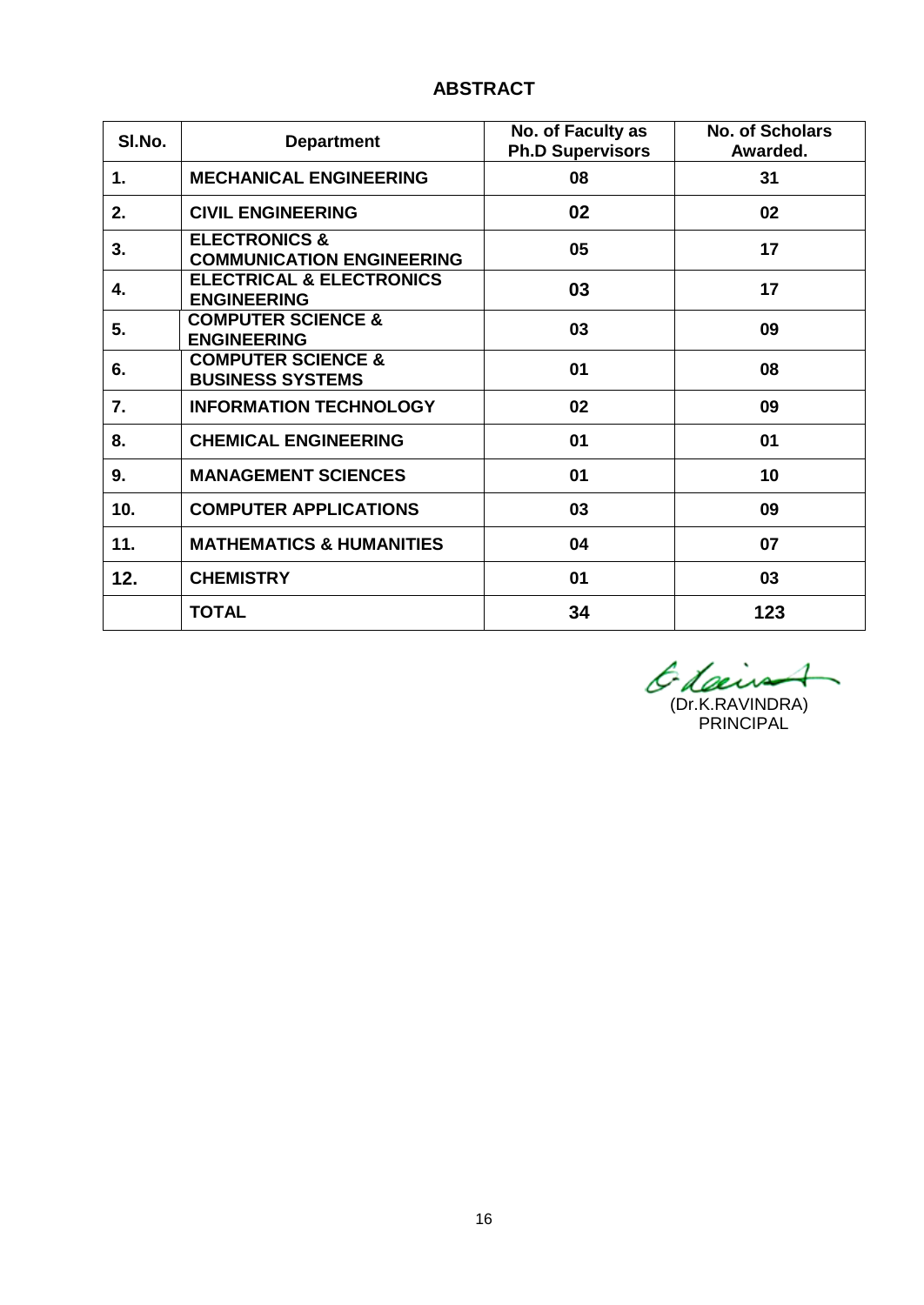## **(b) DETAILS OF PH.D., STUDENTS ENROLLED:**

#### **MECHANICAL ENGINEERING**

| S.<br>No. |                         | Name of the supervisor Name of the Ph.D., Scholar | Date $/$<br>Year of<br>Registrati<br>on | Name of the<br>University to<br>whichacting as<br>guide | Title of Thesis                                                                                                | Likely date<br>of<br>Completion |
|-----------|-------------------------|---------------------------------------------------|-----------------------------------------|---------------------------------------------------------|----------------------------------------------------------------------------------------------------------------|---------------------------------|
| 1.        | Dr K. Ravindra          | Sri G.F.Chakra-varthi                             | 2014                                    | Acharya Nagarjuna<br>University                         | Preparation $\&$<br>Characterization of<br>Copper<br>Metal Matrix Composites                                   | 2021                            |
| 2.        | Dr K. Ravindra          | Sri K.Isaac Spurgeon                              | 2014                                    | Acharya Nagarjuna<br>University                         | Noise Reduction in<br>Industrial<br>Fans                                                                       | 2021                            |
| 3.        | Dr K. Ravindra          | Dayanidhi<br>Govardhanam                          | 2020                                    | Acharya Nagarjuna<br>University                         | Development of Hybrid<br>Nano bio-silica polymer<br>composite for mechanical<br>and tribological<br>properties | 2024                            |
| 4.        | Dr K. Ravindra          | Smt.P.Srivalli                                    | 2016                                    | Acharya Nagarjuna<br>University                         | Micro Gas Turbines                                                                                             | 2021                            |
| 5.        | Dr K. Srinivas          | N.Surekha                                         | 2011                                    | Acharya Nagarjuna<br>University                         | Optimization of principal<br>Dimensions of Radial<br>FlowGas Turbine rotor<br>using<br>Genetic Algorithm       | 2021                            |
| 6.        | Dr K. Srinivas          | M.V.A.Rama Krishna                                | 2011                                    | Acharya Nagarjuna<br>University                         | Modeling and Process<br>Analysis of<br><b>Friction Stir</b><br>welding                                         | 2022                            |
| 7.        | Dr K. Srinivas          | D.Kondala Rao                                     | 2014                                    | Acharya Nagarjuna<br>University                         | Tool signature of Inconel<br>718<br>in turning by using Nano<br><b>MQL</b>                                     | Submitted<br>2020               |
| 8.        | Dr K. Srinivas          | K. Lakshmi Chaitanya                              | 2014                                    | Acharya Nagarjuna<br>University                         | Surface integrity prediction<br>of<br>super alloy coated material                                              | 2022                            |
| 9.        | Dr K. Srinivas          | V. VijayaBhaskar                                  | 2014                                    | Acharya Nagarjuna<br>University                         | Analysis on natural fiber<br>polymeric composites                                                              | 2022                            |
| 10.       | Dr K. Srinivas          | P. Mastan Rao                                     | 2014                                    | Acharya Nagarjuna<br>University                         | Studies on<br>highsilica/phenolicand<br>galss/phinolic flame<br>retardant composites                           | 2022                            |
| 11.       | Dr K. Srinivas          | Y. Srinivas                                       | 2014                                    | Acharya Nagarjuna<br>University                         | Framework for task<br>allocationfor a robot in<br>digital manufacturing:<br>simulation<br>approach             | 2022                            |
| 12.       | Dr K. Srinivas          | B. Purna<br>Chandrasekhar Rao                     | 2015                                    | Acharya Nagarjuna<br>University                         | Tool condition<br>Monitoring in Hard<br>turning using Acoustic<br>emission & Vibration<br>Signature            | 2021                            |
| 13.       | Dr. D.V.V. K.<br>Prasad | Sri G.KishoreChowdari                             | 2011                                    | Acharya Nagarjuna                                       | Preparation,<br>Characterizationof natural<br>fibre reinforced<br>composites                                   | 2022                            |
| 14.       | Dr. D.V.V. K.<br>Prasad | Sri G.S.Krishna<br>Chaitanya                      | 2014                                    | Acharya Nagarjuna                                       | Facility Layout problem                                                                                        | 2022                            |
| 15.       | Dr. D.V.V. K.<br>Prasad | Smt.M.Lakshmi<br>Vineetha                         | 2014                                    | Acharya Nagarjuna                                       | Rapid Proto-typing                                                                                             | 2022                            |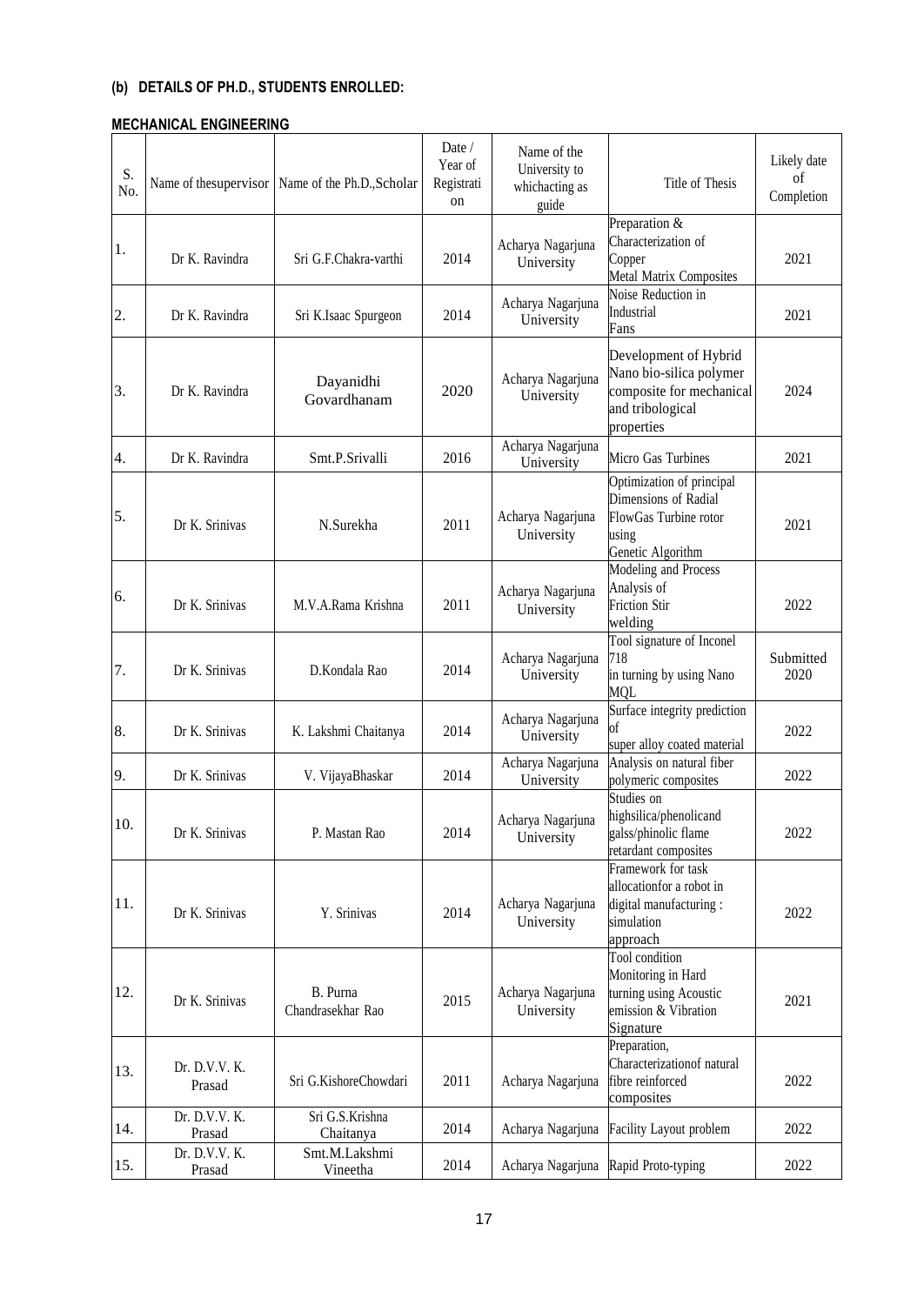| 16. | Dr. D.V.V. K.<br>Prasad | Sri G.Govinda Rao    | 2014    | Acharya Nagarjuna                      | Characteristics of EDM<br>process                                                                                                                               | 2022 |
|-----|-------------------------|----------------------|---------|----------------------------------------|-----------------------------------------------------------------------------------------------------------------------------------------------------------------|------|
| 17. | Dr. D.V.V. K.<br>Prasad | Sri M.Y.Prasada Rao  | 2016    | Acharya Nagarjuna                      | Metal Matrix Composites                                                                                                                                         | 2022 |
| 18. | Dr. D.V.V. K.<br>Prasad | Sri B.N.V.Srinivas   | 2016    | Acharya Nagarjuna                      | Facility Layout problem                                                                                                                                         | 2022 |
| 19. | Dr. D.V.V. K.<br>Prasad | Sri Abdul Latifs     | 2016    | Acharya Nagarjuna Composites           | Natural Fiber Reinforced                                                                                                                                        | 2022 |
| 20. | Dr. D.V.V. K.<br>Prasad | Sri K.Seshagiri      | 2016    | Acharya Nagarjuna Composites           | <b>Hybrid Fiber Reinforced</b>                                                                                                                                  | 2022 |
| 21. | Dr. D.V.V. K.<br>Prasad | Sri K.Ramesh Babu    | 2016    |                                        | Acharya Nagarjuna Cellular Manufacturing                                                                                                                        | 2022 |
| 22. | Dr V.C. Das             | Mr. G.Bujjibabu      | 2014    | Acharya Nagarjuna<br><b>University</b> | Mechanical and<br>Tribological Behavior of<br>Nanofiller Reinforced<br>Polymer Nanocomposite.                                                                   | 2022 |
| 23. | Dr V.C. Das             | Mr.K.V. Jawahar      | 2014    | Acharya Nagarjuna<br>University        | Thermal and<br><b>Dielectric</b><br>Behaviour of<br>Polymer<br>Composites with<br><b>Hybrid</b><br>Fillers.                                                     | 2022 |
| 24. | Dr V.C. Das             | Mrs. M. Anuradha     | 2014    | Acharya Nagarjuna<br><b>University</b> | Tribologicalbehaviour of<br>rice<br>husk reinforced<br>polymermatrix<br>composite.                                                                              | 2022 |
| 25. | Dr V.C. Das             | Mrs. I.Bhanulatha    | 2014    | Acharya Nagarjuna<br>University        | Processing, characterization<br>andsliding wear behavior of<br>functionalized carbon<br>nanotube<br>reinforced epoxy matrix<br>composite                        | 2022 |
| 26. | Dr V.C. Das             | Mr. M.V.L.Manohar    | 2014    | Acharya Nagarjuna<br>University        | Non-conventional<br>Machining of Metal<br>Matrix Composites:<br>Parametric Appraisal<br>and<br>Multi-Obiective<br>Optimization                                  | 2022 |
| 27. | Dr V.C. Das             | Mr. G.Chaitanya      | 2015    | Acharya Nagarjuna<br><b>University</b> | A Study on Thermal<br>Characteristics of Epoxy<br>Composites Filled with<br><b>Natural</b><br>Fiber and Particulate.                                            | 2022 |
| 28. | Dr V.C. Das             | Mr. S. Rajeswara Rao | 2015    | Acharya Nagarjuna<br>University        | Surface Modification of<br>AISI 1020 Mild Steel by<br>ElectricalDischarge<br>Coating with Tungsten<br>and Copper Mixed<br>Powder Green<br>Compact<br>Electrodes | 2022 |
| 29. | Dr V.C. Das             | B. Kiran Kumar       | 2017    | Acharya Nagarjuna<br><b>University</b> | Multi objective<br>optimization of<br>process parameters using<br>WEDM                                                                                          | 2023 |
| 30. | Dr G.S Rao              | Ms.S.Bhavani.A       | 2013-14 | Acharya Nagarjuna<br><b>University</b> | Optimization of<br>Parameters in<br><b>Friction Stir Welding</b>                                                                                                | 2022 |
| 31. | Dr G.S Rao              | Ms.Bharathi.P        | 2013-14 | Acharya Nagarjuna<br>University        | Optimization of<br>Parameters in<br>WEDM                                                                                                                        | 2022 |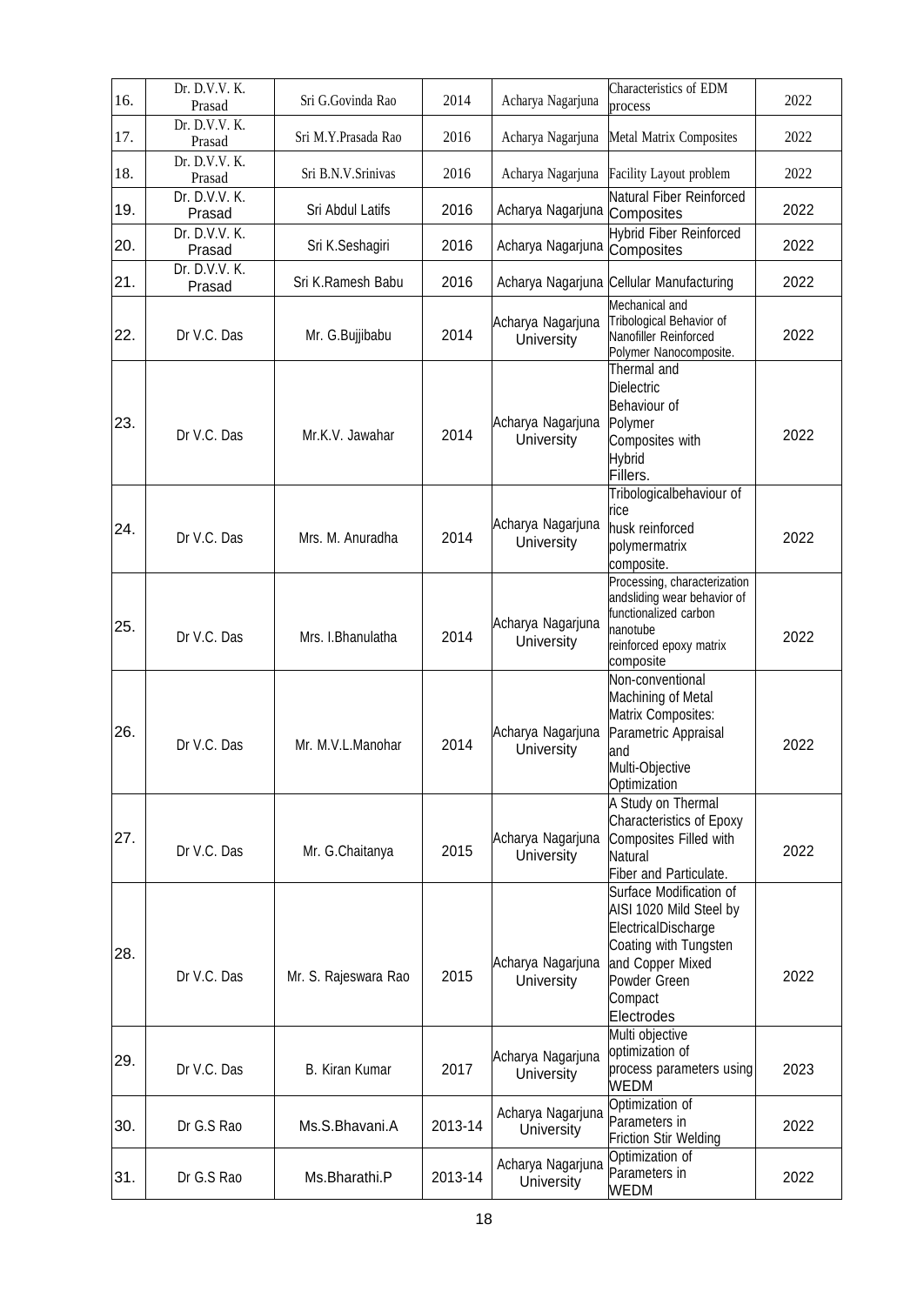| 32. | Dr G.S Rao              | Ms.Gayatri.U                     | 2013-14 | Acharya Nagarjuna<br>University | <b>Metal Matrix Composites</b>                                                                                                       | 2022 |
|-----|-------------------------|----------------------------------|---------|---------------------------------|--------------------------------------------------------------------------------------------------------------------------------------|------|
| 33. | Dr G.S Rao              | Mr.AjayKumar.P                   | 2013-14 | <b>JNTU</b>                     | Al-Mg based MMC';s<br>Fabrication<br>& Characterisation                                                                              | 2022 |
| 34. | Dr C. Srinivas          | Arunasanthi.K                    | 2013-14 | Acharya Nagarjuna<br>University | Fuels in automobiles                                                                                                                 | 2022 |
| 35. | Dr C. Srinivas          | Jayaram.P                        | 2013-14 | Acharya Nagarjuna<br>University | Design                                                                                                                               | 2022 |
| 36. | Dr C. Srinivas          | Santhanam.G                      | 2013-14 | Acharya Nagarjuna<br>University | <b>Industrial Engg</b>                                                                                                               | 2022 |
| 37. | Dr C. Srinivas          | JushuKumar.S                     | 2013-14 | Acharya Nagarjuna<br>University | <b>Friction Welding</b>                                                                                                              | 2022 |
| 38. | Dr C. Srinivas          | Balajinaik.M                     | 2013-14 | Acharya Nagarjuna<br>University | <b>Industrial Engg</b>                                                                                                               | 2022 |
| 39. | Dr C. Srinivas          | NagamalleswaraRao.A              | 2013-14 | Acharya Nagarjuna<br>University | Welding                                                                                                                              | 2022 |
| 40. | Dr C. Srinivas          | Roganatha Rao                    | 2015-16 | Acharya Nagarjuna<br>University | Manufacturing                                                                                                                        | 2022 |
| 41. | Dr N.V.V.S<br>Sudheer   | Sri Madhu Kumar<br>Racharla      | 2013-14 | Acharya Nagarjuna<br>University | Performance Analysis &<br>Evaluation of 2-Phase<br>Case-<br>Cade Vertex Tube                                                         | 2022 |
| 42. | Dr N.V.V.S<br>Sudheer   | Sri Maruthi Rao<br>Marthati      | 2013-14 | Acharya Nagarjuna<br>University | Experimental Study on a<br>effect of Biological<br>Quenching Medium on<br>Micro-Structural &<br>Mechanical<br>Properties of Al-Alloy | 2022 |
| 43. | Dr N.V.V.S<br>Sudheer   | Sri Subrahmanya<br>Varma Malladi | 2013-14 | Acharya Nagarjuna<br>University | <b>Boiler Performance</b>                                                                                                            | 2022 |
| 44. | Dr N.V.V.S<br>Sudheer   | Sri Narasimha Rao                | 2014-15 | Acharya Nagarjuna<br>University | Refrigerant Blends                                                                                                                   | 2022 |
| 45. | Dr N.V.V.S<br>Sudheer   | Ms.J.SitaPriyadasini             | 2015-16 | Acharya Nagarjuna<br>University | Effect of Lubricants on<br>Machining                                                                                                 | 2022 |
| 46. | Dr B. Ramgopal<br>Reddy | Ms.Supraja.B                     | 2013    | Acharya Nagarjuna<br>University | Effect tool generator<br>parameters on Friction<br>Stir Welding of dissimilar<br>materials                                           | 2022 |
| 47. | Dr B. Ramgopal<br>Reddy | Sri RanjitKumar.R                | 2013    | Acharya Nagarjuna<br>University | Fabrication and<br>Characterizationof Fiber<br><b>Reinforced Polymer</b><br>Composites                                               | 2022 |
| 48. | Dr B. Ramgopal<br>Reddy | Sri V.S.KumarNaik.R              | 2013    | Acharya Nagarjuna<br>University | Characteristics of<br>Aluminiumbased Metal<br>Matrix Hybrid<br>Composites                                                            | 2022 |
| 49. | Dr B. Ramgopal<br>Reddy | Sri L.Ravi                       | 2016    | Acharya Nagarjuna<br>University | Composites                                                                                                                           | 2022 |
| 50. | Dr B. Ramgopal<br>Reddy | Ms.Swetha.K                      | 2016    | Acharya Nagarjuna<br>University | <b>Metal Matrix Composites</b>                                                                                                       | 2022 |
| 51. | Dr N. Govind            | Sri G.Nagarjuna                  | 2014    | Acharya Nagarjuna<br>University | Analysis of Heat<br>Exchangers<br>using C & D                                                                                        | 2022 |
| 52. | Dr N. Govind            | Ms.M.Dedeepya                    | 2014    | Acharya Nagarjuna<br>University | <b>Friction Stir Welding</b>                                                                                                         | 2022 |
| 53. | Dr N. Govind            | Sri Ananda Rao                   | 2015    | Acharya Nagarjuna<br>University | <b>Friction Stir Processing</b>                                                                                                      | 2022 |
| 54. | Dr N. Govind            | Sri G.Anil Kumar                 | 2015    | Acharya Nagarjuna<br>University | F.G.R.P with CNT's                                                                                                                   | 2022 |
| 55. | Dr N. Govind            | Smt.Sirisha                      | 2016    | Acharya Nagarjuna<br>University | <b>Friction Stir Processing</b>                                                                                                      | 2022 |
| 56. | Dr N. Govind            | Sri Mani Kumar                   | 2016    | Acharya Nagarjuna<br>University | <b>Friction Stir Welding</b>                                                                                                         | 2022 |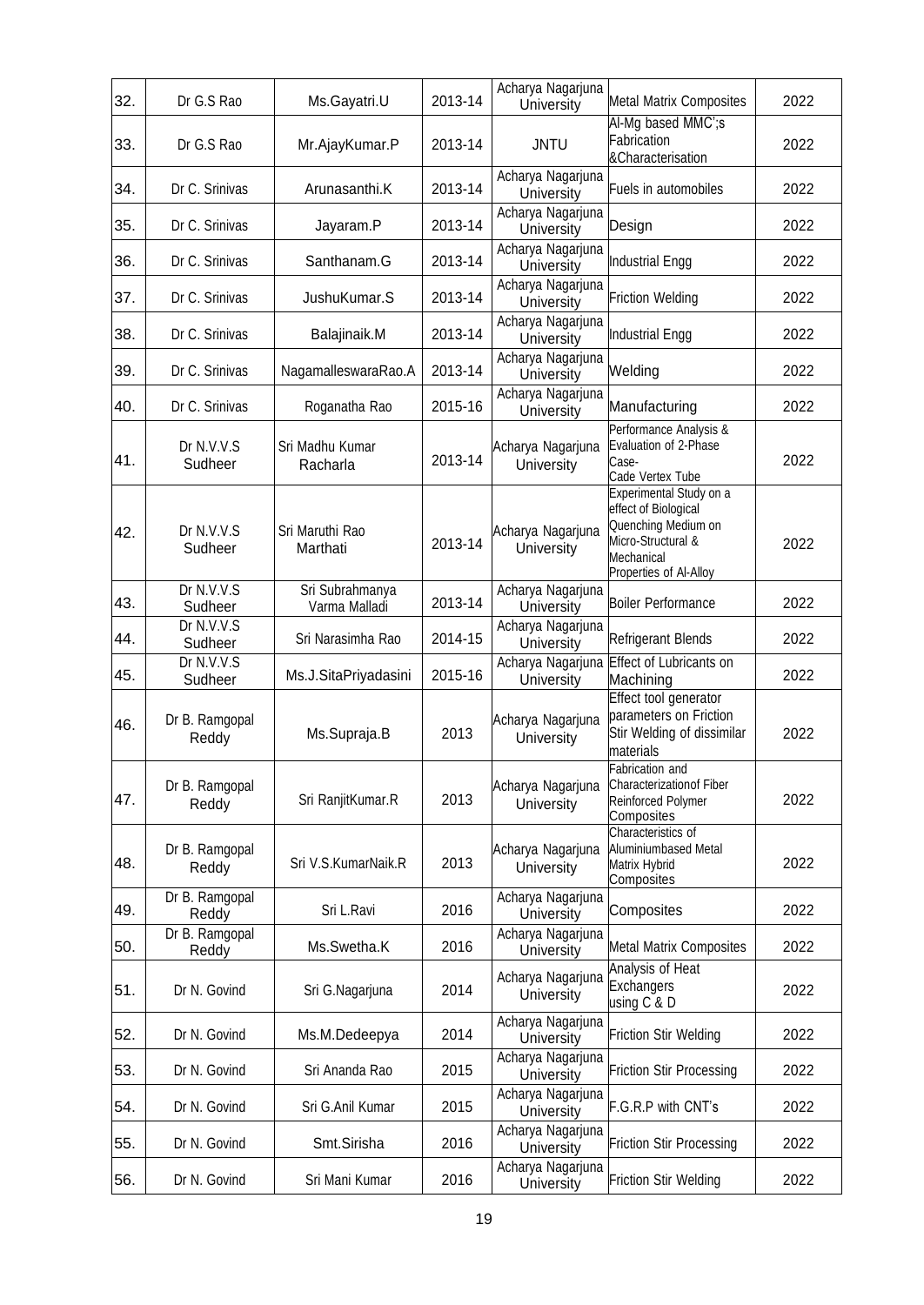| 57. | Dr N. Govind                | Sri Venkateswara Rao    | 2016 | Acharya Nagarjuna<br>University | <b>Friction Stir Welding</b>                                                                                                                     | 2022 |
|-----|-----------------------------|-------------------------|------|---------------------------------|--------------------------------------------------------------------------------------------------------------------------------------------------|------|
| 58. | Dr N.Govind                 | C.Sree Latha            | 2016 | Acharya Nagarjuna<br>University | Evaluation of composite<br>materials                                                                                                             | 2025 |
| 59. | Dr G. Chaitanya             | Sri K. Siva Prasad      | 2014 | Acharya Nagarjuna<br>University | Optimization of process<br>parameters in<br>machining GFRP by<br>abrasive water jet                                                              | 2022 |
|     | 60. Dr G. Chaitanya         | Sri Siva Naga Raju      | 2014 | Acharya Nagarjuna<br>University | Composites                                                                                                                                       | 2022 |
| 61. | Dr K. Praveen<br>Kumar      | Sri Ch.Kam Prasad       | 2016 | Acharya Nagarjuna<br>University | Composite                                                                                                                                        | 2023 |
| 62. | Dr K. PraveenKumar          | Sri B.SrinuNaik         | 2016 | Acharya Nagarjuna<br>University | <b>MMis</b>                                                                                                                                      | 2023 |
| 63. | Dr K. PraveenKumar          | Sri P.Ashok Reddy       | 2016 | Acharya Nagarjuna<br>University | <b>Metallic Materials</b>                                                                                                                        | 203  |
| 64. | Dr K. Praveen<br>Kumar      | Ms.K.Supriya            | 2016 | Acharya Nagarjuna<br>University | <b>High Entropy Alloys</b>                                                                                                                       | 2023 |
| 65. | Dr K. PraveenKumar          | Ms.G.ChakraSireesha     | 2016 | Acharya Nagarjuna<br>University | <b>High Entropy Alloys</b>                                                                                                                       | 2023 |
| 66. | Dr K. PraveenKumar          | Hari Prasad             | 2018 | Annamalai<br>University         | Performance<br>Evaluation, Combustion<br>and Emission<br>Characteristics of<br>Diesel Engine Fuelled<br>with Fish Oilbio Diesel                  | 2024 |
| 67. | Dr V. Rama<br>Koteswara Rao | J.Rangaraya<br>Chowdary | 2018 | Annamalai<br>University         | <b>Fabrication and</b><br>charecterization of Al<br>Metal<br>Matrix Composites                                                                   | 2022 |
| 68. | Dr.C.Tara<br>Sasanka        | J.Purushottam Karthik   | 2018 | Annamalai<br>University         | Evaluation and<br>optimization ofProcess<br>Parameters During Heat<br>Transfer of Coal Water<br>Slurry used in COal<br><b>Gasification Plant</b> | 2022 |
| 69. | Dr.C.Tara<br>Sasanka        | Y.N.V.Sairam            | 2018 | Annamalai<br>University         | Characterization of<br>Lanthanum Hexa<br>Aluminate for Thermal<br><b>Barrier Coatings</b>                                                        | 2022 |

## **CIVIL ENGINEERING**

| S.<br>No | Name of the<br>supervisor | Name of the Ph.D.,<br>Scholar | Date /<br>Year of<br>Registrati<br>on | Name of the<br>University to<br>which acting<br>as guide | Title of Thesis                                                             | Likely date of<br>Completion |
|----------|---------------------------|-------------------------------|---------------------------------------|----------------------------------------------------------|-----------------------------------------------------------------------------|------------------------------|
| 1.       | Dr.K.S.Sairam             | M.L.N.Krishna Sai             | 2011                                  | ANU                                                      | Strengthening of column<br>using FRP                                        | 2023                         |
| 2.       | Dr.K.S.Sairam             | R.Surrendrababu               | 2011                                  | ANU                                                      | Nonlinear analysis of<br>RCC slabs                                          | 2025                         |
| 3.       | Dr. M.Rama Rao            | K.S.Chamberlin                | 2011                                  | ANU                                                      | Low cost solution for<br>problematic subgrades<br>using waste plastics      | 2022                         |
| 4.       | Dr. M.Rama Rao            | M.Babu Rao                    | 2014                                  | ANU                                                      | arresting heave of<br>expansive soil using<br>GGBS cushion                  | 2022                         |
| 5.       | Dr. M.Rama Rao            | T.Kishorekumar                | 2016                                  | ANU                                                      | A study on stabilization of<br>subgrade soils by using<br>industrial wastes | 2022                         |
| 6.       | Dr.A.Srinivas Prasad      | Raja Sekhar                   | 2016                                  | ANU                                                      | Sizing of reservoir for<br>irrigation                                       | 2023                         |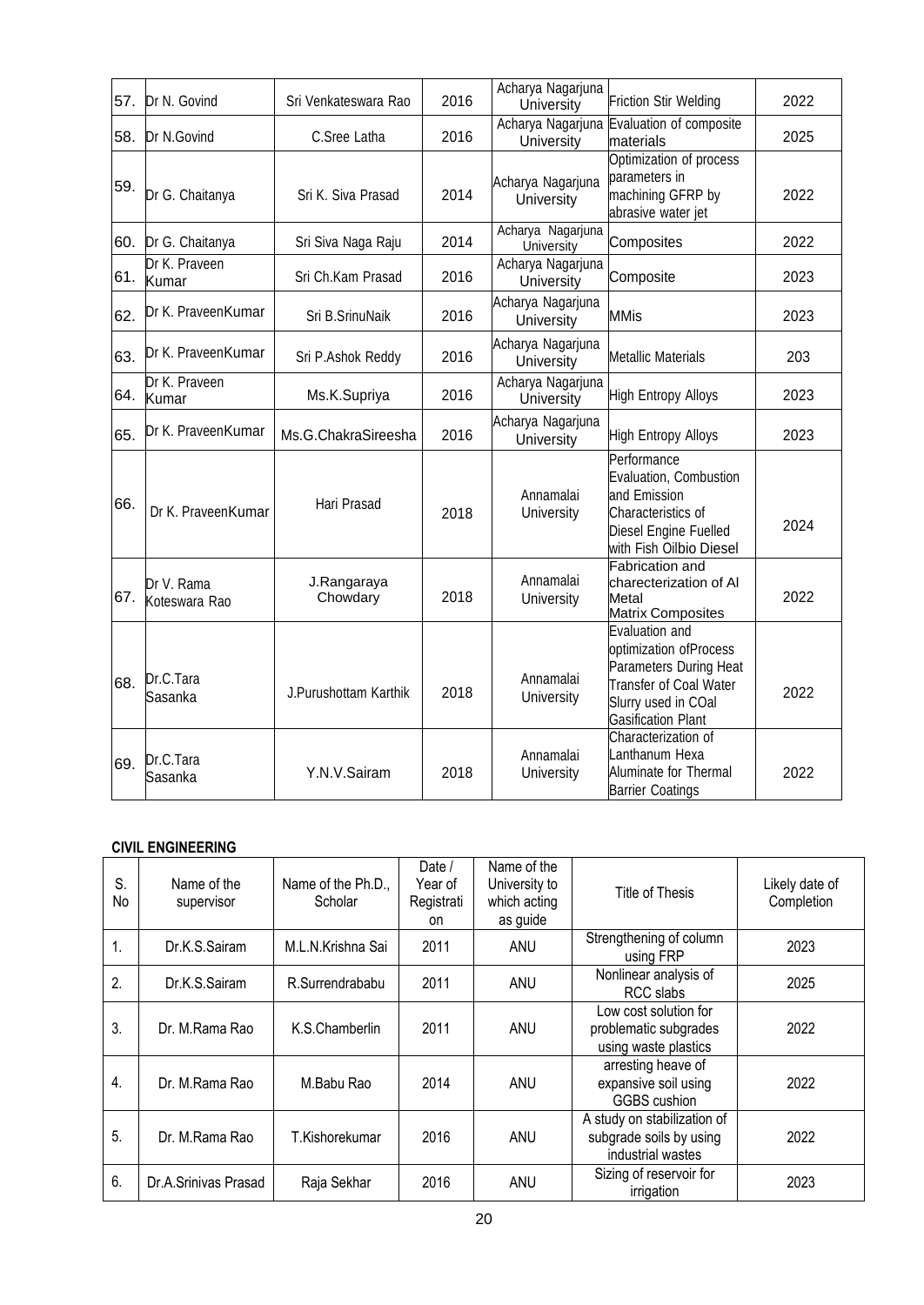| Dr.A.Srinivas Prasad | Leela Krishna  | 2010 | <b>NITW</b> | Optimal reservoir<br>operation by GA                | 2022 |
|----------------------|----------------|------|-------------|-----------------------------------------------------|------|
| Dr.A.Srinivas Prasad | V. Ratna Kumar | 2019 | NIT, AP     | Effect of Climate change<br>on runoff of water shed | 2024 |

## **ELECTRONICS & COMMUNICATION ENGINEERING**

| S.<br>No | Name of the<br>supervisor | Name of the Ph.D.,<br>Scholar   | Date / Year of<br>Registration | Name of<br>the<br>University<br>to which<br>acting<br>as guide | <b>Title of Thesis</b>                                                          | Likely date of<br>Completion |
|----------|---------------------------|---------------------------------|--------------------------------|----------------------------------------------------------------|---------------------------------------------------------------------------------|------------------------------|
| 1.       | Dr A. Sudhakar            | U Ramakrishna                   | 2012                           | <b>JNTUK</b>                                                   | Design and development<br>of UWB antenna                                        | 2022                         |
| 2.       | Dr A. Sudhakar            | <b>MJM Prasad</b>               | 2013                           | <b>JNTUK</b>                                                   | Reconfigurable antenna                                                          | 2022                         |
| 3.       | Dr A. Sudhakar            | T Suneetha                      | 2014                           | ANU                                                            | Design and development<br>of WB antenna                                         | 2022                         |
| 4.       | Dr A. Sudhakar            | Anitha Swamidas                 | 2014                           | ANU                                                            | Generation of beam<br>shaped patterns                                           | 2022                         |
| 5.       | Dr A. Sudhakar            | P. Suresh Babu                  | 2016                           | ANU                                                            | Circular array                                                                  | 2022                         |
| 6.       | Dr A. Sudhakar            | <b>MVN Maruti</b><br>Ayyadevara | 2016                           | ANU                                                            | Design and<br>implementation of array<br>antennas for shaped<br>beams           | 2022                         |
| 7.       | Dr A. Sudhakar            | S.Durga Padmaja                 | 2016                           | ANU                                                            | Design and<br>implementation of array<br>antennas for shaped<br>beams           | 2022                         |
| 8.       | Dr A. Sudhakar            | <b>B.</b> Lokeswar              | 2017                           | Anamalai<br>University                                         | Design and Development<br>of SIW cavity backed slot<br>antennas                 | 2022                         |
| 9.       | Dr. T.Ranga<br>Babu       | Mohmmad Baig<br>Mohmmad         | 2014                           | ANU                                                            | Image Processing                                                                | 2020                         |
| 10.      | Dr. T.Ranga<br>Babu       | V.V.S.Prasad<br>Mantravadi      | 2014                           | ANU                                                            | Image Processing                                                                | 2020                         |
| 11.      | Dr. T.Ranga<br>Babu       | Radha Nainavarapu               | 2014                           | ANU                                                            | Image Processing                                                                | 2020                         |
| 12.      | Dr. T.Ranga<br>Babu       | Mohana Lakshmi<br>Kesana        | 2014                           | ANU                                                            | Document Image<br>Processing                                                    | 2020                         |
| 13.      | Dr. T.Ranga<br>Babu       | Mohammed Ali Baig               | 2014                           | ANU                                                            | Image Processing                                                                | 2020                         |
| 14.      | Dr. T.Ranga<br>Babu       | K. Sravanthi                    | 2018                           | Annamalai<br>University                                        | A research on deep<br>learning approaches for<br>Denouncing of audio<br>signals | 2023                         |
| 15.      | Dr. T.Ranga<br>Babu       | K.Durga Rao                     | 2018                           | ANU                                                            | <b>Embedded Systems</b>                                                         | 2023                         |
| 16.      | Dr. T.Ranga<br>Babu       | Mohammed<br>Sayeeduddin HAb     | 2019                           | ANU                                                            | <b>Embedded Systems</b>                                                         | 2024                         |
| 17.      | Dr. T.Ranga<br>Babu       | Mohammed Abdul<br>Muget         | 2019                           | ANU                                                            | <b>Embedded Systems</b>                                                         | 2024                         |
| 18.      | Dr.<br>M.V.S.Prasad       | Syed Kareemsaheb                | 2014                           | ANU                                                            | Design of FPGA Based<br>circuit                                                 | 2023                         |
| 19.      | Dr.<br>M.V.S.Prasad       | S.Ram Kumar                     | 2014                           | ANU                                                            | Antennas                                                                        | 2023                         |
| 20.      | Dr.<br>M.V.S.Prasad       | Bondili Madhavi                 | 2014                           | ANU                                                            | Microwaves                                                                      | 2023                         |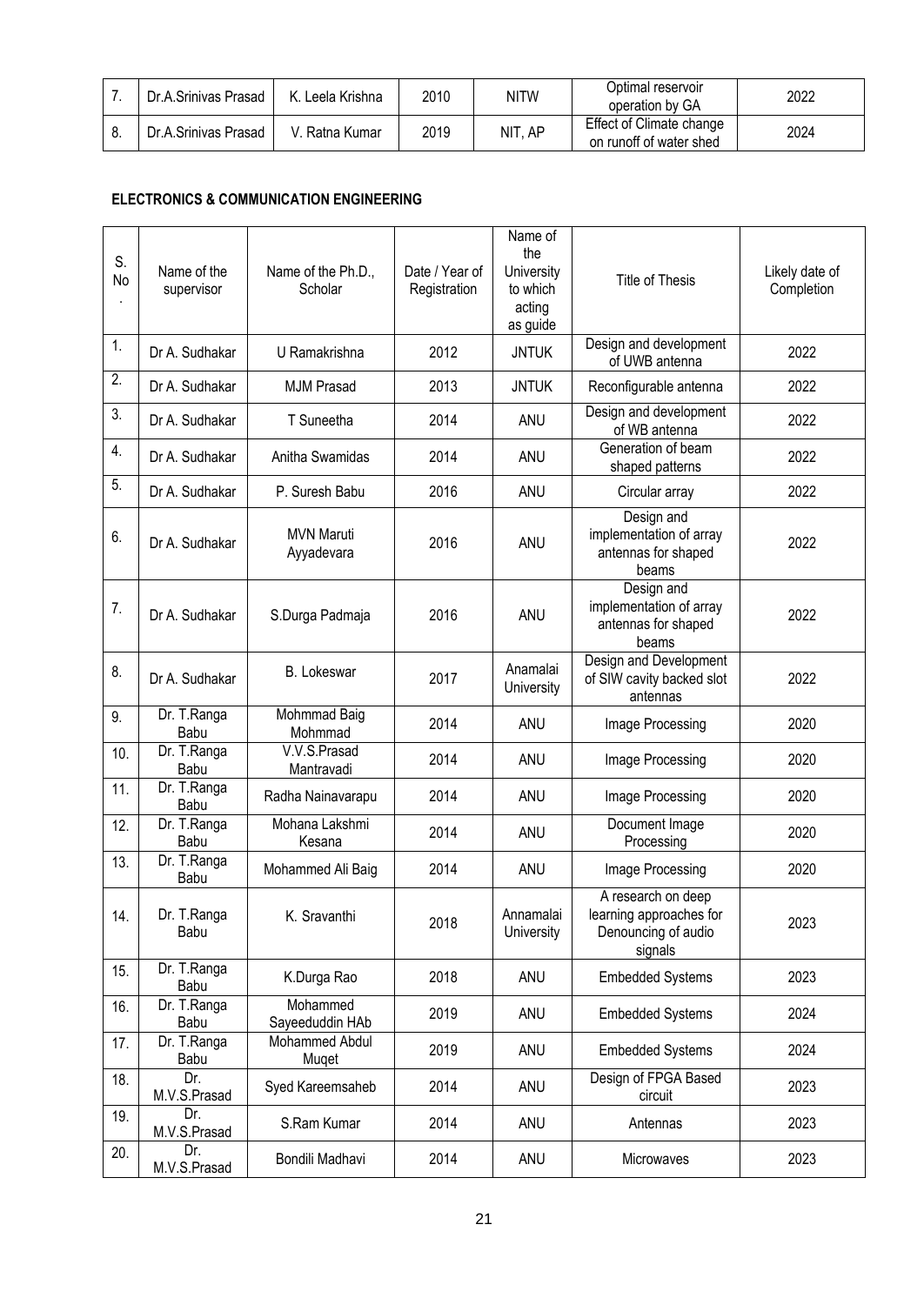| 21. | Dr.<br>M.V.S.Prasad               | G.Jyothirmai           | 2014 | ANU          | Antennas                          | 2023 |
|-----|-----------------------------------|------------------------|------|--------------|-----------------------------------|------|
| 22. | Dr.<br>M.V.S.Prasad               | Rayi Prasad            | 2014 | ANU          | Wireless communications           | 2023 |
| 23. | $\overline{Dr}$ .<br>M.V.S.Prasad | K.Vara Prasad          | 2014 | ANU          | Antennas                          | 2023 |
| 24. | Dr.<br>M.V.S.Prasad               | P.Venkateswara Rao.    | 2014 | <b>ANU</b>   | Image Processing                  | 2023 |
| 25. | Dr.<br>M.V.S.Prasad               | Bhumi Reddy .M         | 2014 | ANu          | Antennas                          | 2023 |
| 26. | Dr.<br>M.V.S.Prasad               | Ch Sandeep             | 2017 | ANU          | Antennas                          | 2023 |
| 27. | Dr.<br>G.Sudhavani                | D.Rajesh Setty         | 2014 | ANU          | Image Processing                  | 2023 |
| 28. | Dr.<br>G.Sudhavani                | T.Sreenivasu           | 2014 | ANU          | Image Processing                  | 2023 |
| 29. | Dr.<br>G.Sudhavani                | P.Srinivas             | 2014 | <b>ANU</b>   | Image Processing                  | 2023 |
| 30. | Dr.<br>G.Sudhavani                | E.Adinarayana          | 2014 | ANU          | Image Processing                  | 2023 |
| 31. | Dr.<br>G.Sudhavani                | <b>B.Malleswari</b>    | 2014 | <b>ANU</b>   | Image Processing                  | 2023 |
| 32. | Dr.<br>G.Sudhavani                | P.Sasi Bala            | 2014 | <b>ANU</b>   | Image Processing                  | 2023 |
| 33. | Dr.<br>G.Sudhavani                | M.Lakshma Nayak        | 2014 | ANU          | Image Processing                  | 2023 |
| 34. | Dr.<br>G.Sudhavani                | Durga Rao              | 2014 | ANU          | Image Processing                  | 2023 |
| 35. | Dr.<br>G.Sudhavani                | Sk.Rahimunnisha        | 2014 | <b>ANU</b>   | Image Processing                  | 2023 |
| 36. | .Satya Sai<br>Ram                 | G. Nageswara Rao       | 2014 | ANU          | <b>Wireless</b><br>Communications | 2023 |
| 37. | Dr Satya Sai<br>Ram               | P.P.S.Subhashini       | 2012 | <b>JNTUH</b> | Speech Signal<br>Processing       | 2023 |
| 38. | Dr M.Satya<br>Sai Ram             | N.Dhana Lakshmi        | 2014 | ANU          | Wireless<br>Communications        | 2023 |
| 39. | Dr M.Satya<br>Sai Ram             | Rama Krishna<br>Prasad | 2014 | ANU          | Wireless<br>Communications        | 2023 |
| 40. | Dr M.Satya<br>Sai Ram             | Abdul Husasin Shari    | 2014 | <b>ANU</b>   | Wireless<br>Communications        | 2023 |

### **ELECTRICAL & ELECTRONICS ENGINEERING**

| S.<br>No | Name of the<br>supervisor | Name of the Ph.D.,<br>Scholar | Date / Year of<br>Registration | Name of<br>the<br>University<br>to which<br>acting as<br>guide | Title of Thesis                                                                                                                                   | Likely date of<br>Completion |
|----------|---------------------------|-------------------------------|--------------------------------|----------------------------------------------------------------|---------------------------------------------------------------------------------------------------------------------------------------------------|------------------------------|
| 1.       | Dr.K.Chandra<br>Sekhar    | J.S. Srinivasa Raju           | 2013-14                        | JNTUK,<br>Kakinada                                             | Control Algorithms for<br>Optimal Location of<br><b>FACTS Devices to</b><br><b>Enhance Power System</b>                                           | 2022                         |
| 2.       | Dr.K.Chandra<br>Sekhar    | P. Ravi Kumar                 | 2013-14                        | JNTUK,<br>Kakinada                                             | Performance Improvement<br>of Distribution Network in<br>the Presence of<br>Distributed Generation<br>using Network<br>Reconfiguration Algorithms | 2022                         |
| 3.       | Dr.K.Chandra<br>Sekhar    | M. Venkatesh                  | 2014                           | Acharya<br>Nagarjuna<br>University                             | Area of Power Electronics<br>and drives                                                                                                           | 2022                         |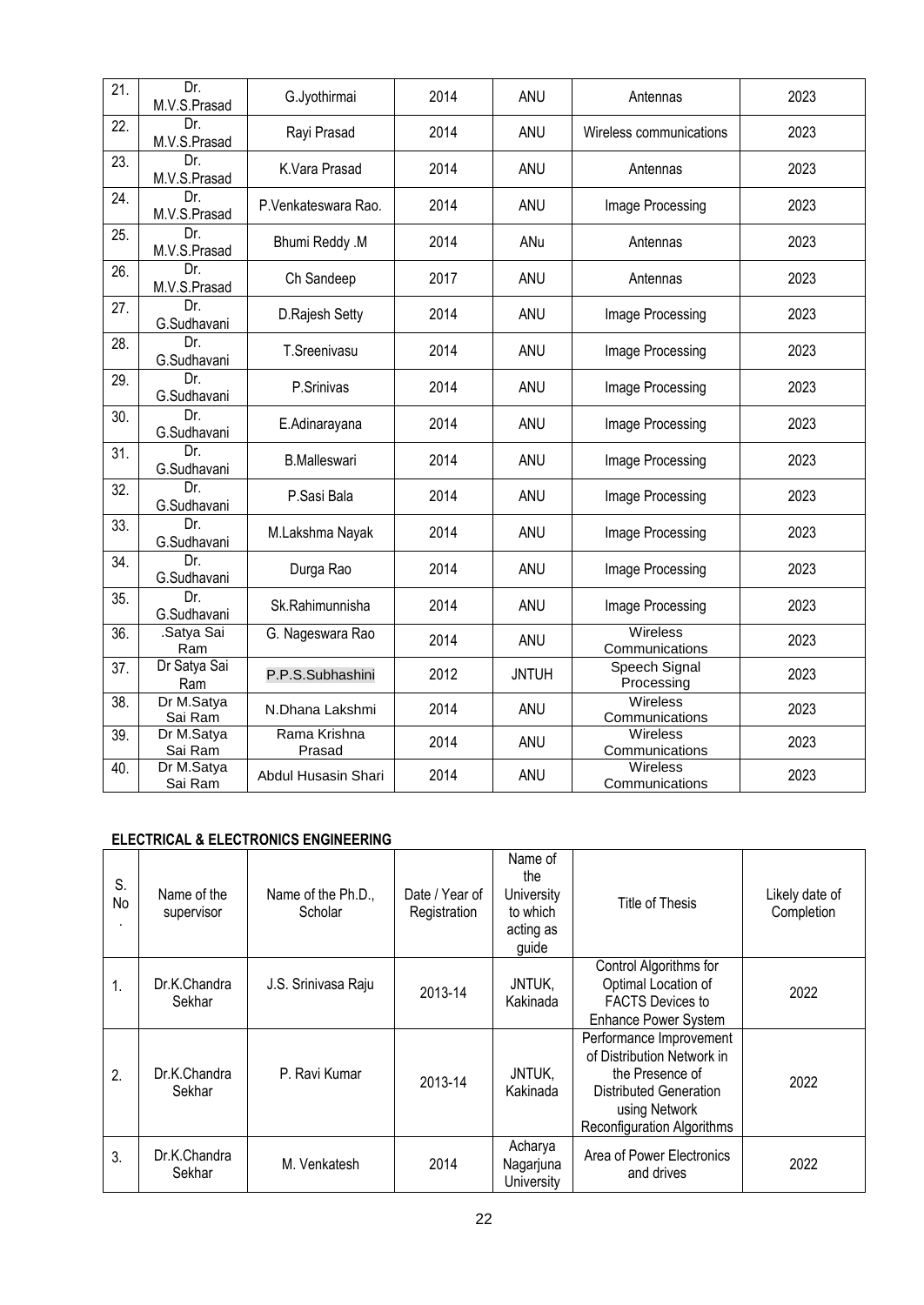| 4.  | Dr.K.Chandra<br>Sekhar  | Y Ravi Sankar      | 2017       | Acharya<br>Nagarjuna<br>University                                       | Area of Power Electronics                                                                                                                                  | 2022 |
|-----|-------------------------|--------------------|------------|--------------------------------------------------------------------------|------------------------------------------------------------------------------------------------------------------------------------------------------------|------|
| 5.  | Dr.K.Chandra<br>Sekhar  | P.Ramesh           | 2016       | Acharya<br>Nagarjuna<br>University                                       | Area of Power Electronics<br>and drives                                                                                                                    | 2022 |
| 6.  | Dr.K.Chandra<br>Sekhar  | Y.Suri Babu        | 2011       | Acharya<br>Nagarjuna<br>University                                       | Analysis and Control of<br>Multi phase Induction<br>motor drives                                                                                           | 2022 |
| 7.  | Dr.K. Swarna<br>Sri     | B. Divya Lakshmi   | 2016       | Acharya<br>Nagarjuna<br>University                                       | Area of Power Systems                                                                                                                                      | 2022 |
| 8.  | Dr.K. Swarna<br>Sri     | Gopi Latha Venna   | 2016       | Acharya<br>Nagarjuna<br>University                                       | Area of Power Systems                                                                                                                                      | 2022 |
| 9.  | Dr.K. Swarna<br>Sri     | K. Lalitha         | 2016       | Acharya<br>Nagarjuna<br>University<br>Acharya<br>Nagarjuna<br>University | Area of Power Systems                                                                                                                                      | 2022 |
| 10. | Dr.K. Swarna<br>Sri     | Ch. Pardha Saradhi | 2016       | Acharya<br>Nagarjuna<br>University                                       | Area of Power Systems                                                                                                                                      | 2022 |
| 11. | Dr.K. Swarna<br>Sri     | K. Praveena        | 2016       | ANU                                                                      | Area of Power Systems                                                                                                                                      | 2022 |
| 12. | Dr.K. Swarna<br>Sri     | R. Srinivas        | 2016       | Acharya<br>Nagarjuna<br>University                                       | Area of Power Systems                                                                                                                                      | 2022 |
| 13. | Dr.K. Swarna<br>Sri     | Y. Srinivasa Rao   | 2016       | Acharya<br>Nagarjuna<br>University                                       | Area of Power Systems                                                                                                                                      | 2022 |
| 14. | Dr.K.Radha<br>Rani      | Shaik Meeravali    | 2018       | Annamalai<br>University                                                  | Area of power systems                                                                                                                                      | 2024 |
| 15. | Dr.K.Radha<br>Rani      | L.Ganesh Babu      | 2018       | Annamalai<br>University                                                  | Area of power systems                                                                                                                                      | 2025 |
| 16. | DR. G.<br>Sambasiva Rao | G.Lakshmi Narayana | 15.07.2016 | Acharya<br>Nagarjuna<br>University                                       | Analysis and Performance<br><b>Evaluation of Power</b><br>Systems Stability using<br><b>FACTS Controllers</b>                                              | 2022 |
| 17. | DR. G.<br>Sambasiva Rao | P.Ankineedu Prasad | 15.07.2016 | Acharya<br>Nagarjuna<br>University                                       | Control Strategies for Grid<br>Integration of Renewable<br><b>Energy Sources</b>                                                                           | 2022 |
| 18. | DR. G.<br>Sambasiva Rao | M.Hanumantha Rao   | 15.07.2016 | Acharya<br>Nagarjuna<br>University                                       | Reactive Current Control of<br>a Multi-DC-<br>Voltage Cascade<br><b>STATCOM</b>                                                                            | 2022 |
| 19. | DR. G.<br>Sambasiva Rao | M.Sriramulu Naik   | 15.07.2016 | Acharya<br>Nagarjuna<br>University                                       | Analysis of multi level<br>inverters for direct torque<br>control of three phase<br>induction motor                                                        | 2022 |
| 20. | DR. G.<br>Sambasiva Rao | G. Jaya Raju       | 15.07.2016 | Acharya<br>Nagarjuna<br>University                                       | power quality DR. G.<br>Sambasiva Rao<br>improvement of grid<br>connected inverter for<br>hybrid power distribution<br>using power electronic<br>conveters | 2022 |
| 21. | DR. G.<br>Sambasiva Rao | V V Nagaraju G     | 15.07.2016 | Acharya<br>Nagarjuna<br>University                                       | Analysis and Performance<br><b>Evaluation of Multilevel</b><br>Inverter Fed Induction<br>Motor                                                             | 2022 |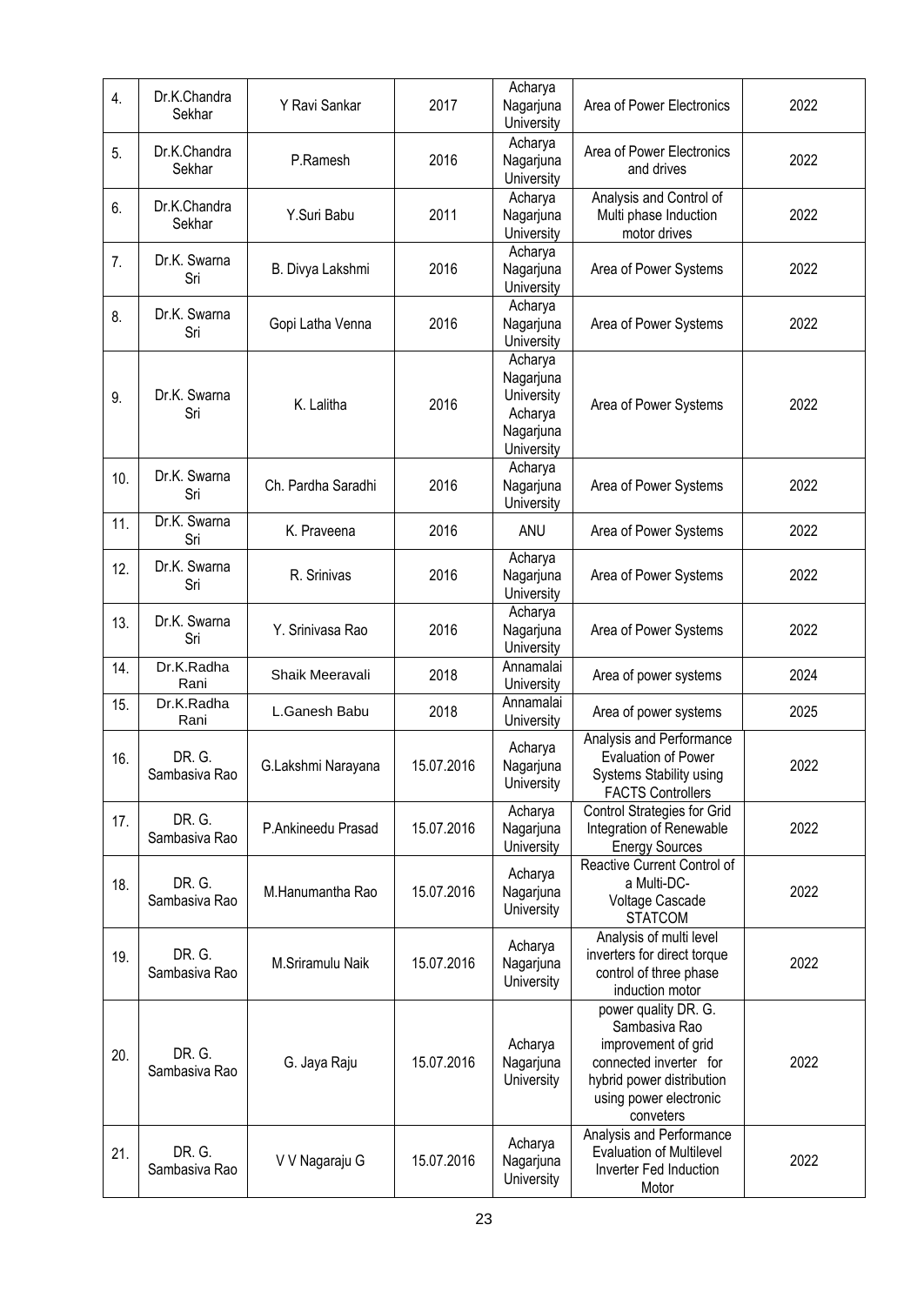| 22. | DR. G.<br>Sambasiva Rao       | P Ram Prasad              | 15.07.2016 | Acharya<br>Nagarjuna<br>University | Performance Analysis of<br>Multilevel Inverter Fed<br>Induction Motor Drive<br>Using Various Pwm<br><b>Techniques</b> | 2022 |
|-----|-------------------------------|---------------------------|------------|------------------------------------|-----------------------------------------------------------------------------------------------------------------------|------|
| 23. | DR. G.<br>Sambasiva Rao       | L. Krishna Chaitanya      | 2016       | Acharya<br>Nagarjuna<br>University | <b>Effective Control Structure</b><br>to Grid interfaced Soalr<br>inverter with fault stability<br>Performance        | 2023 |
| 24. | DR. G.<br>Sambasiva Rao       | Y. Sumanth                | 2018       | Annamalai<br>University            | Performance of<br>enhancement DFIG for<br>renewable Applications                                                      | 2022 |
| 25. | Dr.N.C.Kotaia<br>h            | Y.Mallikharjuna Rao       | 2019       | Annamalai<br>University            | Renewable Energy<br>Systems                                                                                           | 2025 |
| 26. | Dr.A.Rama<br>Koteswara<br>Rao | Puvvada Venkata<br>Mahesh | 2018       | Annamalai<br>University            | Embedded Machine<br>Learning                                                                                          | 2023 |
| 27. | Dr.A.Rama<br>Koteswara<br>Rao | Chegudi Ranga Rao         | 2018       | Annamalai<br>University            | power quality<br>Improvement                                                                                          | 2023 |
| 28. | Dr.A.Rama<br>Koteswara<br>Rao | Sarayu Vunnam             | 2019       | Annamalai<br>University            | Analysis of PV Systems                                                                                                | 2024 |
| 29. | Dr.A.Rama<br>Koteswara<br>Rao | Dharani Kumar<br>Narne    | 2018       | Annamalai<br>University            | Renewable Energy<br>Systems                                                                                           | 2023 |

### **COMPUTER SCIENCE & ENGINEERING**

| S.<br>No | Name of the<br>Supervisor | Name of the<br>scholar       | Date/Year<br>0f<br>Enrolment | Name of the<br>university | Topic                                                                                                              | <b>Likely Date</b><br>of<br>Completion |
|----------|---------------------------|------------------------------|------------------------------|---------------------------|--------------------------------------------------------------------------------------------------------------------|----------------------------------------|
| 1.       | Dr. M.Sreel atha          | V Durga<br>Prasad J          | 2014                         | <b>ANU</b>                | An efficient clustering<br>approach for land cover<br>change detection in Bi-<br>temporal remote sensing<br>images | 2022                                   |
| 2.       | Dr. M.SreeLatha           | ArunaKumari B                | 2014                         | ANU                       | <b>Cloud Data Security Using</b><br><b>CCAF</b>                                                                    | 2022                                   |
| 3.       | Dr. M.SreeLatha           | Srinu K                      | 2014                         | <b>ANU</b>                | Task Scheduling in cloud                                                                                           | 2022                                   |
| 4.       | Dr. M.SreeLatha           | SunithaBai Z                 | 2014                         | <b>ANU</b>                | <b>Feature Selection for Text</b><br><b>Classification Techniques</b>                                              | 2022                                   |
| 5.       | Dr. M.SreeLatha           | Venkatesh<br>Yadav A         | 2014                         | ANU                       | <b>Discovering Correlated</b><br>Subspace Clusters in<br>3DContinuous Valued Data                                  | 2022                                   |
| 6.       | Dr. M.Sreel atha          | Manga Kumar<br>Kanna Babu, A | 2014                         | <b>ANU</b>                |                                                                                                                    | 2022                                   |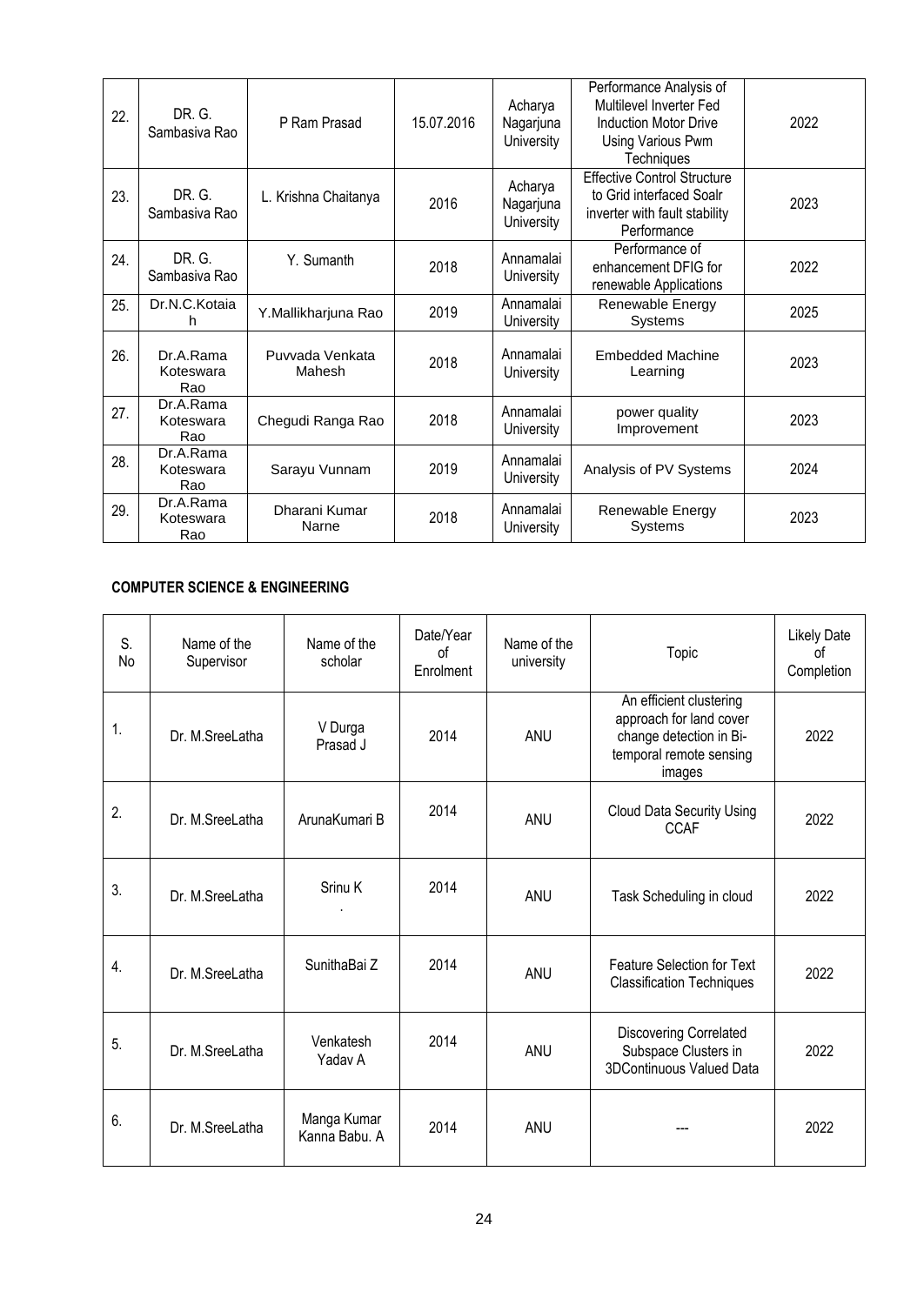| 7.  | Dr.GS Prasad              | V.Rajiv Jetson               | 2008            | ANU                  | A Characteristic Based<br>Software Development<br>Process Model                                                                                                                 | Submitted |
|-----|---------------------------|------------------------------|-----------------|----------------------|---------------------------------------------------------------------------------------------------------------------------------------------------------------------------------|-----------|
| 8.  | Dr.A.SriNagesh,           | K.Rohini                     | <b>JUN2016</b>  | ANU                  | Data Mining Specialization                                                                                                                                                      | 2022      |
| 9.  | Dr.A.SriNagesh,           | K.Arun                       | <b>JUN2016</b>  | ANU                  | Comparative study of Static<br>and Dynamic data using<br>advanced data mining<br>techniques.                                                                                    | 2022      |
| 10. | Dr.A.SriNagesh,           | K.Ravi Kumar                 | <b>JUN2016</b>  | ANU                  | <b>Mobile Networks</b><br>Specialization                                                                                                                                        | 2022      |
| 11. | Dr.Ch.Aparna              | M.VishnuVardha<br>n Rao      | <b>NOV 2015</b> | ANU                  | An adaptive model of<br>predicting Damage levels for<br>building Structures using<br>Machine<br>LearnngTechniques.                                                              | 2022      |
| 12. | Dr.Ch.Aparna              | G.Hemalatha                  | <b>NOV 2015</b> | ANU                  | Machine Learning<br>Specialization                                                                                                                                              | 2022      |
| 13. | Dr.Ch.Aparna              | <b>NDSS Kiran</b><br>Relangi | <b>NOV 2015</b> | ANU                  | <b>Ground Water Quality</b><br>assessment and<br>classification using Data<br>mining Techniques                                                                                 | 2022      |
| 14. | Dr.Ch.Aparna              | G.VenkatRatnam               | <b>NOV 2015</b> | ANU                  | A new Approach for credit<br>card fraud detection using<br>contextual outliers                                                                                                  | 2022      |
| 15. | Dr.Ch.Aparna              | M.M.V.M.Kumar                | <b>NOV 2015</b> | ANU                  | <b>Energy Efficient Cluster head</b><br>selection to enhance the<br>network Lifetime using<br><b>Energe Harvesting Wireless</b><br>Sensor Networks.                             | 2022      |
| 16. | Dr.Ch.Aparna              | SK.Sharmila                  | <b>NOV 2015</b> | ANU                  | Anti-forensic footprint<br>detection, protection& Analysis<br>(DPA) for Secured data<br>transmission in cloud<br>environments using an<br>inventive cloud forensic<br>framework | 2022      |
| 17. | Dr. G. Rama Mohan<br>Babu | Ms. T. Nagamani              | 2016            | ANU, Guntur,<br>A.P. | Weather forecast using Big<br>Data Analytics                                                                                                                                    |           |
| 18. | Dr. G. Rama Mohan<br>Babu | Mr. Md. Ahmed                | 2016            | ANU, Guntur,<br>A.P. | An Hybrid Support Vector<br>Machine and Artificial<br>Network Based Cyber<br>Security Framework - Big<br>Data                                                                   |           |
| 19. | Dr. G. Rama Mohan<br>Babu | Mr.G.Venu Gopal              | 2016            | ANU, Guntur,<br>A.P. | Classification using SVM<br>through Kernel Hilbert<br>spaces for regularizing<br>classifiers                                                                                    |           |
| 20. | Dr. G. Rama Mohan<br>Babu | Ms.Ch. B. V.<br>Durga        | 2016            | ANU, Guntur,<br>A.P. | Keyword Search in Multi-<br>Dimensional Datasets using<br>Data Mining and Knowledge<br>Discovery                                                                                |           |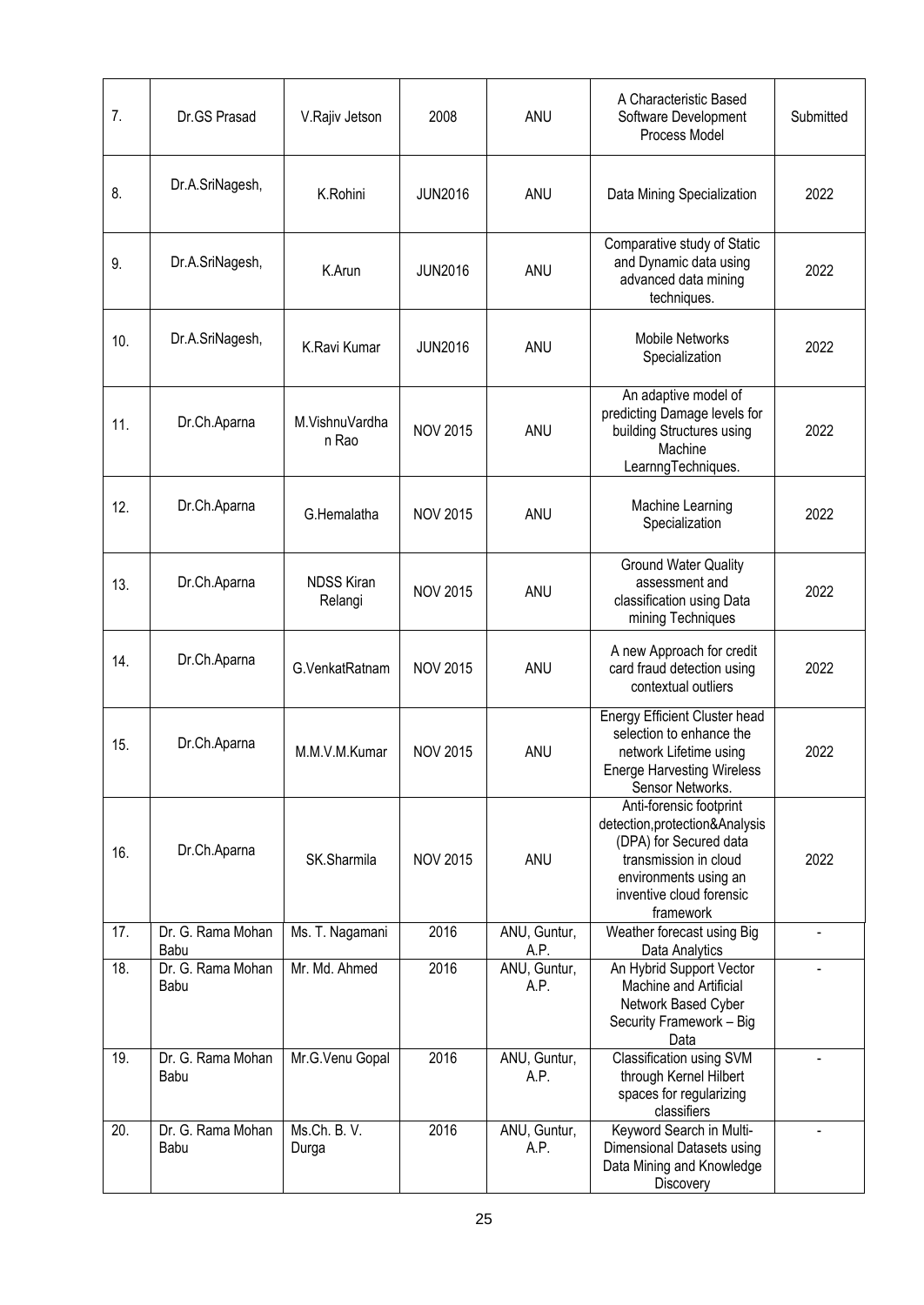| 21.               | Dr. G. Rama Mohan | Mr. Rakesh Nag  | 2018 | ANU, Guntur,      | An Innovative Structure for         |                |
|-------------------|-------------------|-----------------|------|-------------------|-------------------------------------|----------------|
|                   | Babu              | Dasari          |      | A.P.              | <b>Cloud Repository Adopting</b>    |                |
|                   |                   |                 |      |                   | <b>Binary Access Evidence</b>       |                |
| $\overline{22}$ . | Dr. G. Rama Mohan | Mr. V. Venkata  | 2011 | Annamalai         | Image Processing - Motion           | $\overline{a}$ |
|                   | Babu              | Srinivas        |      | University,       | Detection                           |                |
|                   |                   |                 |      | Chidambaram,      |                                     |                |
|                   |                   |                 |      |                   |                                     |                |
|                   |                   |                 |      | Tamil Nadu        |                                     |                |
| $\overline{23}$ . | Dr. G. Rama Mohan | Mr. B. Satish   | 2011 | Annamalai         | Image Processing - Medical          |                |
|                   | Babu              | Babu            |      | University,       | Data Analysis                       |                |
|                   |                   |                 |      | Chidambaram,      |                                     |                |
|                   |                   |                 |      | <b>Tamil Nadu</b> |                                     |                |
| $\overline{24}$ . | Dr.N.Naga         |                 | 2014 | ANU, Guntur       | Performance Evaluation Of           |                |
|                   | Malleswara Rao    | Mr.G.Vijay Deep |      |                   | Image Segmentation                  |                |
|                   |                   |                 |      |                   | Methods For Medical Image           |                |
|                   |                   |                 |      |                   | Analysis                            |                |
| 25.               | Dr.N.Naga         | Ms.Siva Lakshmi | 2014 | ANU, Guntur       |                                     |                |
|                   | Malleswara Rao    | B               |      |                   | Microarray Image Analysis           |                |
| $\overline{26}$   | Dr.N.Naga         |                 | 2014 | ANU, Guntur       | <b>Optimistic Feature Selection</b> |                |
|                   | Malleswara Rao    | Ms.VRNSSV Sai   |      |                   | And Classifier Design For           |                |
|                   |                   | Leela P         |      |                   | Machine Learning Based              |                |
|                   |                   |                 |      |                   | Sentiment Analysis                  |                |
| $\overline{27}$   | Dr.N.Naga         | Seshagiri Rao G | 2014 | ANU, Guntur       | An Efficient Probabilistic          |                |
|                   | Malleswara Rao    |                 |      |                   | <b>Trust Based Neighbour Node</b>   |                |
|                   |                   |                 |      |                   | Integrity Verification And Path     |                |
|                   |                   |                 |      |                   | <b>Construction Model For</b>       |                |
|                   |                   |                 |      |                   | <b>Wireless Sensor Networks</b>     |                |
| $\overline{28}$   | Dr.N.Naga         |                 | 2014 | ANU, Guntur       | Duplicate And Invalid Data          |                |
|                   | Malleswara Rao    |                 |      |                   | Identification In Textual           |                |
|                   |                   | Mr.Subhani Sk   |      |                   | <b>Context Using Elastic Search</b> |                |
|                   |                   |                 |      |                   | Algorithm                           |                |
| 29                | Dr.N.Naga         |                 | 2014 | ANU, Guntur       | Dynamic Multilayer Support          |                |
|                   | Malleswara Rao    |                 |      |                   | For Data Aggregation To             |                |
|                   |                   | Ms.Vanathi A    |      |                   | Reduce The Hotspot Of               |                |
|                   |                   |                 |      |                   | Sensors In IOT                      |                |
| $\overline{30}$   | Dr.N.Naga         |                 | 2014 | ANU, Guntur       | Secure Message                      |                |
|                   | Malleswara Rao    | Ms.Vani G       |      |                   | <b>Transmission In MANETS</b>       |                |
| $\overline{31}$   | Dr.N.Naga         |                 | 2014 | ANU, Guntur       | Data Mining Query Results In        |                |
|                   | Malleswara Rao    | Mr.Sree Rama    |      |                   | <b>Clustering For Multiple</b>      |                |
|                   |                   | Murthy M        |      |                   | Database Resources                  |                |
| $\overline{32}$   | Dr.N.Naga         |                 | 2014 | ANU, Guntur       | Data Confidentiality And            |                |
|                   | Malleswara Rao    | Mr.Naga Raju P  |      |                   | <b>Security Enhancement Using</b>   |                |
|                   |                   |                 |      |                   | Obfuscation                         |                |
|                   |                   |                 |      |                   |                                     |                |

## **COMPUTER SCIENCE & BUSINESS SYSTEMS**

| S.<br>No | Name of the<br>Supervisor       | Name of the<br>scholar | Date/Year of<br>Enrolment | Name of the<br>university | Topic                                                                                                 | <b>Likely Date</b><br>0t<br>Completion |
|----------|---------------------------------|------------------------|---------------------------|---------------------------|-------------------------------------------------------------------------------------------------------|----------------------------------------|
| 1.       | Dr.M.V.P.Chandra<br>Sekhara Rao | Kalpana Devi Bai<br>M  | 2014                      | <b>ANU</b>                | Data Mining-Innovation of<br>comprehensive classification<br>rules using soft computing<br>techniques | Submitted                              |
| 2.       | Dr.M.V.P.Chandra<br>Sekhara Rao | Irfanbabu Sk           | 2014                      | ANU                       | Web mining for Malware<br>detection in distributed<br>systems                                         | 2022                                   |
| 3.       | Dr.M.V.P.Chandra<br>Sekhara Rao | Vinod Babu             | 2014                      | ANU                       | Data mining Specialization                                                                            | 2022                                   |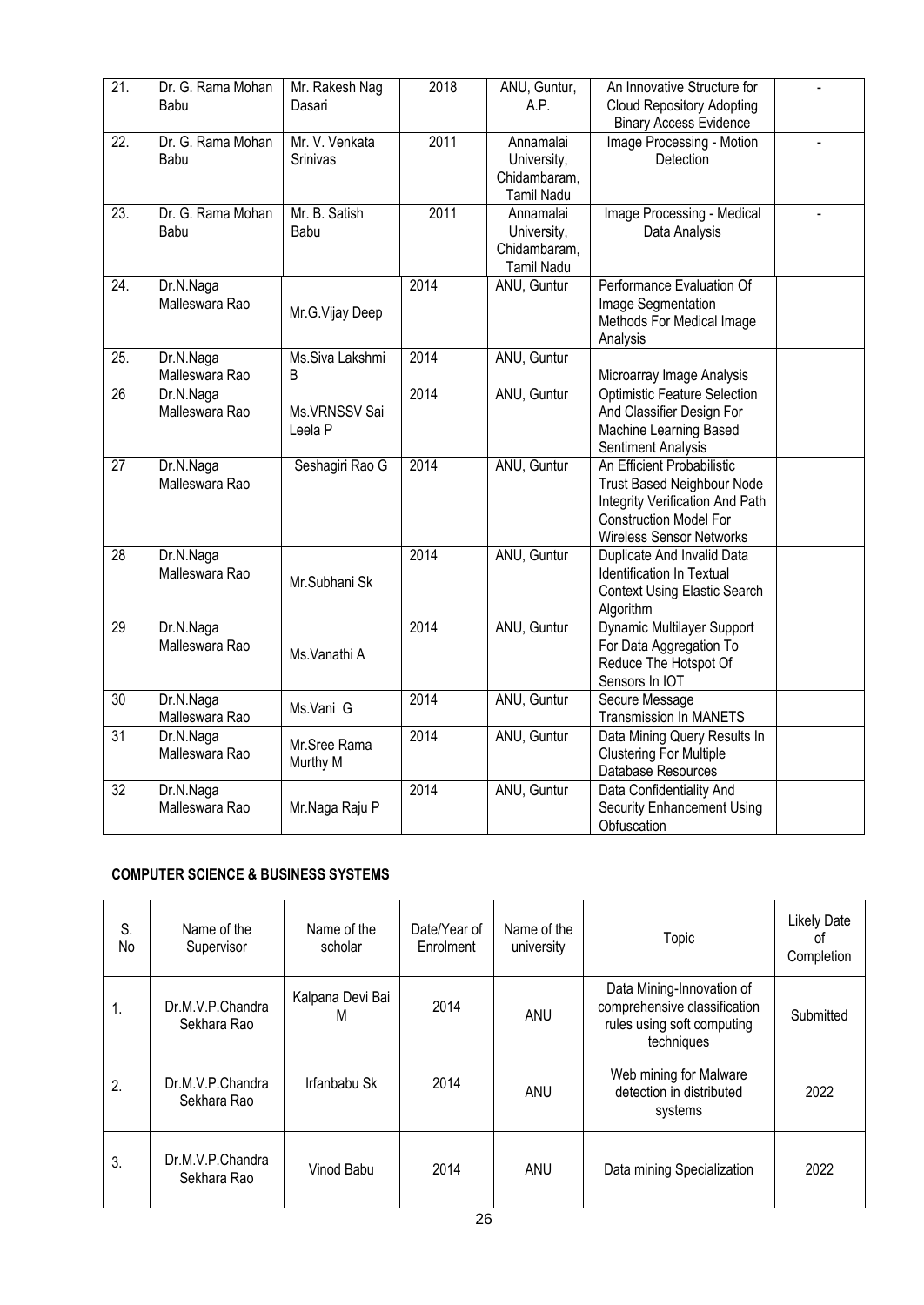| - 4. | Dr.M.V.P.Chandra<br>Sekhara Rao | <b>SJRK</b><br>Padmini Valli V | 2014 | ANU | Data Mining | 2022 |
|------|---------------------------------|--------------------------------|------|-----|-------------|------|
|      |                                 |                                |      |     |             |      |

### **INFORMATION TECHNOLOGY**

| S.No           | Name of the<br>supervisor | Name of the Ph.D.,<br>Scholar | Date / Year of<br>Registration | Name of the<br>University to<br>which acting<br>as guide | <b>Title of Thesis</b>                                                                                  | Likely date<br>of<br>Completion |
|----------------|---------------------------|-------------------------------|--------------------------------|----------------------------------------------------------|---------------------------------------------------------------------------------------------------------|---------------------------------|
| 1              | Dr.A.Srikrishna           | Mr.G.Srinivasa Rao            | 2012                           | JNTU,<br>Hyderabad                                       | Contrast<br>enhancement for<br>Gray scale and Color<br>Images using<br>Morphological<br>transformations | 2022                            |
| $\overline{2}$ | Dr.A.Srikrishna           | Ms.N.Neelima                  | 2012                           | JNTU.<br>Hyderabad                                       | Skeleton based<br>Shape<br>Representation<br>Techniques for<br><b>Object Recognition</b>                | 2022                            |
| 3              | Dr.A.Srikrishna           | Sri N.Hanumatha<br>Rao        | 2013                           | JNTUK,<br>Kakinada                                       | Classification of<br>Texture using<br>Morphological Multi<br><b>Resolution pattern</b><br>spectrum      | 2022                            |
| 4              | Dr.A.Srikrishna           | Mr.G.Sravan Kumar             | 2014                           | ANU, Guntur                                              | Image Processing                                                                                        | 2022                            |
| 5              | Dr.A.Srikrishna           | Mr.P.Ramesh Babu              | 2014                           | ANU, Guntur                                              | <b>Network Security</b>                                                                                 | 2022                            |
| 6              | Dr.A.Srikrishna           | Mr.D.Ravi Babu                | 2014                           | ANU, Guntur                                              | Image Processing                                                                                        | 2022                            |
| $\overline{7}$ | Dr.A.Srikrishna           | Mr.P.Srinivas Reddy           | 2010                           | ANU, Guntur                                              | Image Processing                                                                                        | 2022                            |
| 8              | Dr.M.Ramesh               | Mr.P.Ranganath                | 2016                           | ANU, Guntur                                              | Compression Of<br>Image<br><b>Using Novel Pixels</b><br><b>Filters</b>                                  | 2022                            |
| 9              | Dr.M.Ramesh               | Ms.V.Sri Lakshmi              | 2016                           | ANU, Guntur                                              | An Ensemble<br>Framework For<br>Processing<br>Enormous Image<br>Data                                    | 2022                            |
| 10             | Dr.M.Ramesh               | Mr.P.V.TulasiKrishn<br>a      | 2016                           | ANU, Guntur                                              | An Automated<br>Learning Code<br>Summarization                                                          | 2022                            |
| 11             | Dr.M.Ramesh               | Mr.J.Nageswara<br>Rao         | 2016                           | ANU, Guntur                                              | <b>Exploring Efficient</b><br>(Rmf) Rank Matrix<br>Factorization<br>Techniques                          | 2022                            |
| 12             | Dr.B.Hemantha<br>Kumar    | Mr.A.Uday Kumar               | 2016                           | ANU, Guntur                                              | Critical Study on<br><b>Efficient of Ad-Hoc</b><br><b>Routing Protocols</b>                             | 2022                            |
| 13             | Dr.B.Hemantha<br>Kumar    | Mr.P.Pothuraju                | 2016                           | ANU, Guntur                                              | Critical Study on<br>Framework<br>Requirement for<br>Domain Specific<br>Semantic Web                    | 2022                            |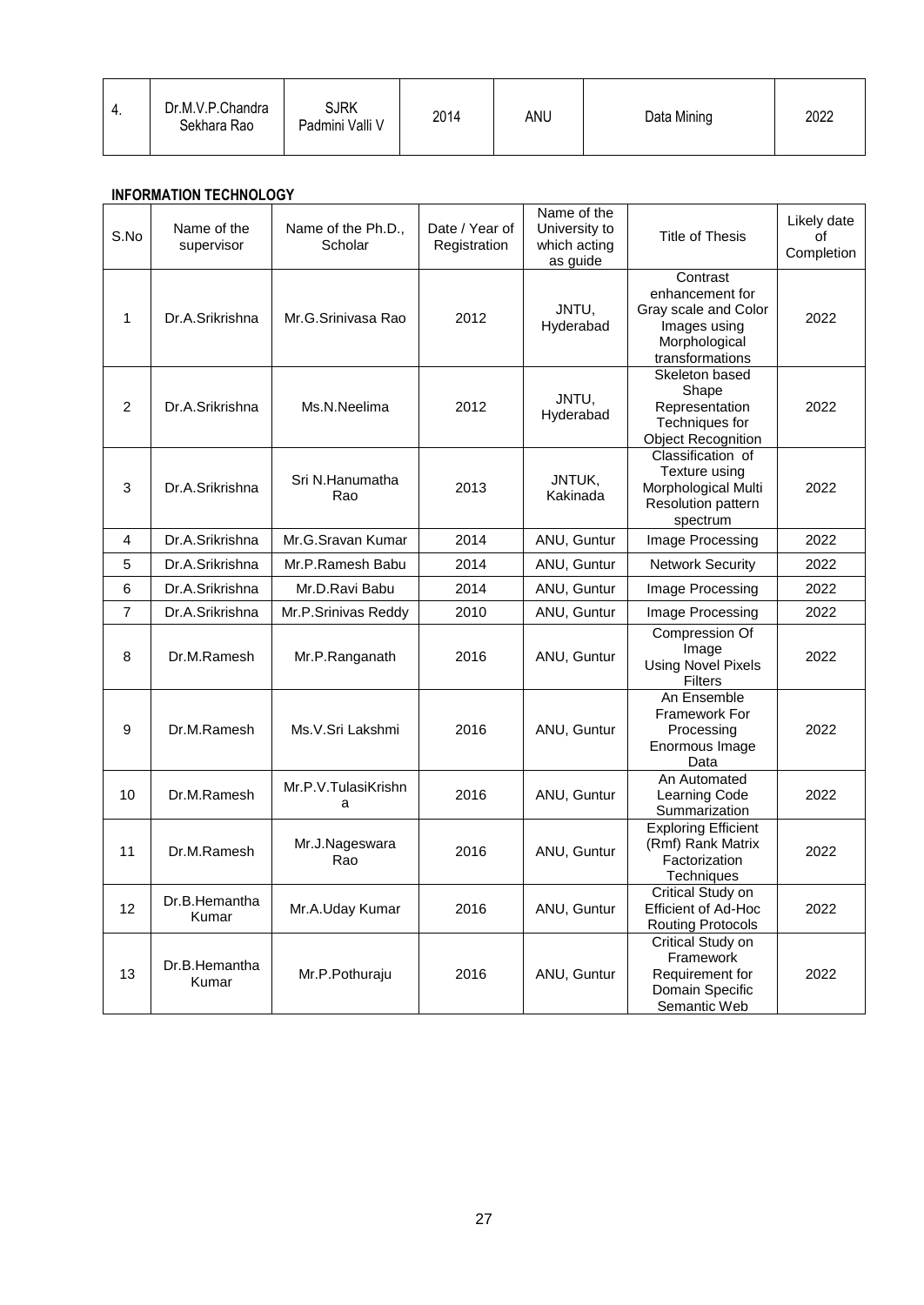### **CHEMICAL ENGINEERING**

| S. |                         |                            | Date/Year        | Name of        |                                                                                                                                          | Likely date |
|----|-------------------------|----------------------------|------------------|----------------|------------------------------------------------------------------------------------------------------------------------------------------|-------------|
|    | Name of Supervisor      | Name of the Scholar        | Of               | the            | Topic                                                                                                                                    | Ωf          |
| No |                         |                            | Enrolment        | University     |                                                                                                                                          | Completion  |
| 1  | Dr. M. Venkateswara Rao | J. Lakshmi Jayanthi        | 2013             | ANU,<br>Guntur | Studies On Power<br>Generation From<br>Beverages And<br><b>Agricultural Waste</b><br><b>Water Using</b><br><b>Microbial Fuel Cells.</b>  | 2022        |
| 2  | Dr. M. Venkateswara Rao | Vani Gandham               | 2014             | ANU,<br>Guntur | Enhancement of Heat<br>and Mass Transfe<br>Coefficient in<br><b>Fludizied Beds</b>                                                       | 2023        |
| 3  | Dr. M. Venkateswara Rao | B. China Venkata Reddy     | 2016             | ANU.<br>Guntur | Studies on Cabon<br><b>Based Materials and</b><br>Their Applications By<br><b>Improving Control</b><br><b>Over Various</b><br>Pollutants | 2022        |
| 4  | Dr. C. V. Subrahmanyam  | Ahammad Sharif<br>Mohammed | $21-03-$<br>2014 | ANU,<br>Guntur | Development Of Flow<br>Visualization Model In<br>Enhanced Oil<br>Recovery                                                                | 2022        |
| 5  | Dr. C. V. Subrahmanyam  | Prasanthi Velaga           | 25-06-16         | ANU.<br>Guntur | Studies on Biofuels<br>Production using<br>Microbial Enzymes.                                                                            | 2022        |
| 6  | Dr.Kota Sobha           | Dumpala Pradeep            | 2018             | ANU,<br>Guntur | Piezoelectric<br>biomaterials for<br>medical devices                                                                                     | 2024        |
| 7  | Dr. Kota Sobha          | Sudha George               | 2010             | ANU,<br>Guntur | Serizophrenia - Early<br>Diagnostic Markers                                                                                              | 2023        |

### **MANAGEMENT SCIENCES**

| S.<br>No         | Name of Supervisor                | Name of the<br>Scholar | Date/Year Of<br>Enrolment | Name of the<br>University                               | Topic                                                                                                                                             | Likely date of<br>Completion |
|------------------|-----------------------------------|------------------------|---------------------------|---------------------------------------------------------|---------------------------------------------------------------------------------------------------------------------------------------------------|------------------------------|
| 1.               | Dr.TALLURI<br><b>SREEKRISHNA</b>  | SK. SHARIFUDDIN        | 15TH APRIL.2011           | <b>ACHARYA</b><br><b>NAGARJUNA</b><br><b>UNIVERSITY</b> | <b>CRM IN BANKING SECTOR</b><br>WITH SPECIAL REFERENCE<br>TO KRISHNA DISTRICT, AP                                                                 | SUBMITTED 2021               |
| 2.               | Dr. TALLURI<br><b>SREEKRISHNA</b> | P. CHAKRAVARTHY        | 15th April, 2014          | <b>ACHARYA</b><br><b>NAGARJUNA</b><br><b>UNIVERSITY</b> | <b>TRAINING AND</b><br>DEVELOPMENT ( A CASE<br>STUDY OF ITC- ILTD<br>DIVISION, KRISHNA DT)                                                        | 2022                         |
| 3.               | Dr. TALLURI<br><b>SREEKRISHNA</b> | Y.SUNDARAMMA           | 15th April, 2014          | <b>ACHARYA</b><br>NAGARJUNA<br><b>UNIVERSITY</b>        | <b>WOMEN</b><br><b>ENTREPENUERSHIP A</b><br><b>CASE STUDY OF</b><br>PRKASHAM DISTRICT                                                             | 2022                         |
| $\overline{4}$ . | Dr. TALLURI<br><b>SREEKRISHNA</b> | <b>K.KIRAN KUMAR</b>   | 15th April, 2014          | <b>ACHARYA</b><br><b>NAGARJUNA</b><br><b>UNIVERSITY</b> | PRIME MINISTER JAN DHAN<br>YOGANA SCHEMES IN A.P.<br>WITH SPECIAL REFERENCE TO<br><b>GUNTUR DISTRICT</b>                                          | 2022                         |
| 5.               | Dr. TALLURI<br><b>SREEKRISHNA</b> | P. PRASAD              | 15th April, 2014          | <b>ACHARYA</b><br><b>NAGARJUNA</b><br><b>UNIVERSITY</b> | <b>CUSTOMER SATISFACTION IIN</b><br>L.I.C POLOCIES A CASE STUDY<br>OF GUNTUR DIVISION                                                             | 2022                         |
| 6.               | Dr. TALLURI<br><b>SREEKRISHNA</b> | <b>G.SATISH KUMAR</b>  | 15th April, 2014          | <b>ACHARYA</b><br><b>NAGARJUNA</b><br><b>UNIVERSITY</b> | <b>CUSTOMER SATISFACTION IN</b><br><b>RURAL BANKS OF MICRO</b><br>FINANCE A CASE STUDY OF<br><b>GUNTUR DISTRICT</b>                               | 2022                         |
| 7.               | Dr. TALLURI<br><b>SREEKRISHNA</b> | M.A. PAUL              | 15th April, 2014          | <b>ACHARYA</b><br><b>NAGARJUNA</b><br><b>UNIVERSITY</b> | ORGANIZATIONAL CHANGE IN<br>PRACTICES OF HUMAN<br>RESOURCE A CASE STUDY OF<br><b>KISHNA DISTRICT</b>                                              | 2022                         |
| 8.               | Dr. TALLURI<br><b>SREEKRISHNA</b> | <b>I.SRIDHAR</b>       | 15th April, 2012          | <b>ACHARYA</b><br><b>NAGARJUNA</b><br><b>UNIVERSITY</b> | <b>IMPACT OF TRAINING AND</b><br>DEVELOPMENT TO<br><b>IMPROVE EMPLOYEE</b><br>PERFORMANCE A CASE<br><b>STUDY OF SINGARENI</b><br><b>COLLARIES</b> | 2022                         |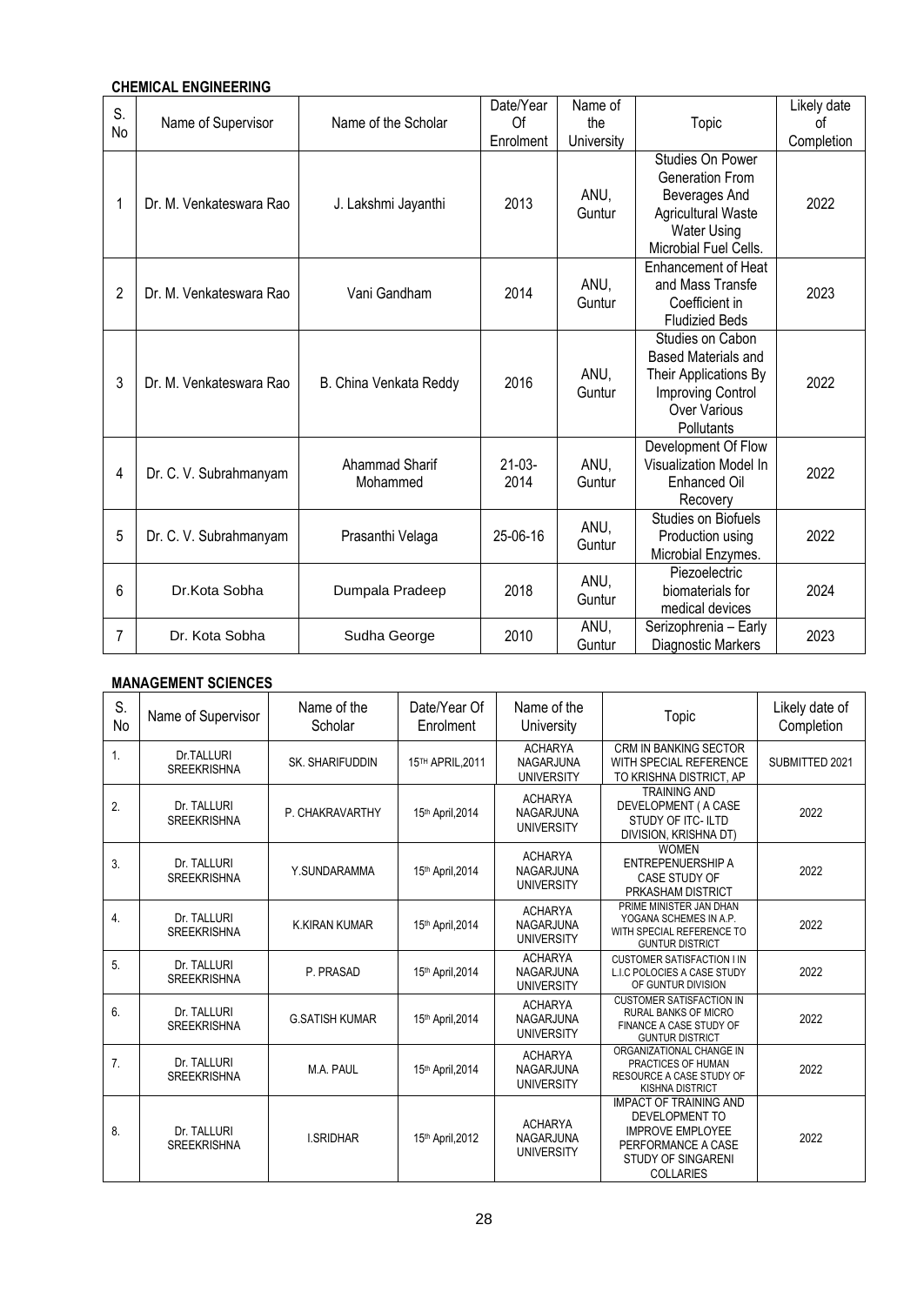| 9.  | Dr. TALLURI<br><b>SREEKRISHNA</b>    | M.VENKATESWARULU                | 15TH APRIL, 2012            | <b>ACHARYA</b><br>NAGARJUNA<br><b>UNIVERSITY</b> | POLICY HODERS<br>PERCEPTION TOWARDS LIC<br>PRODUCTS IN INDIA WITH<br><b>REFERENCE TO GUNTUR</b><br><b>DIVISION</b>                                           | 2022 |
|-----|--------------------------------------|---------------------------------|-----------------------------|--------------------------------------------------|--------------------------------------------------------------------------------------------------------------------------------------------------------------|------|
| 10. | Dr. KAMARASU<br><b>SURYANARAYANA</b> | SHEIK YEZULLA<br><b>HUSSEIN</b> | 15TH APRIL, 2016            | ANU                                              | A STUDY ON EXPORT<br><b>IMPORT ANALYSIS ON</b><br>AGRIGARIAN PRODUCTS IN<br>AP                                                                               | 2022 |
| 11. | Dr. KAMARASU<br><b>SURYANARAYANA</b> | A.L.N. SRINIVASA RAO            | 15TH APRIL, 2016            | ANU                                              | A STUDY ON PROBLEMS<br>AND PROSPECTS OF<br><b>DIRECT SELLING</b><br>SALESMAN                                                                                 | 2022 |
| 12. | Dr. KAMARASU<br><b>SURYANARAYANA</b> | <b>D.NAVEEN KUMAR</b>           | 15 <sup>TH</sup> APRIL.2016 | ANU                                              | A STUDY ON CONSMER<br><b>RESPONSE TOWARDS</b><br>ONLINE ADS IN SOCIAL<br><b>MEDIA SITES - IN SEECTED</b><br><b>CITIES OF ANDHRA</b><br>PRADESH AND TELANGANA | 2022 |
| 13. | Dr. KAMARASU<br><b>SURYANARAYANA</b> | Ch. VENKAT RAO                  | 15TH APRIL, 2016            | ANU                                              | YET TO BE FINALIZED                                                                                                                                          | 2022 |
| 14. | Dr. KAMARASU<br><b>SURYANARAYANA</b> | PULLAM SUDARSAN                 | 15TH APRIL, 2017            | <b>ACHARYA</b><br>NAGARJUNA<br><b>UNIVERSITY</b> | YET TO BE FINALIZED                                                                                                                                          | 2022 |
| 15. | Dr. KAMARASU<br><b>SURYANARAYANA</b> | <b>D.CHAKRADHAR</b>             | 2020                        | Bharathi Dasan<br>Uty.                           | Study on Challanges of Indian<br>Work force diversity and its<br>impact                                                                                      | 2025 |

### **COMPUTER APPLICATIONS**

| S.<br><b>No</b> | Name of Supervisor            | Name of the<br>Scholar             | Date/Year<br>Of<br>Enrolment | Name of the<br>University          | Topic                                                                                                                             | Likely date of<br>Completion |
|-----------------|-------------------------------|------------------------------------|------------------------------|------------------------------------|-----------------------------------------------------------------------------------------------------------------------------------|------------------------------|
| 1.              | Dr. Kanadam<br>Karteeka Pavan | Jeevana Jyothi<br>Pujari           | 2014                         | Acharya<br>Nagarjuna<br>University | Sequence Alignment in<br><b>BioInformatics</b>                                                                                    | 2022                         |
| 2.              | Dr. Kanadam<br>Karteeka Pavan | VijayaLakshmi<br>Alluri            | 2014                         | Acharya<br>Nagarjuna<br>University | Gene Selection in<br><b>BioInformatics</b>                                                                                        | 2022                         |
| 3.              | Dr. Kanadam<br>Karteeka Pavan | Hymavathi.<br>Thottathyl           | 2014                         | Acharya<br>Nagarjuna<br>University | Clustering on Multiple<br>Microarray Datasets                                                                                     | 2022                         |
| 4.              | Dr. Kanadam<br>Karteeka Pavan | Mohan Krishna<br>Kotha             | 2014                         | Acharya<br>Nagarjuna<br>University | Content Based Image<br>Retrieval in Image<br>Processing                                                                           | 2022                         |
| 5.              | Dr.Ch. Suneetha               | G.Sekhar Reddy                     | 2014                         | Acharya<br>Nagarjuna<br>University | Conceptual Designing of<br>Data Warehouse using<br><b>Hybrid Methodologies</b>                                                    | 2022                         |
| 6.              | Dr.Ch. Suneetha               | T.Naga Raju                        | 2014                         | Acharya<br>Nagarjuna<br>University | <b>Estimating The Statistical</b><br><b>Characterstics Of Remote</b><br>Sensing Big Data In<br><b>Wavelet Transform</b><br>Domain | 2022                         |
| 7.              | Dr.Ch. Suneetha               | D S S K Dhana<br>Lakshmi           | 2014                         | Acharya<br>Nagarjuna<br>University | Data Streams                                                                                                                      | 2022                         |
| 8.              | Dr.Ch. Suneetha               | G. Thirumaleswari                  | 2014                         | Acharya<br>Nagarjuna<br>University | <b>Byte Rotation Through</b><br>Parallel processing and<br>Multicore utilization                                                  | 2022                         |
| 9.              | Dr.Ch. Suneetha               | Kavitha Kapala                     | 2014                         | Acharya<br>Nagarjuna<br>University | Sentiment Analysis<br>Using Data Mining & Big<br>Data                                                                             | 2022                         |
| 10.             | Dr.Ch. Suneetha               | Nischal Ramineni                   | 2014                         | Acharya<br>Nagarjuna<br>University | <b>Cloud Computing</b>                                                                                                            | 2022                         |
| 11.             | Dr. M.Sridhar                 | Venkata<br>Bhargava Rao<br>Kurpati | 2014                         | Acharya<br>Nagarjuna<br>University | <b>Cloud Computing</b>                                                                                                            | 2022                         |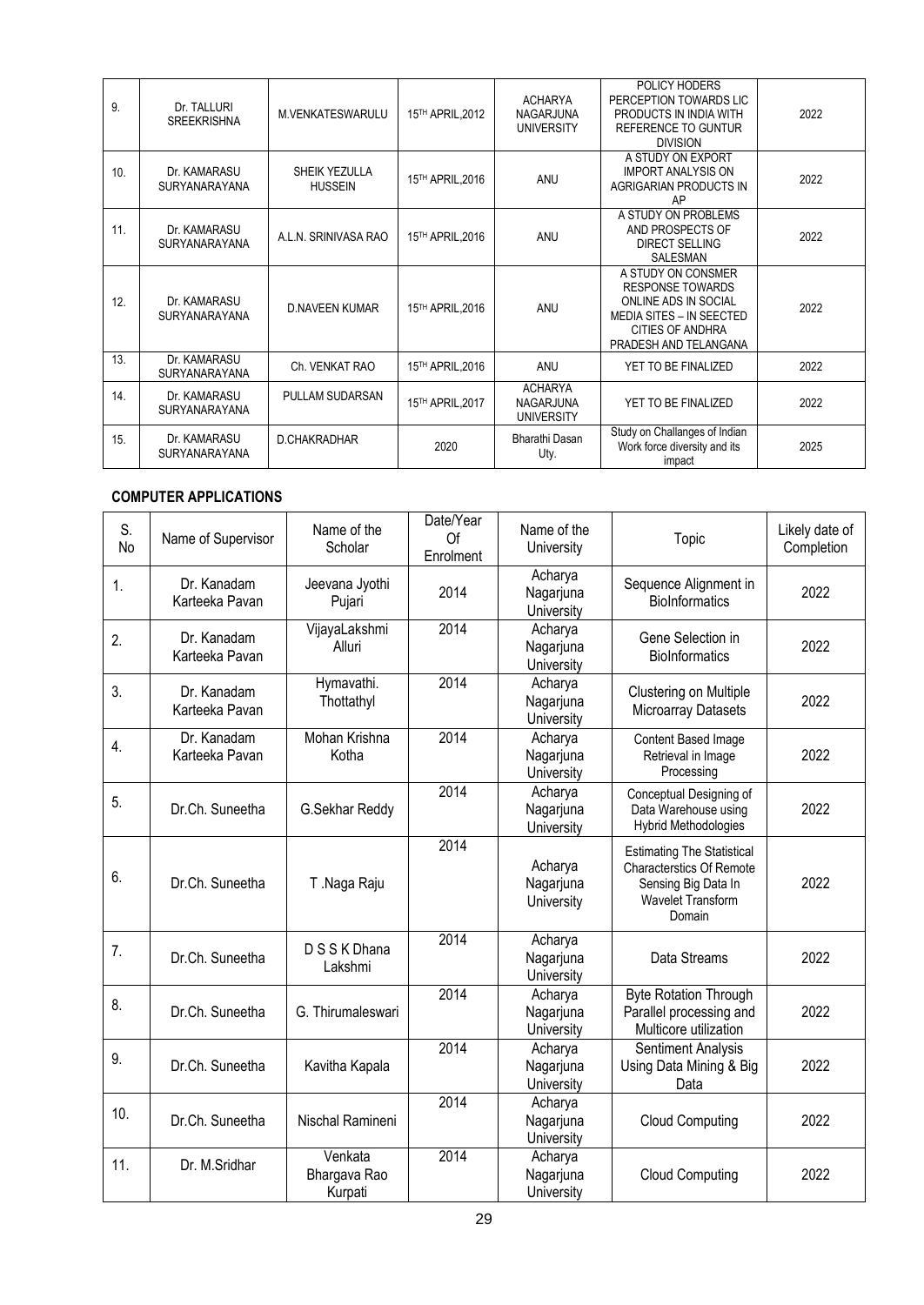| $\overline{1}$<br>. | Dr. M.Sridhar | Pradeep<br>√enuthuru | 2014 | Acharva<br>Nagarjuna | <b>Cloud Computing</b> | 2022 |
|---------------------|---------------|----------------------|------|----------------------|------------------------|------|
|                     |               | Millu                |      | Jniversitv           |                        |      |

#### **MATHEMATICS & HUMANITIES:**

| S.<br>No         | Name of Supervisor      | Name of the<br>Scholar               | Date/Year<br>of<br>Enrolment | Name of the<br>University | Topic                                                                                          | Likely date of<br>Completion |
|------------------|-------------------------|--------------------------------------|------------------------------|---------------------------|------------------------------------------------------------------------------------------------|------------------------------|
| 1.               | Dr. K. Rajasekhar       | David Kumar<br>Parisa                | 28-05-14                     | <b>ANU</b>                | <b>Heat Transfer flow</b>                                                                      | 2022                         |
| 2.               | Dr. K. Rajasekhar       | M. Sangeetha<br>Rani                 | 22-05-14                     | <b>ANU</b>                | Mass Transfer flow                                                                             | 2022                         |
| 3.               | Dr. K. Rajasekhar       | K.Anandha<br>Vardhana                | 2015                         | <b>ANU</b>                | <b>MHD</b> fluid flows                                                                         | 2022                         |
| 4.               | Dr. K. Rajasekhar       | A.Shankar                            | 2015                         | <b>ANU</b>                | Visco elastic fluid flows                                                                      | 2022                         |
| $\overline{5}$ . | Dr. K. Rajasekhar       | K.Shalini                            | 2016                         | <b>ANU</b>                | <b>Fluid Flow</b>                                                                              | 2022                         |
| 6.               | Dr. K.S.<br>Balamurugan | N. Udaya<br><b>Bhaskara</b><br>Varma | 28-05-14                     | ANU                       | Heat transfer fluid flow<br>models                                                             | 2022                         |
| 7.               | Dr. K.S.<br>Balamurugan | Abdul<br>KhadarJilani<br>Syed        | 30-05-14                     | ANU                       | Heat and Mass transfer<br>fluid flow models                                                    | 2022                         |
| 8.               | Dr. K.S.<br>Balamurugan | Sreelatha<br>Sankuru                 | 30-05-14                     | <b>ANU</b>                | MHD free convective<br>flows                                                                   | 2022                         |
| 9.               | Dr. K.S.<br>Balamurugan | N. Jayasree                          | 19-04-16                     | <b>ANU</b>                | Flow models on<br>Newonian and Non-<br>newtonian fluid s                                       | 2022                         |
| 10.              | Dr.Ch.H.K. Gopal        | P.Venkata<br>Ramana                  | 15-04-14                     | <b>ANU</b>                | 1) Heat and Mass<br>transfer                                                                   | 2022                         |
| 11.              | Dr.Ch.H.K. Gopal        | <b>B.Sarath Kumari</b>               |                              | <b>ANU</b>                | 2) MHD flows through a<br>porous medium                                                        | 2022                         |
| 12.              | Dr.Ch.H.K. Gopal        | Ch.Siva<br>Subrahmanyam              |                              | ANU                       | MHD flow problems                                                                              | 2022                         |
| 13.              | Dr.B.Srinivasa Rao      | Anil Arepalli                        | 29-04-15                     | ANU                       | Software Reliability and<br>control charts constants based<br>on Weibull distribution          | 2022                         |
| 14.              | Dr.B.Srinivasa Rao      | Bala Suseela.V                       | 22-03-17                     | ANU                       | Control charts and Sampling<br>Plans based on Exponentiated<br>- Inverted Weibull Distribution | 2022                         |
| 15.              | Dr.B.Srinivasa Rao      | K.N.V.R.<br>Lakshmi                  | 10-05-17                     | <b>ANU</b>                | Control charts and Sampling<br>Plans based on New-Weibull<br>Pareto Distribution               | Submitted in<br>2021         |

### **CHEMISTRY**

| S.<br>No | Name of Supervisor | Name of the Scholar | Date/year of<br>Enrolment | Name of the<br>University          | Topic                                              | Likely date<br>0t<br>completion |
|----------|--------------------|---------------------|---------------------------|------------------------------------|----------------------------------------------------|---------------------------------|
| п.       | Dr. K.Rambabu      | <b>B.Sowjayana</b>  | 15/4/2014                 | Acharya<br>Nagarjuna<br>university | drug analysis by<br>hplc and spectro<br>photometry | 2022                            |
| 2.       | Dr. K.Rambabu      | T.Suresh            | 15/10/2015                | Acharya<br>Nagarjuna<br>university | drug analysis by<br>hplc and spectro<br>photometry | September<br>2021               |
| 3.       | Dr. K.Rambabu      | <b>B.Rajasekhar</b> | 15/4/2014                 | Acharya<br>Nagarjuna<br>university | Analysis of<br>synthetic<br>compounds              | 2024                            |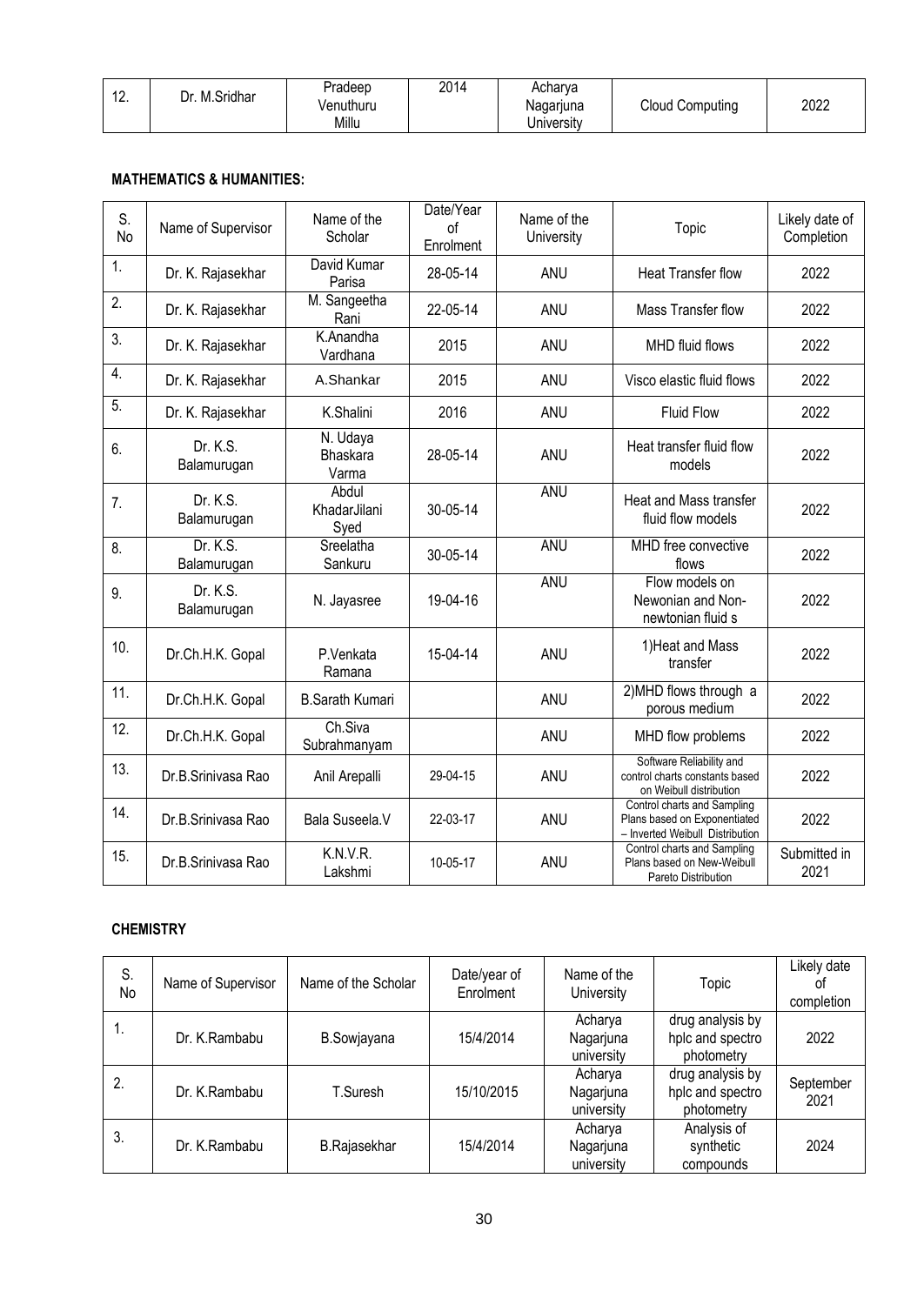| 4. | Dr. K.Rambabu | P.Ramadevi       | 04/07/2016 | Acharya<br>Nagarjuna<br>university | simultaneous<br>high-performance<br>liguid<br>chromatographic<br>method and<br>spectro<br>photometry | June<br>2022                  |
|----|---------------|------------------|------------|------------------------------------|------------------------------------------------------------------------------------------------------|-------------------------------|
| 5. | Dr. K.Rambabu | G.Kusuma Kumari  | 04/07/2016 | Acharya<br>Nagarjuna<br>university | Combination of<br>Drug Analysis                                                                      | July<br>2022                  |
| 6. | Dr. K.Rambabu | P.Sugandha kumar | 04/07/2016 | Acharya<br>Nagarjuna<br>university | Preparation of<br>synthetic Organic<br>compounds                                                     | 2024                          |
| 7. | Dr. K.Rambabu | Syed Rafi        | 13/08/2018 | Acharya<br>Nagarjuna<br>university | Preparation of<br>synthetic Organic<br>compounds                                                     | Submitted<br>December<br>2021 |
| 8. | Dr. K.Rambabu | G.Ravi Teja      | 13/08/2018 | Acharya<br>Nagarjuna<br>university | Preparation of<br>synthetic Organic<br>compounds                                                     | March<br>2022                 |